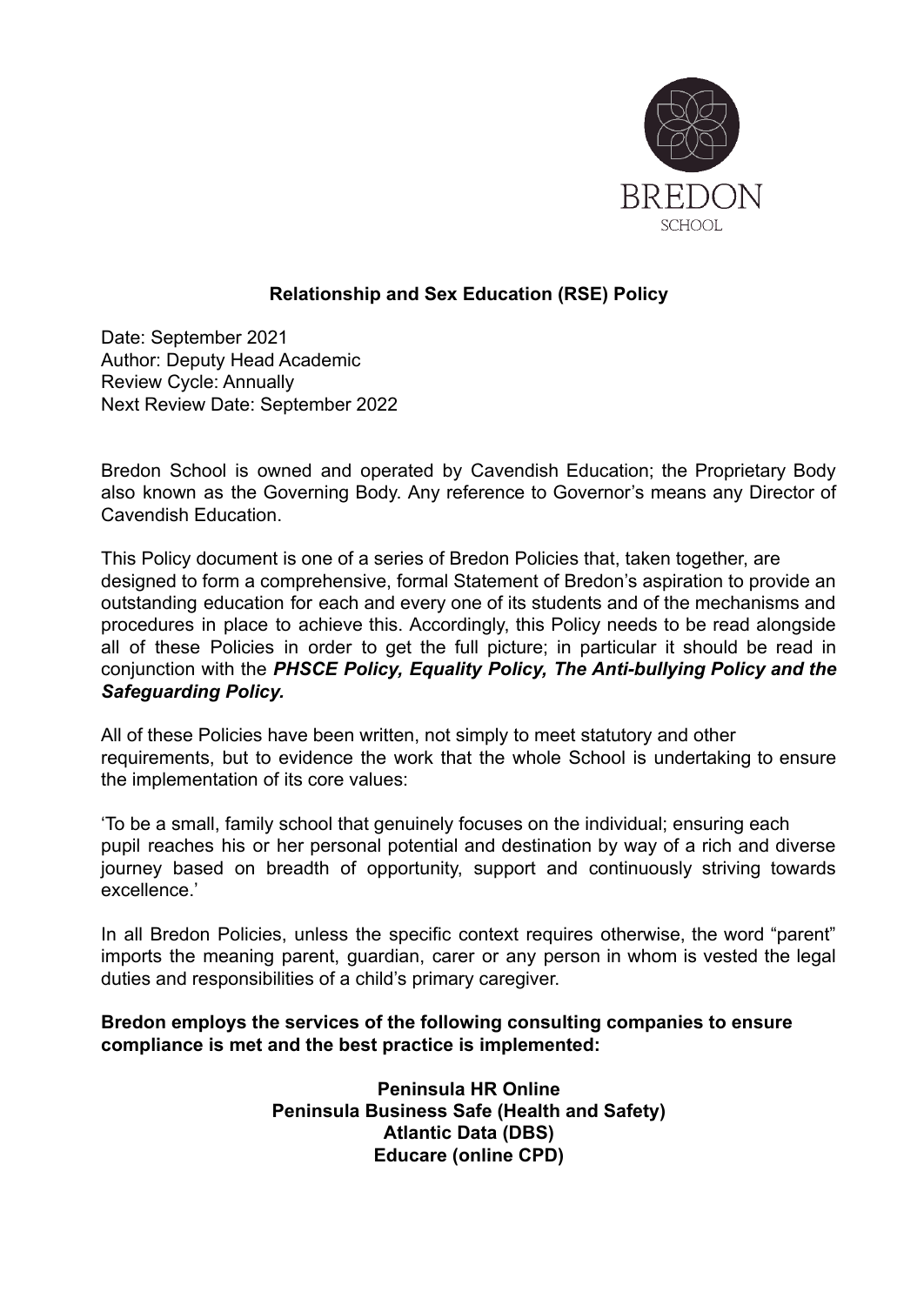

# **Contents**

| 1.  | <b>Legislation (Statutory Regulations and Guidance)</b><br>3                                                    |    |  |
|-----|-----------------------------------------------------------------------------------------------------------------|----|--|
| 2.  | <b>Rationale and Ethos</b><br>$\overline{4}$                                                                    |    |  |
| 3.  | <b>Roles and Responsibilities</b><br>6                                                                          |    |  |
| 4.  | <b>Organisation of the RSE Curriculum</b><br>9                                                                  |    |  |
| 5.  | <b>RSE subject overview</b>                                                                                     | 9  |  |
| 6.  | <b>Curriculum Delivery</b><br>20                                                                                |    |  |
| 7.  | <b>Curriculum and Pastoral Links</b>                                                                            | 21 |  |
| 8.  | <b>Assessment</b>                                                                                               | 22 |  |
| 9.  | <b>Working with Caregivers</b>                                                                                  | 22 |  |
| 10. | <b>Caregivers Right to Withdraw</b>                                                                             | 23 |  |
| 11. | <b>Working with External Agencies</b><br>24                                                                     |    |  |
| 12. | <b>Safeguarding and Confidentiality</b><br>25                                                                   |    |  |
| 13. | <b>Equality and Accessibility</b>                                                                               | 25 |  |
| 14. | <b>Staff Training</b>                                                                                           | 26 |  |
| 15. | <b>Monitoring and Review</b>                                                                                    | 26 |  |
|     | APPENDIX A: RSE and Health Element of PHSCE Curriculum Map - Primary<br>School - KS2                            | 28 |  |
|     | APPENDIX B: RSE and Health Element of PHSCE Curriculum Map - Secondary<br>School - KS3 & 4                      | 30 |  |
|     | APPENDIX C: RSE and Health Element of PHSCE Curriculum Map – 6th Form –                                         |    |  |
|     | KS <sub>5</sub><br>32                                                                                           |    |  |
|     | <b>APPENDIX D: Caregiver Letter</b><br>33                                                                       |    |  |
|     | APPENDIX E: Caregiver Right to Withdraw from Sex Education Components of<br>the RSE Curriculum (Primary School) | 34 |  |
|     | <b>References</b>                                                                                               | 35 |  |
|     |                                                                                                                 |    |  |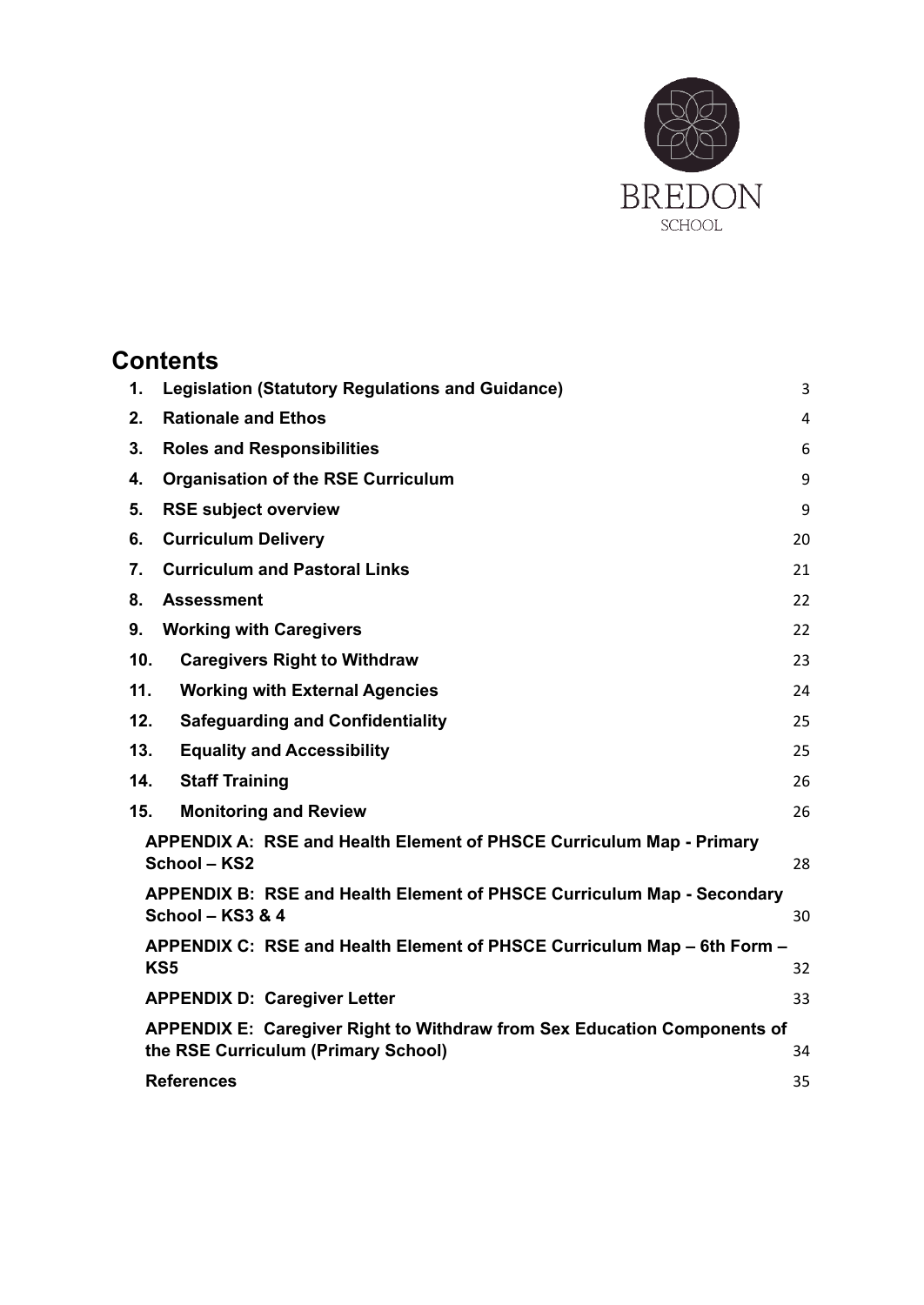

## **Statement of Intent**

At Bredon School, we understand the importance of educating pupils about well-being, relationships, sex and their health. To facilitate with building self-efficacy and making responsible and well-informed decisions about their lives, we aim to help the pupils develop the capacity to make sound decisions when facing risks, challenges and complex contexts. In addition, by having a high-quality Relationship and Sex Education (RSE) and Personal, Social, Health, Citizenship, Economic (PSHCE) ethos, will lead to the development of pupil's resilience, to know how and when to ask for help, and to know where to access support.

RSE will supplement the schools PSHCE curriculum. The teaching of RSE is a lifelong learning process which works in collaboration with parents/carers/guardians (caregivers) and school, and helps the pupils to prepare for adulthood. It allows us to promote the spiritual, moral, social, cultural, mental and physical development of pupils including school and the wider society.

As stated in The Relationships Education, Relationships and Sex Education and Health Education (England) Regulations 2019, made under sections 34 and 35 of the Children and Social Work Act 2017, make **Relationships Education compulsory for all pupils receiving primary education** and **Relationships and Sex Education compulsory for all pupils receiving secondary education**. Personal, Social, Health and Economic Education (PSHE) continues to be compulsory in independent schools.

We have an obligation to provide pupils with high-quality, evidence and age-appropriate teaching of these subjects. This policy outlines how the school's RSE curriculum will be organised, managed and delivered, to ensure it meets the needs of all pupils.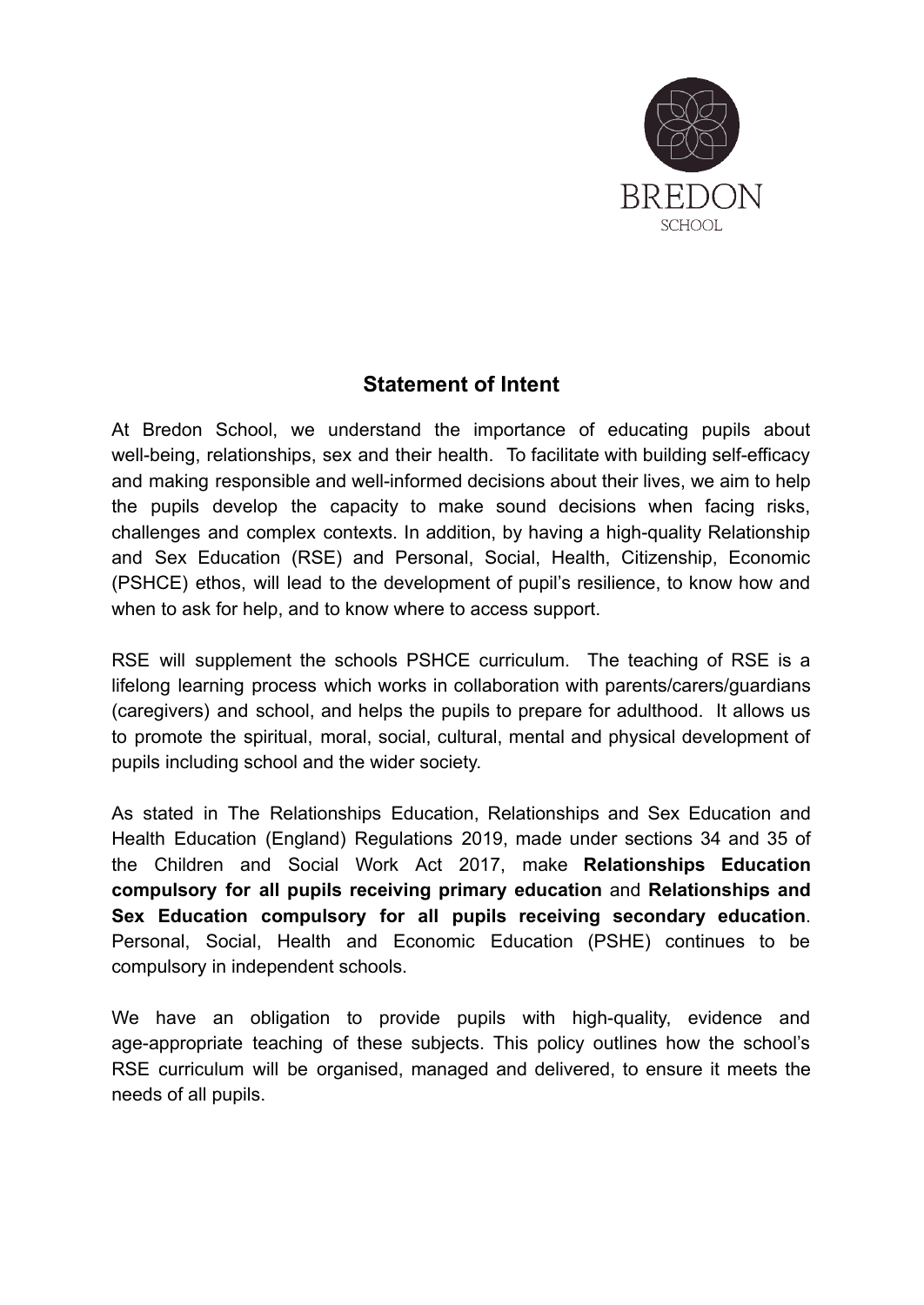

## <span id="page-3-0"></span>**1. Legislation (Statutory Regulations and Guidance)**

This policy has due regard to all relevant legislation and statutory guidance including, but not limited to, the following:

- Keeping Children Safe in Education (DfE, 2021)
- Relationships Education, Relationships and Sex Education (RSE) and Health Education (DfE, 2020)
- National curriculum in England: Science Programmes of Study (DfE, 2015)
- Teaching Online Safety in School (DfE, 2019)
- The Education (Independent School Standards) Regulations (2014)
- Children and Social Work Act 2017
- Education Act 2011
- Equality Act 2010

## <span id="page-3-1"></span>**2. Rationale and Ethos**

We understand the importance of helping our pupils prepare to make a positive contribution as citizens in multi-cultural modern Britain. In addition to the core British values of democracy, the rule of law, individual liberty, mutual respect and tolerance, we believe in the importance of kindness, resilience, integrity and curiosity. By embedding these characteristics in our pupils, we will significantly increase their capacity to lead successful and fulfilling lives.

The school understands that positive and caring relationships are essential for the development of positive self-image and that individuals are in charge of and responsible for their own bodies. We recognise the importance of sharing knowledge about the processes of reproduction and the nature and sexuality of relationships. We also encourage the acquisition of skills, understanding and attitudes which allow pupils to manage their relationships in a responsible and healthy manner.

We strive to maintain high expectations of all pupils and are committed to the consistent delivery of inclusive and appropriately challenging learning experiences. Our curriculum is designed to foster interest and enjoyment, promote excellence and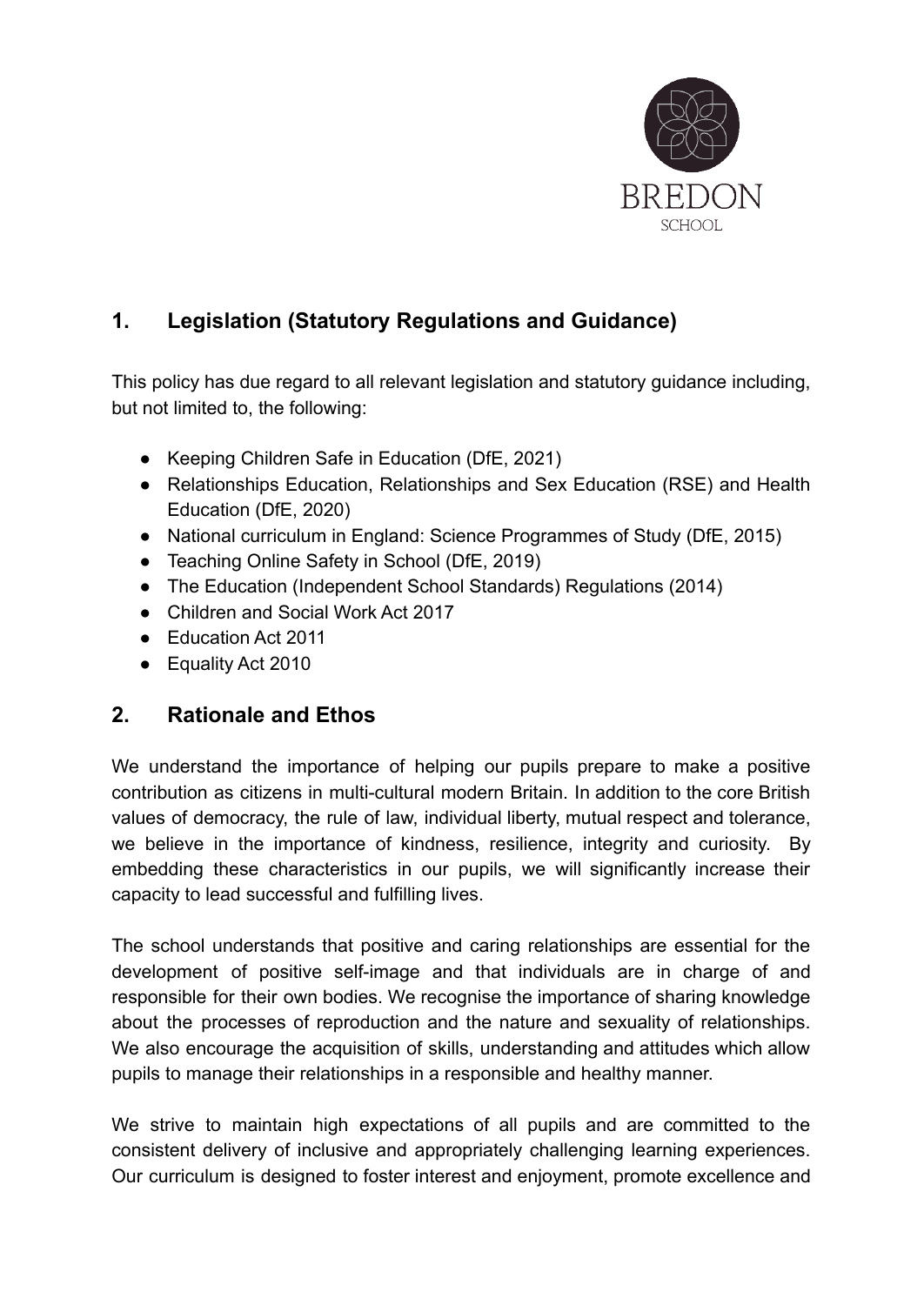

address the emotional, academic, aesthetic and physical needs of our diverse community.

Bredon School's overarching RSE aims for our pupils are:

- To play an integral part of the lifelong learning process, beginning in early childhood and continue into adult life.
- Encourage every student to make a positive contribution to the school and wider community and aims to support each individual as they grow and learn.
- Taught the wider school context and support family commitment and love, respect and affection, knowledge and openness. The term 'family' is a broad concept, it reflects the variety of family structures, and acknowledges and respects different models of family life.
- Be aware of diversity with relationships and sexuality, without promotion of any singular family structure. The important values of love, respect and care for each other are reinforced through RSE.
- Develop awareness and understanding of human sexuality; challenge prejudice including homophobia and sexism, and promote equality and diversity.
- Encourage pupils and teachers to share and respect each other's views.
- Generate an atmosphere where questions and discussion on relationship and sexual matters can take place without any stigma or embarrassment.
- To enable young people to mature, build their confidence and self-esteem and understand the reasons for delaying sexual activity.
- Avoid being exploited or exploiting others or being pressured into unwanted sex, protected or otherwise.
- Help support the young people throughout life, to develop safe, fulfilling and healthy sexual relationships, at the appropriate time. Including, signposting to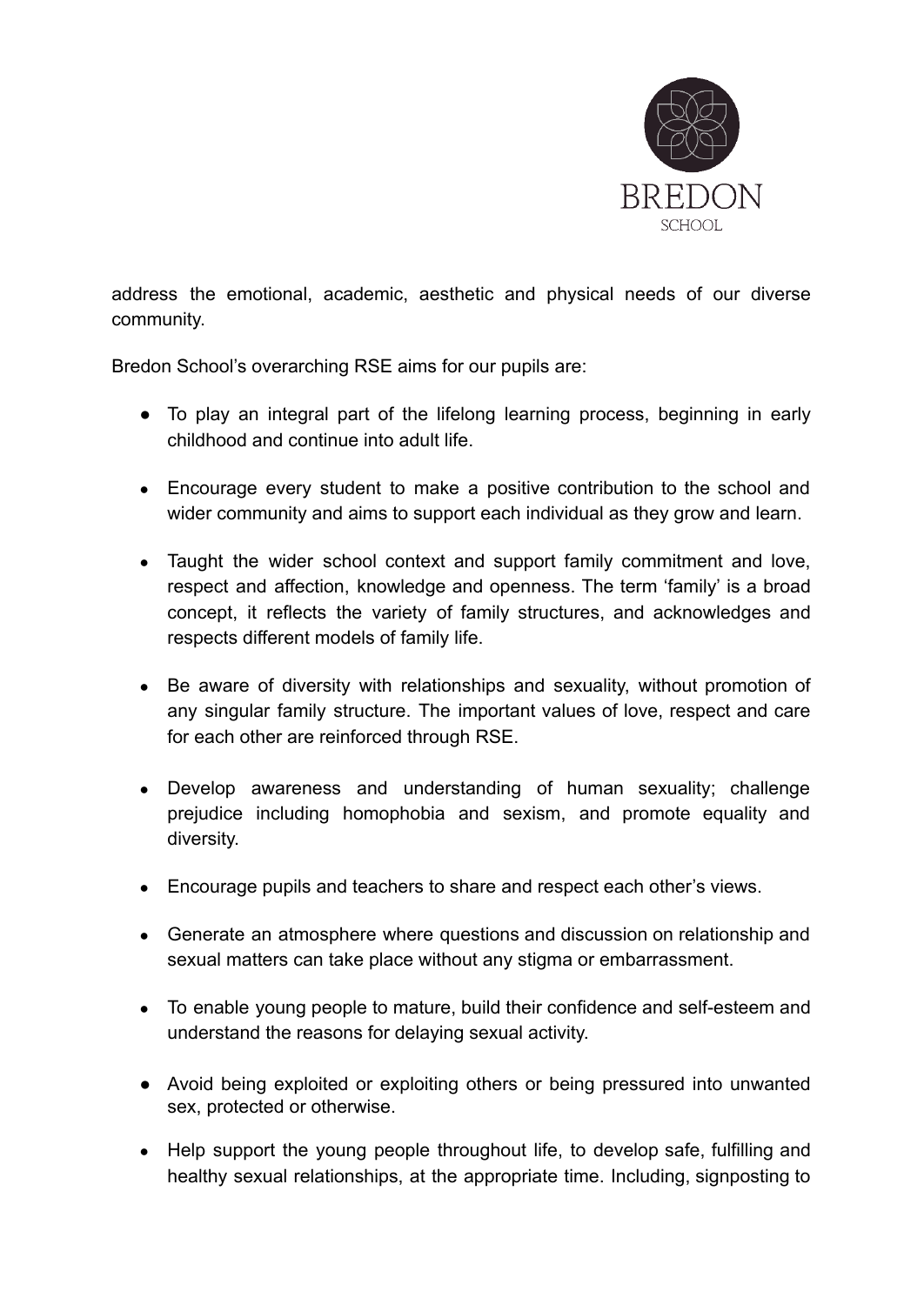

sources of help and acquire the skills and confidence to access confidential health advice, support and treatment if necessary.

- Taught the different laws surrounding sex, relationships and young people, as well as broader safeguarding issues. This includes a range of important facts and the rules regarding sharing personal information, pictures, videos and other material using technology.
- Recognise that all caregivers are the key people in teaching their children about sex, relationships and growing up. We work in partnership with caregivers and pupils, consulting them about the content of programmes.
- Recognise that the wider community has much to offer and we aim to work in partnership with health professionals, such as NSPCC, NHS staff and Health Promotion Specialists/ Advisors.

Relationship and Sex Education at Bredon School covers three main elements:

#### **Attitudes and Values. RSE will support students to:**

- Learn the importance of values, individual conscience and moral choices to develop healthy relationships.
- Learn the value of stable and loving relationships.
- Explore, consider and understand moral dilemmas.
- Develop critical thinking as part of decision-making.
- Challenge myths, misconceptions and assumptions about young people's behaviour.

#### **Personal and Social Skills. RSE will support students to:**

- Learn to manage emotions and relationships confidently and sensitively.
- Develop self-respect and empathy for others.
- Learn to make choices with an absence of prejudice.
- Manage and resolve conflict.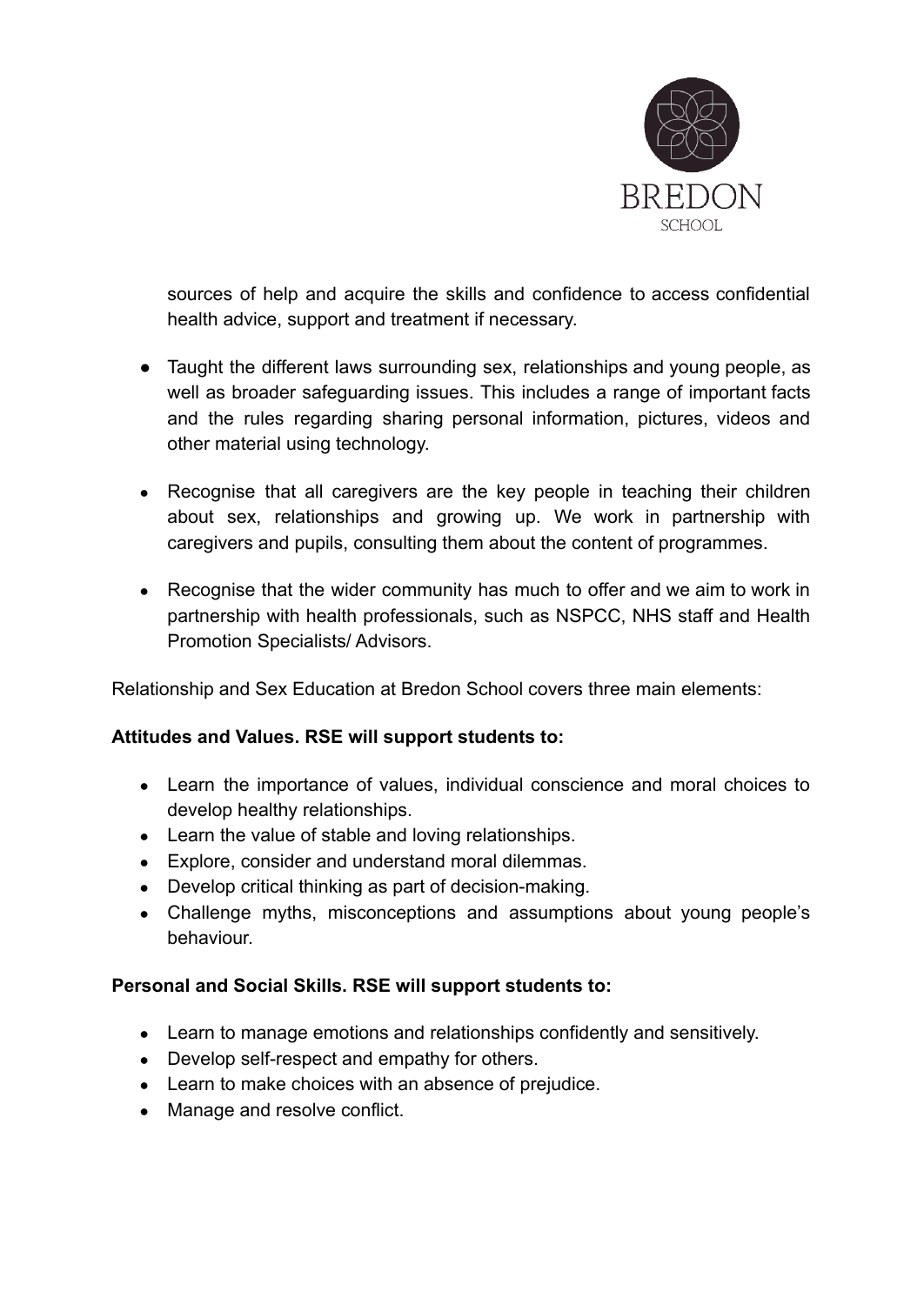

● Feel empowered with the skills to be able to avoid inappropriate pressures or advances.

### **Knowledge and Understanding. RSE will support students to:**

- Learn and understand about physical development and changes that occur at different stages of life.
- Understand sexuality, reproduction, sexual health, emotions and relationships.
- Learn about contraception and a range of local and national sexual health advice, contraception and support services.
- Explore the benefits to be gained from delaying early sex.
- Understand the realities and consequences of unprotected sex and how to avoid unplanned pregnancy and STIs.

## <span id="page-6-0"></span>**3. Roles and Responsibilities**

- 3.1. The governing board is responsible for:
	- Ensuring all pupils make progress in achieving the expected educational outcomes.
	- Ensuring the RSE curriculum is well-led, effectively managed and well-planned.
	- Evaluating the quality of provision through regular and effective self-evaluation.
	- Ensuring that teaching is delivered in ways that are accessible to all pupils with SEND.
	- Ensuring clear information is provided for caregivers on the subject content and the right to request that their child is withdrawn.
	- Ensuring RSE is resourced, staffed and timetabled in a way that ensures the school can fulfil its legal obligations.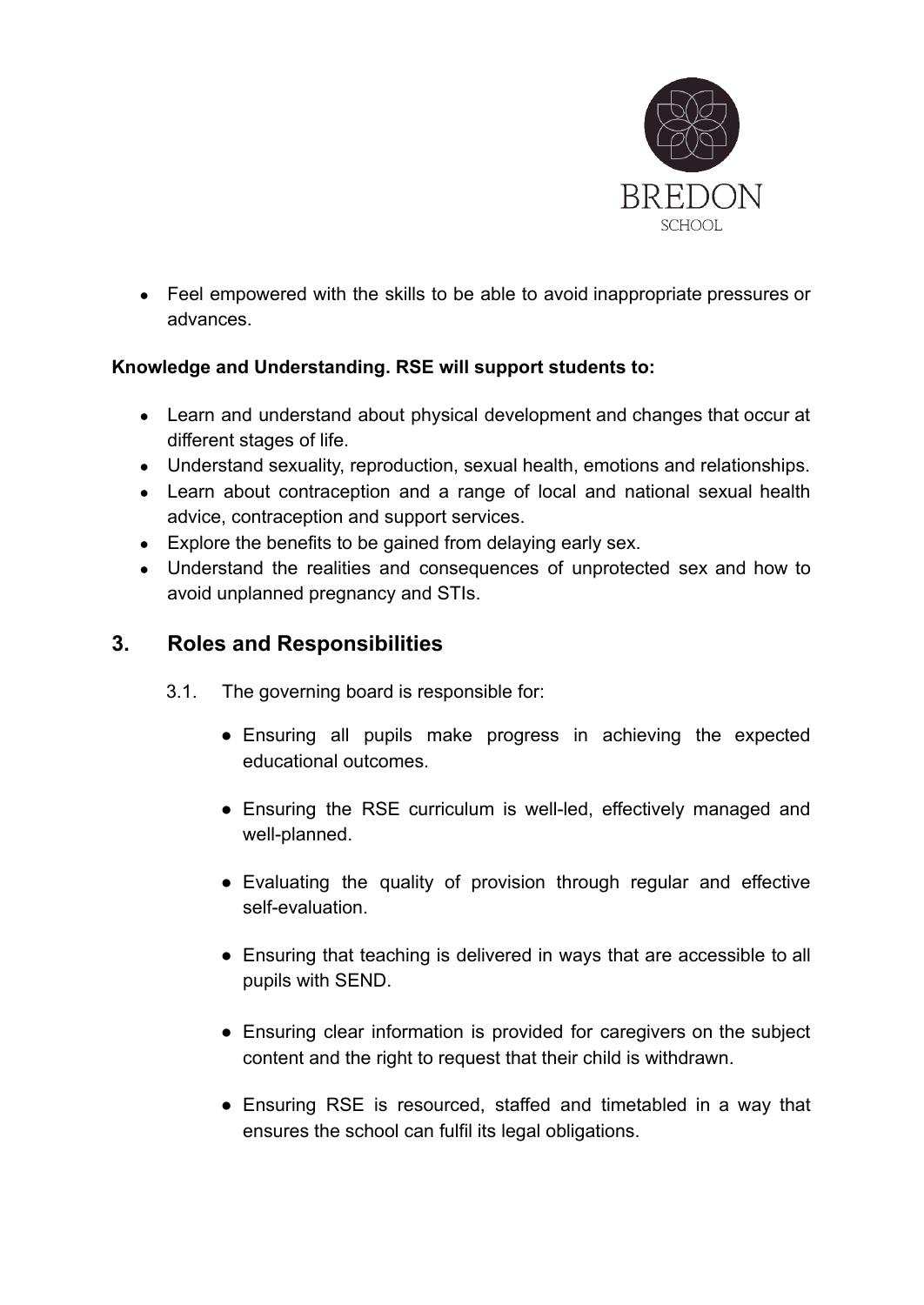

- 3.2. The headteacher is responsible for, and may delegate through the Deputy Head teachers, the overall implementation of this policy:
	- Ensuring all staff are suitably trained to deliver the subjects.
	- Ensuring caregivers are fully informed of this policy.
	- Reviewing all requests to withdraw pupils from non-statutory elements of the RSE curriculum.
	- Discussing withdrawal requests with caregivers, and the pupil if appropriate, to ensure their wishes are understood and to clarify the nature and purpose of the curriculum, including the benefits of receiving the education.
	- Ensuring withdrawn pupils receive appropriate, purposeful education during the period of withdrawal.
	- Encouraging caregivers to be involved in consultations regarding the school's RSE curriculum.
	- Reviewing this policy on an annual basis.
	- Report to the governing board on the effectiveness of this policy and the curriculum.
- 3.3. The RSE and PHSCE subject lead is responsible for:
	- Overseeing the delivery of RSE.
	- Working closely with colleagues in related curriculum areas to ensure the RSE curriculum compliment, and do not duplicate, the content covered in national curriculum subjects such as Science, ICT and PE.
	- Ensuring the curriculum is age-appropriate and of high-quality.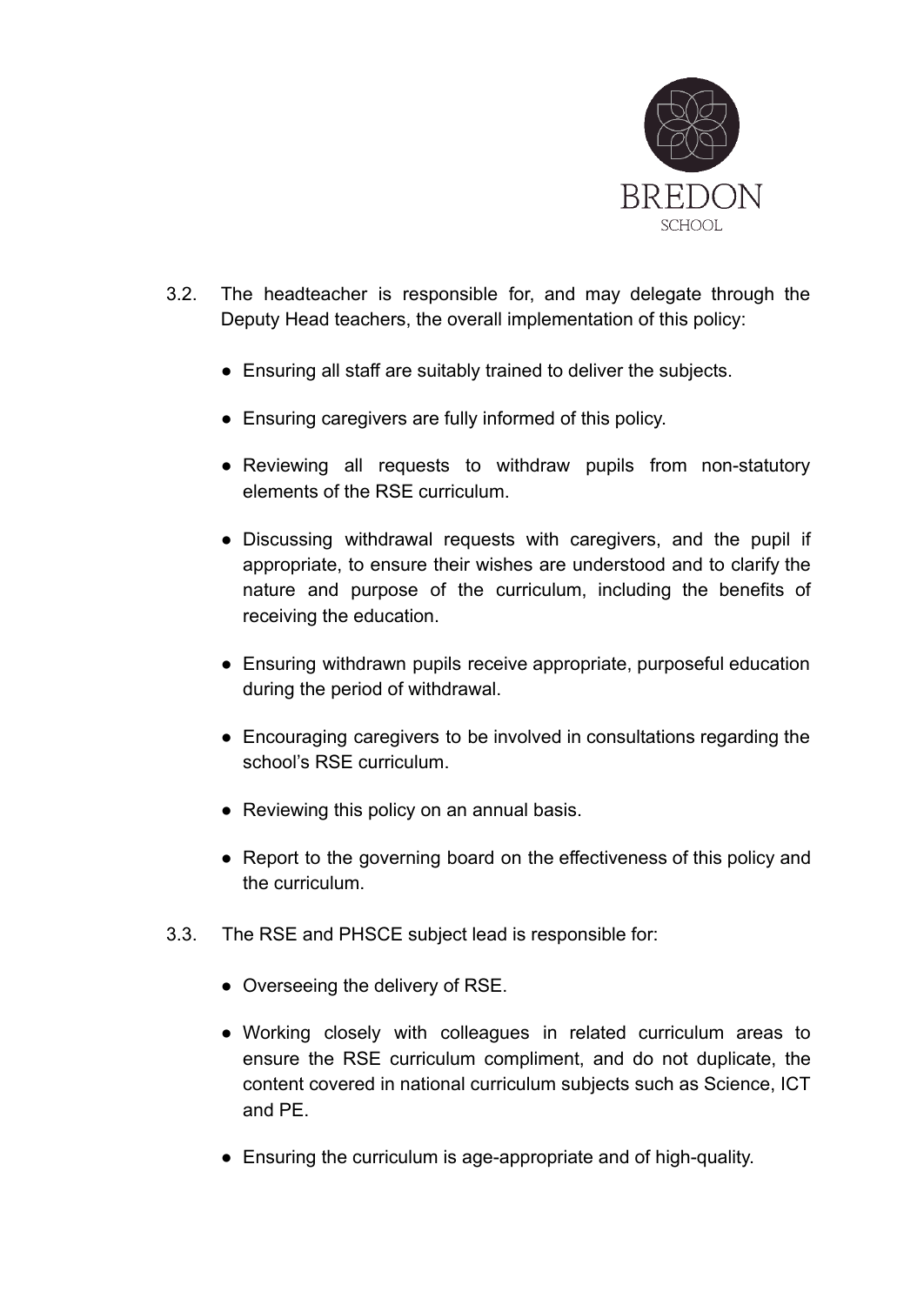

- Reviewing changes to the RSE curriculum and advising on their implementation.
- Monitoring the teaching and learning of RSE, providing support to staff where necessary.
- Ensuring the continuity and progression between each year group.
- Helping to develop colleagues' expertise in the subject.
- Ensuring teachers are provided with adequate resources to support teaching of the curriculum.
- Ensuring the school meets its statutory requirements in relation to RSE.
- Leading staff meetings and ensuring all members of staff involved in the curriculum have received the appropriate training.
- Organising, providing and monitoring Continued Professional Development (CPD) opportunities in the subject.
- Ensuring the correct standards are met for recording and assessing pupil performance.
- Monitoring and evaluating the effectiveness of the subjects and providing reports to the headteacher.
- 3.4. Curriculum and pastoral staff are responsible for:
	- Acting in accordance with, and promoting, this policy.
	- Delivering RSE and other relevant subjects in a sensitive way, is of high-quality and appropriate for each year group.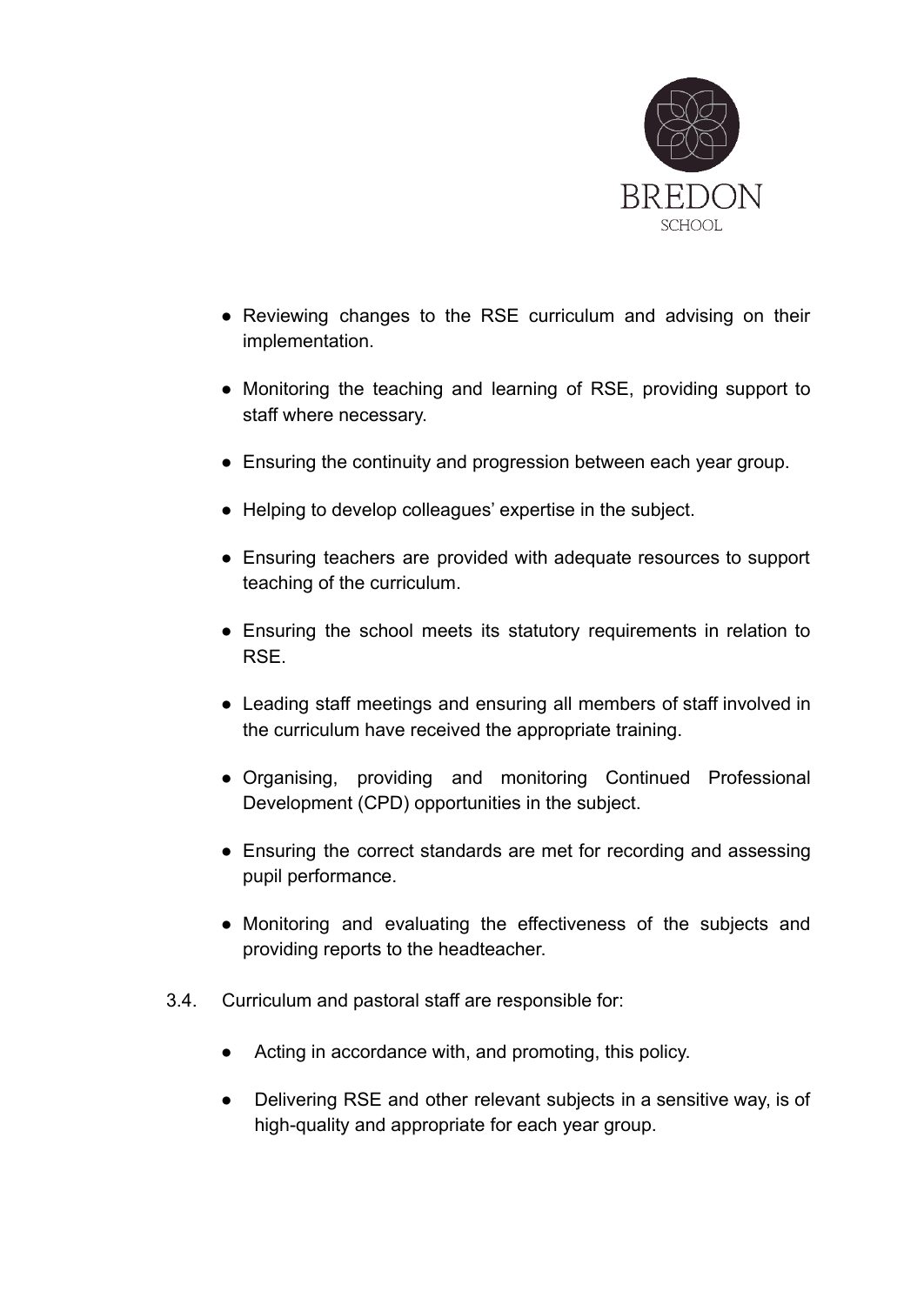

- Ensuring personal views or beliefs are not expressed when delivering the curriculum. Planning lessons effectively, ensuring a range of appropriate teaching methods and resources are used to cover the content.
- Modelling positive attitudes to RSE.
- Liaising with the SENCO about identifying and responding to the individual needs of pupils with SEND.
- Liaising with the RSE subject leader about key topics, resources and support for individual pupils.
- Monitoring pupil progress in RSE.
- Reporting any concerns regarding the teaching of RSE to the subject lead or a member of the SLT.
- Reporting any safeguarding concerns or disclosures that pupils may make as a result of the subject content to the DSL or DDSL.
- Responding appropriately to pupils whose caregivers have requested to withdraw them from the non-statutory components of RSE, by providing them with alternative education opportunities.
- 3.5. The SENCO is responsible for:
	- Advising teaching staff how best to identify and support pupils' individual needs.
	- Advising staff on the use of TA's, SLS teachers and SALT in order to meet pupils' individual needs.

## <span id="page-9-0"></span>**4. Organisation of the RSE Curriculum**

● Alongside delivering compulsory PSHE, Bredon School is required to deliver statutory Relationships Education to the Primary school and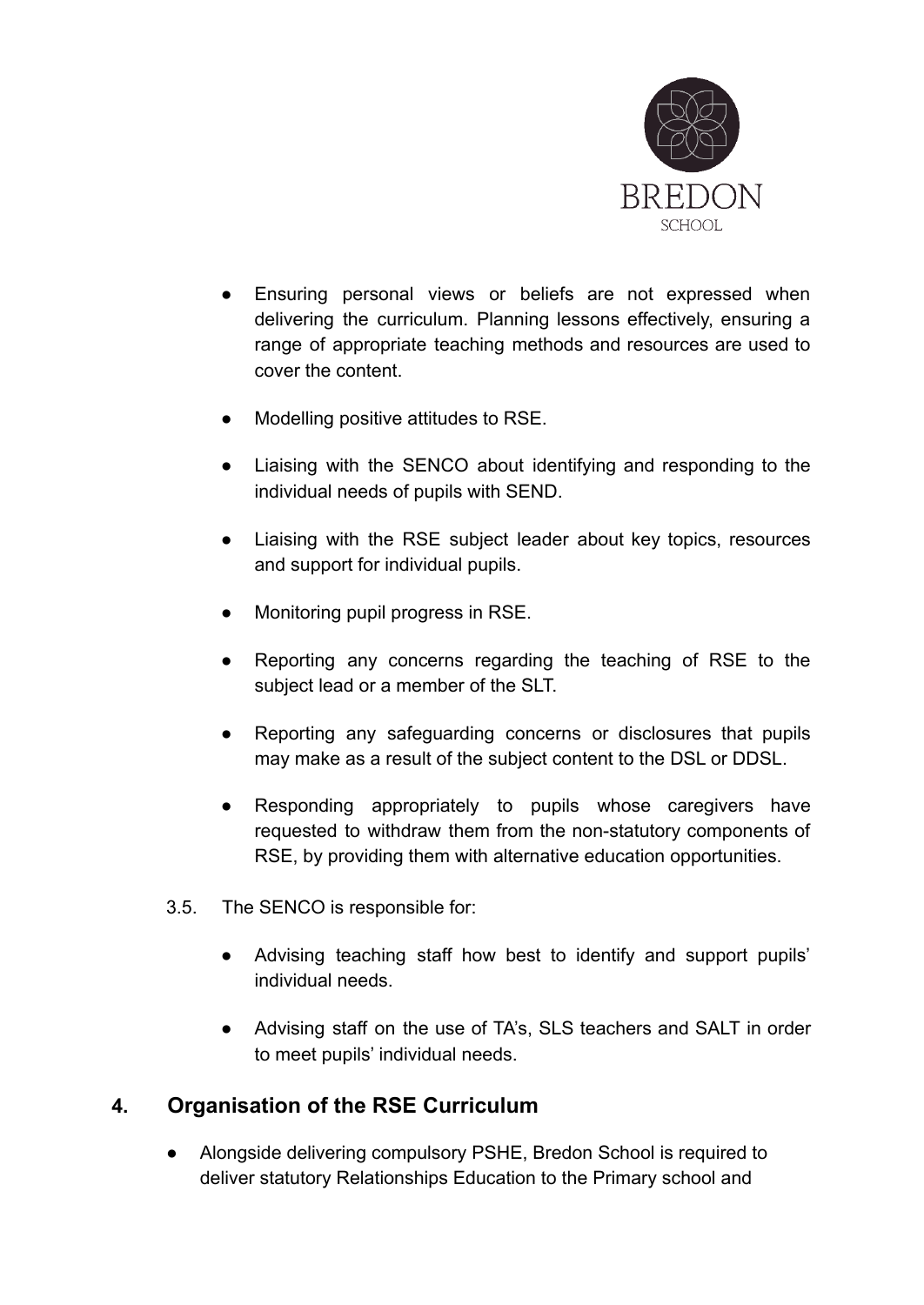

deliver statutory Relationships and Sex Education to the secondary school.

- As well as teaching PHSE to pupils including how they can make good decisions about their own health and wellbeing, and how physical health and mental wellbeing are interlinked, for the purpose of this policy, RSE is defined as teaching pupils about developing healthy, nurturing relationships of all kinds, helping them to understand human sexuality and to respect themselves and others.
- The RSE curriculum will be developed in consultation with teachers, pupils and parents, and in accordance with DfE recommendations.
- The majority of the RSE will be delivered through the PSHCE curriculum, with statutory elements taught via the science curriculum.
- The RSE subject leader will work closely with their colleagues in related curriculum areas to ensure the curriculum complements and does not duplicate the content covered in national curriculum subjects.
- The curriculum has been developed in line with the DfE's 'Relationships' Education, Relationships and Sex Education (RSE) and Health Education' guidance, 2019.
- The school will consider the context and views of the wider local community when developing the curriculum to ensure it is reflective of issues, including emotional aspects of development and relationships.
- The school will consider the religious background of all pupils when planning teaching, to ensure all topics included are appropriately handled.
- The RSE curriculum is informed by topical issues in the school and wider community, to ensure it is tailored to pupils' needs, for example, if there was a local prevalence of specific sexually issues, our curriculum would be tailored to address this topic.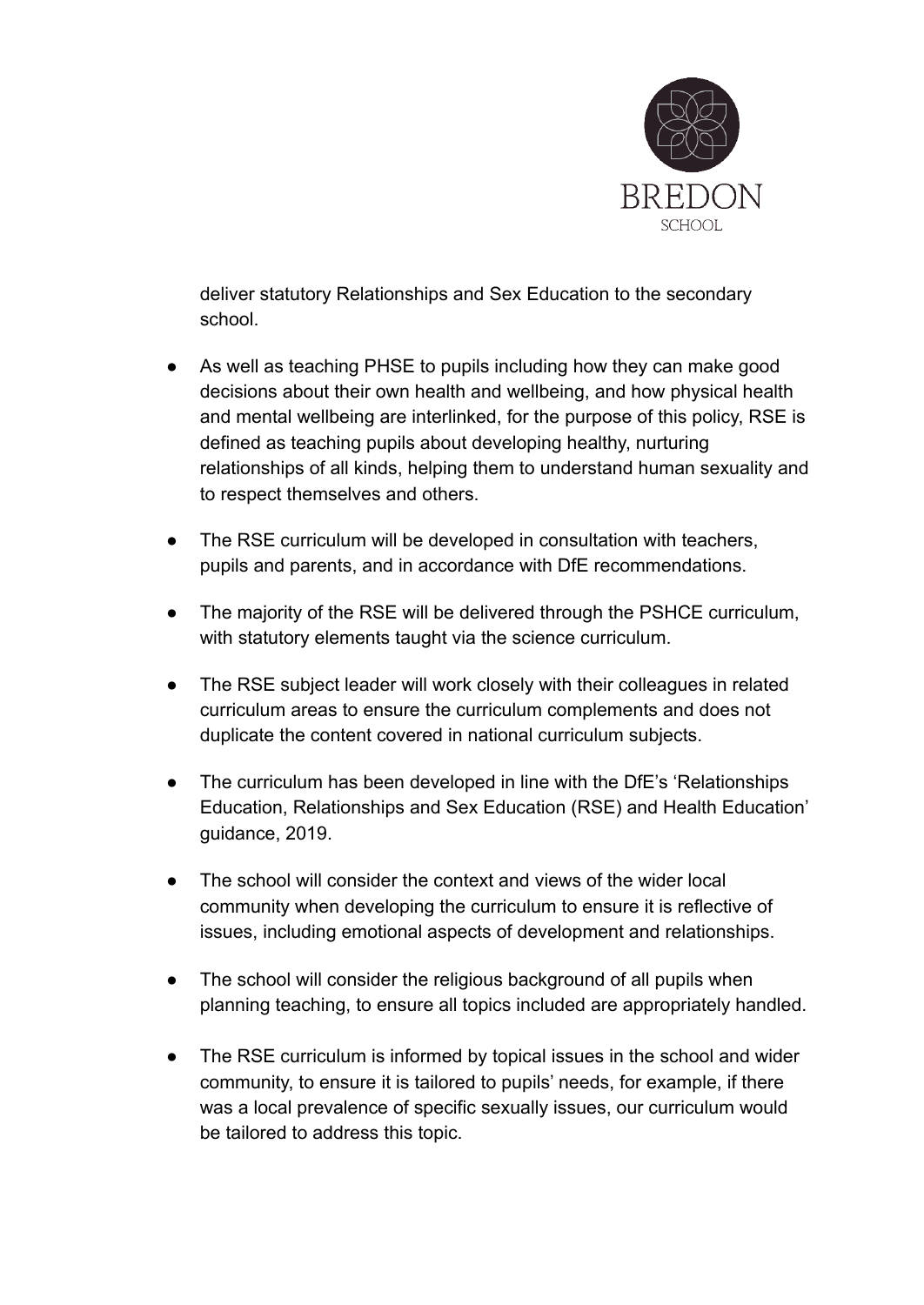

## <span id="page-11-0"></span>**5. RSE subject overview**

5.1. Primary School:

The focus in primary school should be on teaching the fundamental building blocks and characteristics of positive relationships, with particular reference to friendships, family relationships, and relationships with other children and with adults.

#### **By the end of Primary School:**

| <b>Families and</b> | Pupils should know:                                              |
|---------------------|------------------------------------------------------------------|
| people who          | That families are important for children growing up because      |
| care for me         | they can give love, security and stability.                      |
|                     | The characteristics of healthy family life, commitment to each   |
|                     | other, including in times of difficulty, protection and care for |
|                     | children and other family members, the importance of             |
|                     | spending time together and sharing each other's lives.           |
|                     | That others' families, either in school or in the wider world,   |
|                     | sometimes look different from their family, but that they should |
|                     | respect those differences and know that other children's         |
|                     | families are also characterised by love and care.                |
|                     | That stable, caring relationships, which may be of different     |
|                     | types, are at the heart of happy families, and are important for |
|                     | children's security as they grow up.                             |
|                     | • That marriage represents a formal and legally recognised       |
|                     | commitment of two people to each other which is intended to      |
|                     | be lifelong.                                                     |
|                     | How to recognise if family relationships are making them feel    |
|                     | unhappy or unsafe, and how to seek help or advice from           |
|                     | others if needed.                                                |
| Caring              | Pupils should know:                                              |
| friendships         | How important friendships are in making us feel happy and        |
|                     | secure, and how people choose and make friends.                  |
|                     | The characteristics of friendships, including mutual respect,    |
|                     | truthfulness, trustworthiness, loyalty, kindness, generosity,    |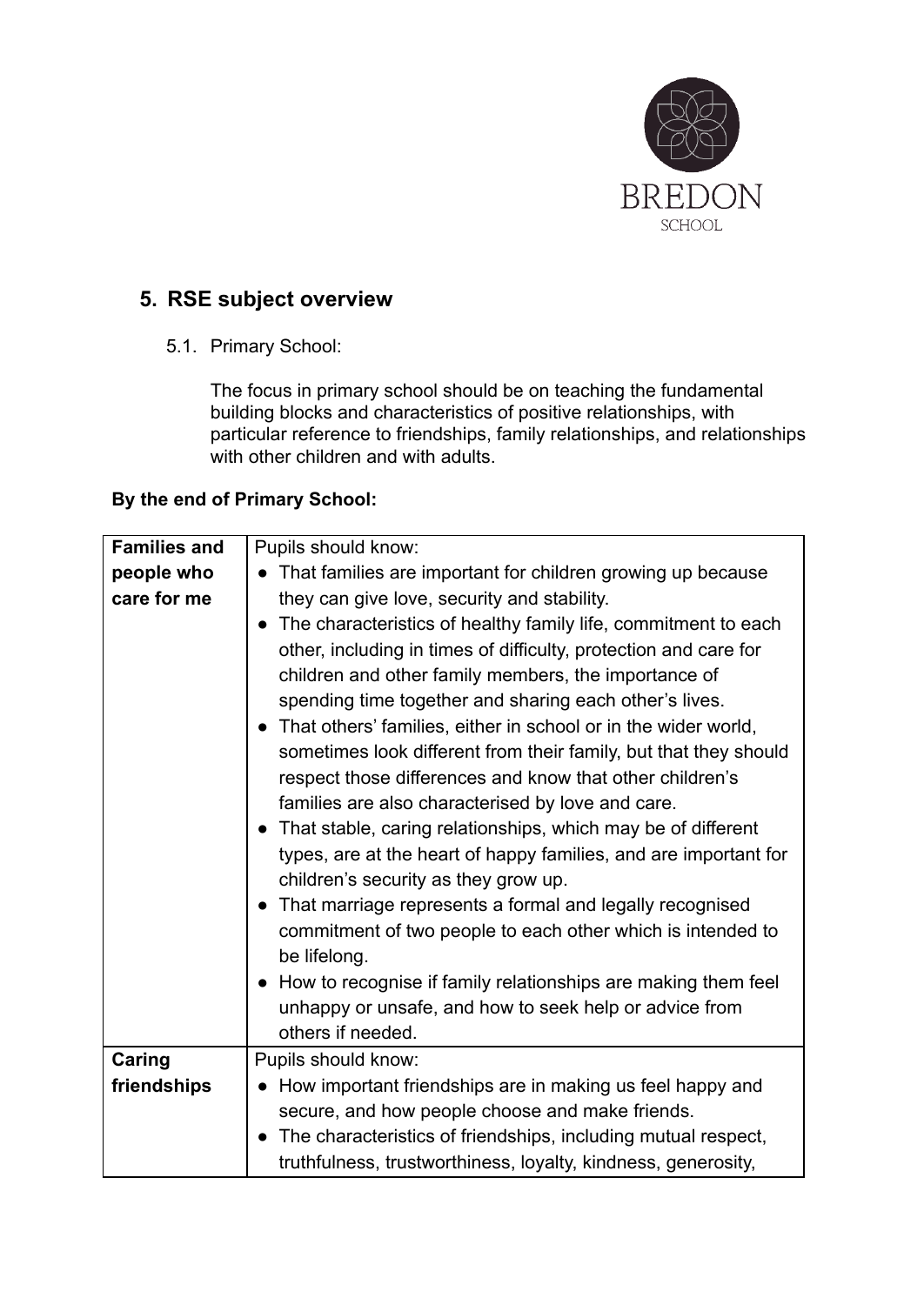

|                   | trust, sharing interests and experiences and support with                      |
|-------------------|--------------------------------------------------------------------------------|
|                   | problems and difficulties.                                                     |
|                   | That healthy friendships are positive and welcoming towards                    |
|                   | • others, and do not make others feel lonely or excluded.                      |
|                   | That most friendships have ups and downs, and that these                       |
|                   | can                                                                            |
|                   | often be worked through so that the friendship is repaired or                  |
|                   | even                                                                           |
|                   | strengthened, and that resorting to violence is never right.                   |
|                   | • How to recognise who to trust and who not to trust, how to                   |
|                   | judge                                                                          |
|                   | • when a friendship is making them feel unhappy or                             |
|                   | uncomfortable,                                                                 |
|                   | managing conflict, how to manage these situations and how to                   |
|                   | seek help or advice from others, if needed.                                    |
| <b>Respectful</b> | Pupils should know:                                                            |
| relationships     | • The importance of respecting others, even when they are very                 |
|                   | different from them (for example, physically, in character,                    |
|                   | personality or backgrounds), or make different choices or have                 |
|                   | different preferences or beliefs.                                              |
|                   | • Practical steps they can take in a range of different contexts to            |
|                   | improve or support respectful relationships.                                   |
|                   | The conventions of courtesy and manners.                                       |
|                   | The importance of self-respect and how this links to their own                 |
|                   | happiness.                                                                     |
|                   | That in school and in wider society they can expect to be                      |
|                   | treated with respect by others, and that in turn they should                   |
|                   | show due respect to others, including those in positions of                    |
|                   | authority.<br>About different types of bullying (including cyberbullying), the |
|                   | impact of bullying, responsibilities of bystanders (primarily                  |
|                   | reporting bullying to an adult) and how to get help.                           |
|                   | What a stereotype is, and how stereotypes can be unfair,                       |
|                   | negative or destructive.                                                       |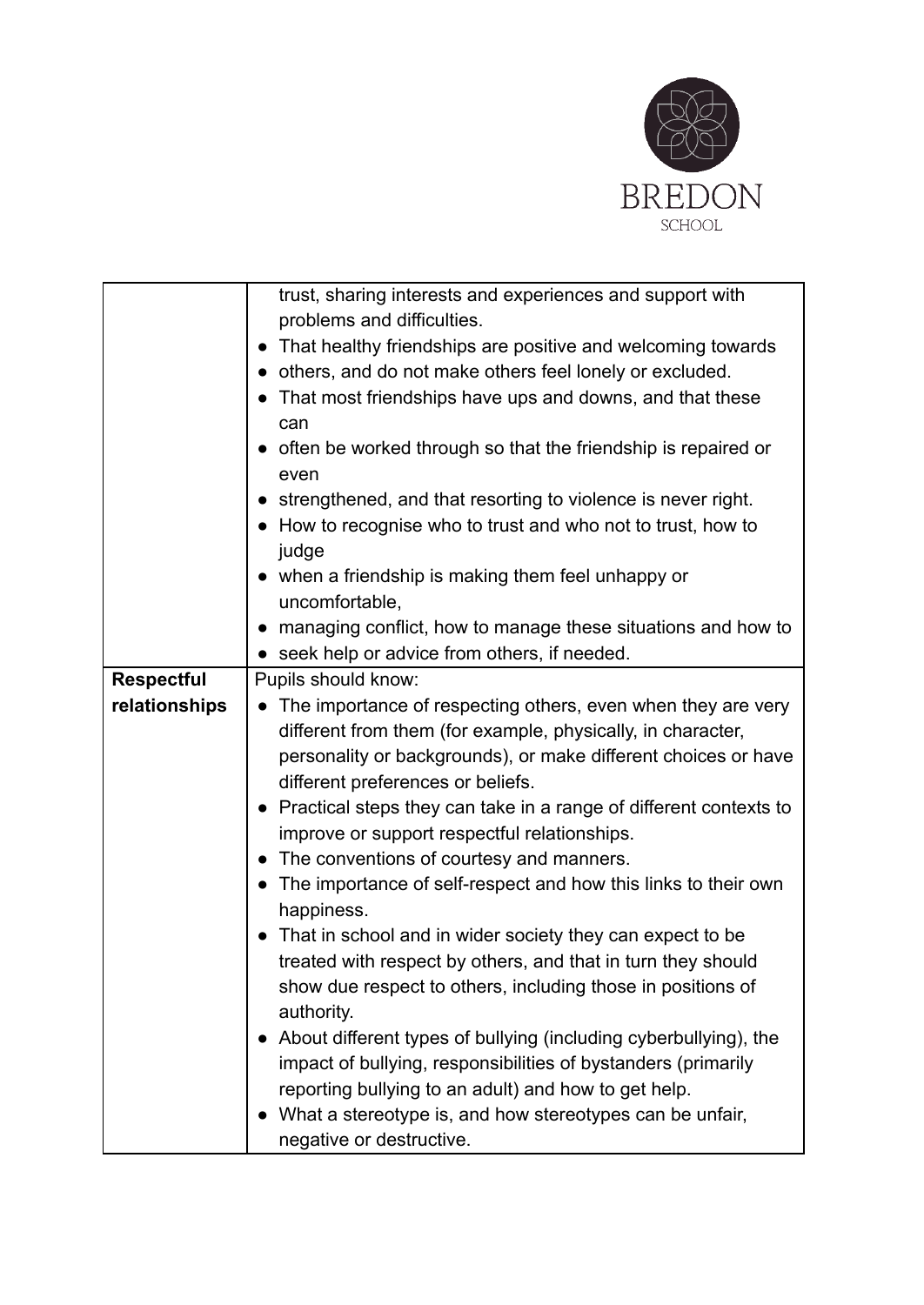

|                   | • The importance of permission-seeking and giving in                                                                                                                                                                                                                                                                                                                                                                                                                                                                                                                                                                                                                                                                                                                                                                                                                                                                                                                      |
|-------------------|---------------------------------------------------------------------------------------------------------------------------------------------------------------------------------------------------------------------------------------------------------------------------------------------------------------------------------------------------------------------------------------------------------------------------------------------------------------------------------------------------------------------------------------------------------------------------------------------------------------------------------------------------------------------------------------------------------------------------------------------------------------------------------------------------------------------------------------------------------------------------------------------------------------------------------------------------------------------------|
|                   | relationships with friends, peers and adults.                                                                                                                                                                                                                                                                                                                                                                                                                                                                                                                                                                                                                                                                                                                                                                                                                                                                                                                             |
| Online            | Pupils should know:                                                                                                                                                                                                                                                                                                                                                                                                                                                                                                                                                                                                                                                                                                                                                                                                                                                                                                                                                       |
| relationships     | • That people sometimes behave differently online, including by<br>pretending to be someone they are not.<br>That the same principles apply to online relationships as to<br>face-to face relationships, including the importance of respect<br>for others online including when we are anonymous.<br>• The rules and principles for keeping safe online, how to<br>recognise risks, harmful content and contact, and how to<br>report them.<br>• How to critically consider their online friendships and sources<br>of information including awareness of the risks associated with<br>people they have never met. How information and data is                                                                                                                                                                                                                                                                                                                           |
|                   | shared and used online.                                                                                                                                                                                                                                                                                                                                                                                                                                                                                                                                                                                                                                                                                                                                                                                                                                                                                                                                                   |
| <b>Being safe</b> | Pupils should know:                                                                                                                                                                                                                                                                                                                                                                                                                                                                                                                                                                                                                                                                                                                                                                                                                                                                                                                                                       |
|                   | • What sorts of boundaries are appropriate in friendships with<br>peers and others (including in a digital context).<br>• About the concept of privacy and the implications of it for both<br>children and adults; including that it is not always right to keep<br>secrets if they relate to being safe.<br>• That each person's body belongs to them, and the differences<br>between appropriate and inappropriate or unsafe physical, and<br>other, contact.<br>• How to respond safely and appropriately to adults they may<br>encounter (in all contexts, including online) whom they do not<br>know.<br>How to recognise and report feelings of being unsafe or<br>feeling bad about any adult.<br>• How to ask for advice or help for themselves or others, and to<br>keep trying until they are heard.<br>How to report concerns or abuse, and the vocabulary and<br>confidence needed to do so.<br>Where to get advice e.g. family, school and/or other sources. |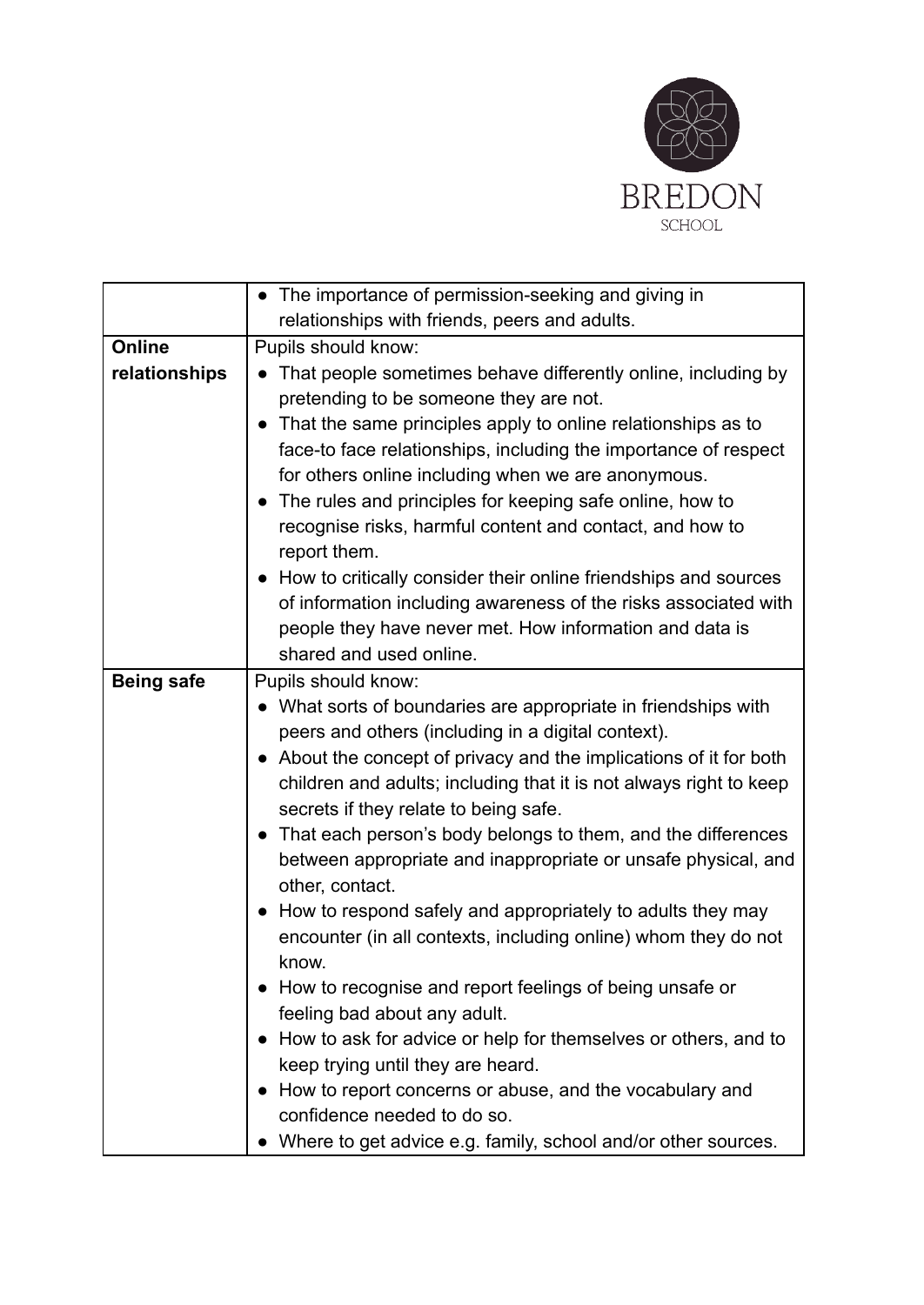

5.2. Health education is taught within the PSHCE curriculum at Bredon School:

The focus in primary school should be on teaching the characteristics of good physical health and mental wellbeing. Teachers should be clear that mental wellbeing is a normal part of daily life, in the same way as physical health.

#### **By the end of Primary School:**

| <b>Mental</b> | Pupils should know:                                                            |
|---------------|--------------------------------------------------------------------------------|
| wellbeing     | That mental wellbeing is a normal part of daily life, in the same<br>$\bullet$ |
|               | way as physical health.                                                        |
|               | That there is a normal range of emotions (e.g. happiness,<br>$\bullet$         |
|               | sadness, anger, fear, surprise, nervousness) and scale of                      |
|               | emotions that all humans experience in relation to different                   |
|               | experiences and situations.                                                    |
|               | How to recognise and talk about their emotions, including<br>$\bullet$         |
|               | having a varied vocabulary of words to use when talking about                  |
|               | their own and others' feelings.                                                |
|               | How to judge whether what they are feeling and how they are<br>$\bullet$       |
|               | behaving is appropriate and proportionate.                                     |
|               | The benefits of physical exercise, time outdoors, community<br>$\bullet$       |
|               | participation, voluntary and service-based activity on mental                  |
|               | wellbeing and happiness.                                                       |
|               | Simple self-care techniques, including the importance of rest,<br>$\bullet$    |
|               | time spent with friends and family and the benefits of hobbies                 |
|               | and interests.                                                                 |
|               | Isolation and loneliness can affect children and that it is very<br>$\bullet$  |
|               | important for children to discuss their feelings with an adult                 |
|               | and seek support.                                                              |
|               | That bullying (including cyberbullying) has a negative and<br>$\bullet$        |
|               | often lasting impact on mental wellbeing.                                      |
|               | Where and how to seek support (including recognising the<br>$\bullet$          |
|               | triggers for seeking support), including whom in school they                   |
|               | should speak to if they are worried about their own or                         |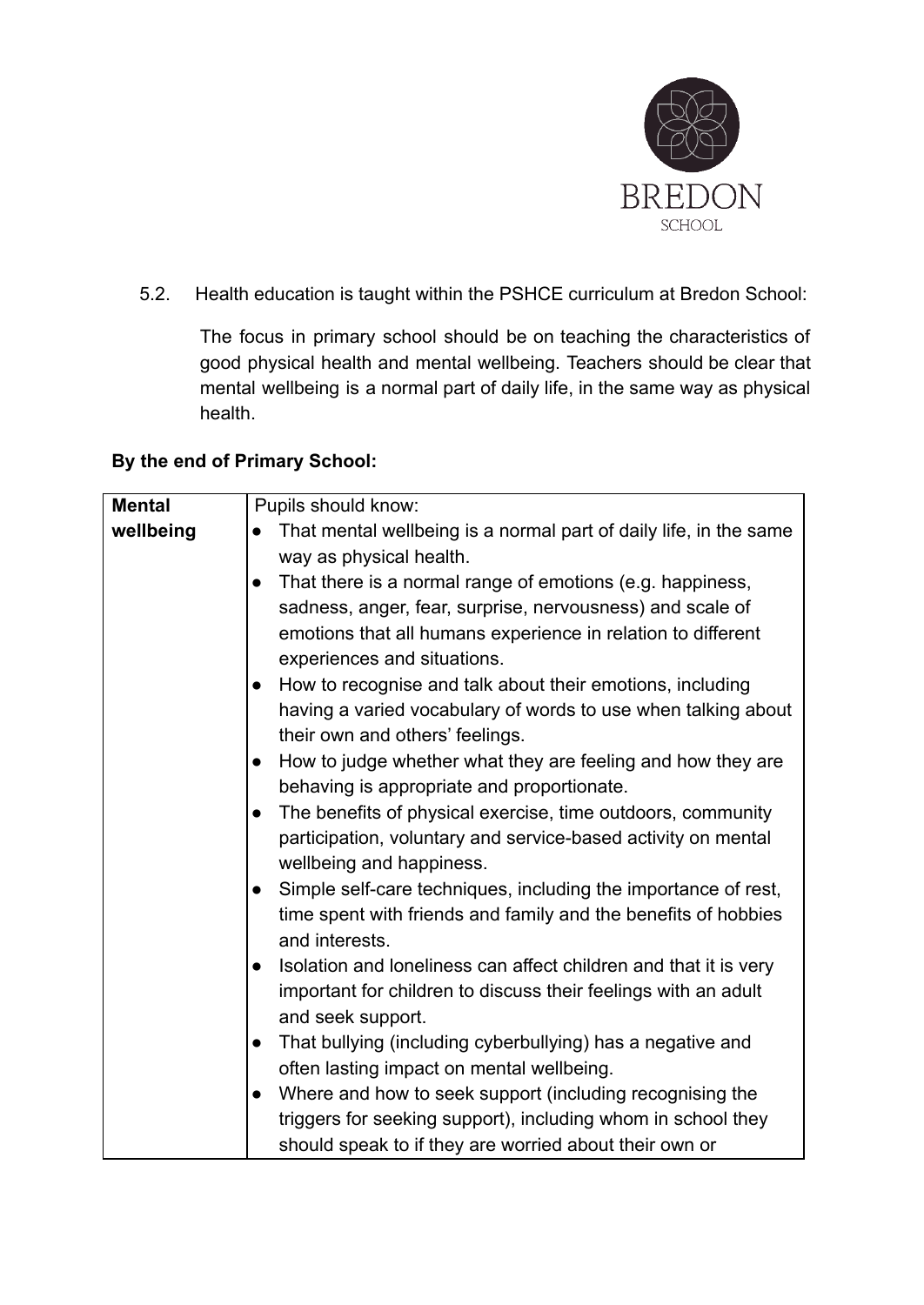

|                 | someone else's mental wellbeing or ability to control their         |
|-----------------|---------------------------------------------------------------------|
|                 | emotions (including issues arising online).                         |
|                 | It is common for people to experience mental ill health. For        |
|                 | many people who do, the problems can be resolved if the right       |
|                 | support is made available, especially if accessed early             |
|                 | enough.                                                             |
| <b>Internet</b> | Pupils should know:                                                 |
| safety and      | • That for most people the internet is an integral part of life and |
| harms           |                                                                     |
|                 | has many benefits.                                                  |
|                 | About the benefits of rationing time spent online, the risks of     |
|                 | excessive time spent on electronic devices and the impact of        |
|                 | positive and negative content online on their own and others'       |
|                 | mental and physical wellbeing.                                      |
|                 | How to consider the effect of their online actions on others and    |
|                 | know how to recognise and display respectful behaviour online       |
|                 | and the importance of keeping personal information private.         |
|                 | • Why social media, some computer games and online gaming,          |
|                 | for example, are age restricted.                                    |
|                 | That the internet can also be a negative place where online         |
|                 | abuse, trolling, bullying and harassment can take place, which      |
|                 | can have a negative impact on mental health.                        |
|                 | How to be a discerning consumer of information online               |
|                 | including understanding that information, including that from       |
|                 | search engines, is ranked, selected and targeted.                   |
|                 | • Where and how to report concerns and get support with issues      |
|                 | online.                                                             |
| <b>Physical</b> | Pupils should know:                                                 |
| health and      | The characteristics and mental and physical benefits of an          |
| fitness         | active lifestyle.                                                   |
|                 | The importance of building regular exercise into daily and          |
|                 | weekly routines and how to achieve this; for example, walking       |
|                 |                                                                     |
|                 | or cycling to school, a daily active mile or other forms of         |
|                 | regular, vigorous exercise.                                         |
|                 | The risks associated with an inactive lifestyle (including          |
|                 | obesity).                                                           |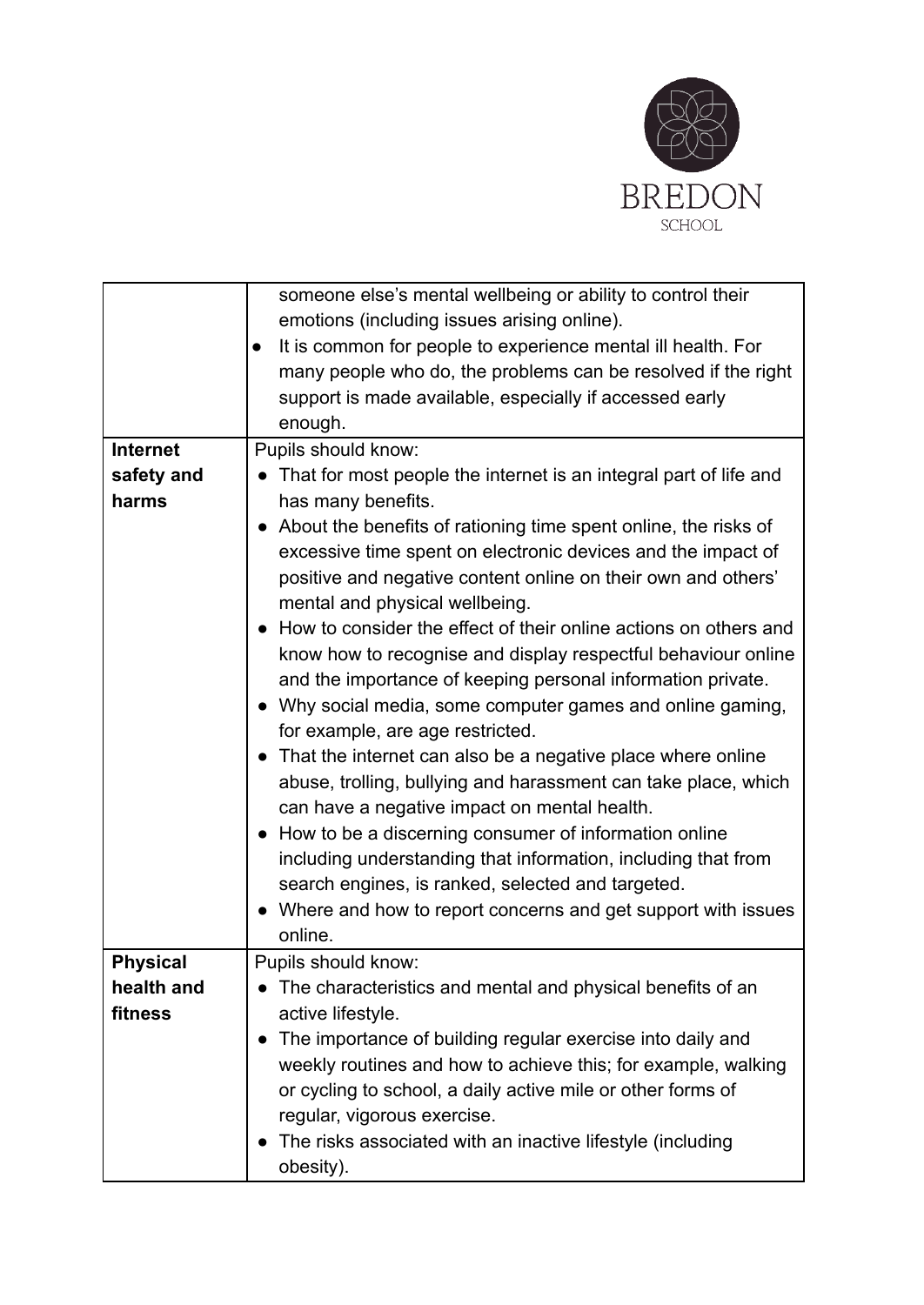

|                        | • How and when to seek support including which adults to                      |
|------------------------|-------------------------------------------------------------------------------|
|                        | speak to in school if they are worried about their health.                    |
| <b>Healthy</b>         | Pupils should know:                                                           |
| eating                 | • What constitutes a healthy diet (including understanding                    |
|                        | calories and other nutritional content).                                      |
|                        | The principles of planning and preparing a range of healthy                   |
|                        | meals.                                                                        |
|                        | • The characteristics of a poor diet and risks associated with                |
|                        | unhealthy eating (including, for example, obesity and tooth                   |
|                        | decay) and other behaviours (e.g. the impact of alcohol on diet               |
|                        | or health).                                                                   |
| Drugs,                 | Pupils should know:                                                           |
| alcohol and            | The facts about legal and illegal harmful substances and                      |
| tobacco                | associated risks, including smoking, alcohol use and                          |
|                        | drug-taking.                                                                  |
| <b>Health and</b>      | Pupils should know:                                                           |
| prevention             | • How to recognise early signs of physical illness, such as                   |
|                        | weight loss, or unexplained changes to the body.                              |
|                        | • About safe and unsafe exposure to the sun, and how to                       |
|                        | reduce the risk of sun damage, including skin cancer.                         |
|                        | The importance of sufficient good quality sleep for good health               |
|                        | and that a lack of sleep can affect weight, mood and ability to               |
|                        | learn.                                                                        |
|                        | About dental health and the benefits of good oral hygiene and                 |
|                        | dental flossing, including regular check-ups at the dentist.                  |
|                        | About personal hygiene and germs including bacteria, viruses,                 |
|                        | how they are spread and treated, and the importance of                        |
|                        | handwashing.                                                                  |
|                        | The facts and science relating to allergies, immunisation and<br>vaccination. |
| <b>Basic first aid</b> | Pupils should know:                                                           |
|                        | • How to make a clear and efficient call to emergency services if             |
|                        |                                                                               |
|                        | necessary.<br>Concepts of basic first-aid, for example dealing with common    |
|                        |                                                                               |
|                        | injuries, including head injuries.                                            |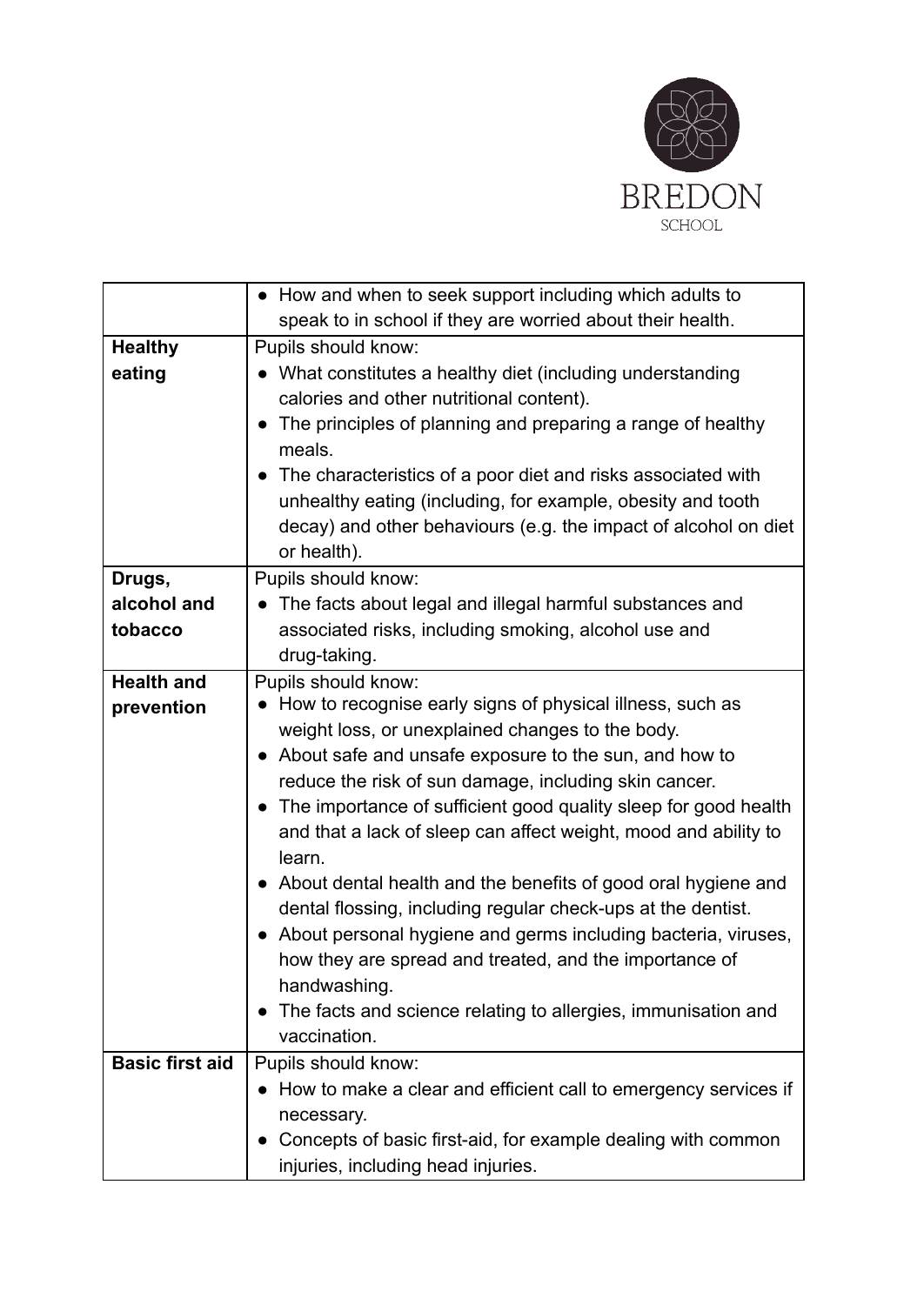

| Changing<br>adolescent<br>body | Pupils should know:<br>• Key facts about puberty and the changing adolescent body,<br>particularly from age 9 through to age 11, including physical<br>and emotional changes. |
|--------------------------------|-------------------------------------------------------------------------------------------------------------------------------------------------------------------------------|
|                                | • About menstrual wellbeing including the key facts about the<br>menstrual cycle.                                                                                             |

#### 5.3. Secondary School:

The overall aim of RSE is to give young people the information they need to help them develop healthy, nurturing relationships of all kinds, not just intimate relationships. It should enable them to know what a healthy relationship looks like and what makes a good friend, a good colleague and a successful marriage or other type of committed relationship. It should will also cover contraception, developing intimate relationships and resisting pressure to have sex (and not applying pressure). It will teach what is acceptable and unacceptable behaviour in relationships. This will help pupils understand the positive effects that good relationships have on their mental wellbeing, identify when relationships are not right and understand how such situations can be managed.

Bredon School will continue to develop knowledge on topics taught by the Primary Schools as required and in addition, will cover the following content by the end of the pupil's secondary phase.

#### **By the end of Secondary School:**

| <b>Families</b> | Pupils should know:                                               |
|-----------------|-------------------------------------------------------------------|
|                 | • That there are different types of committed, stable             |
|                 | relationships.                                                    |
|                 | • How these relationships might contribute to human happiness     |
|                 | and their importance for bringing up children.                    |
|                 | What marriage is, including their legal status e.g. that marriage |
|                 | carries legal rights and protections not available to couples     |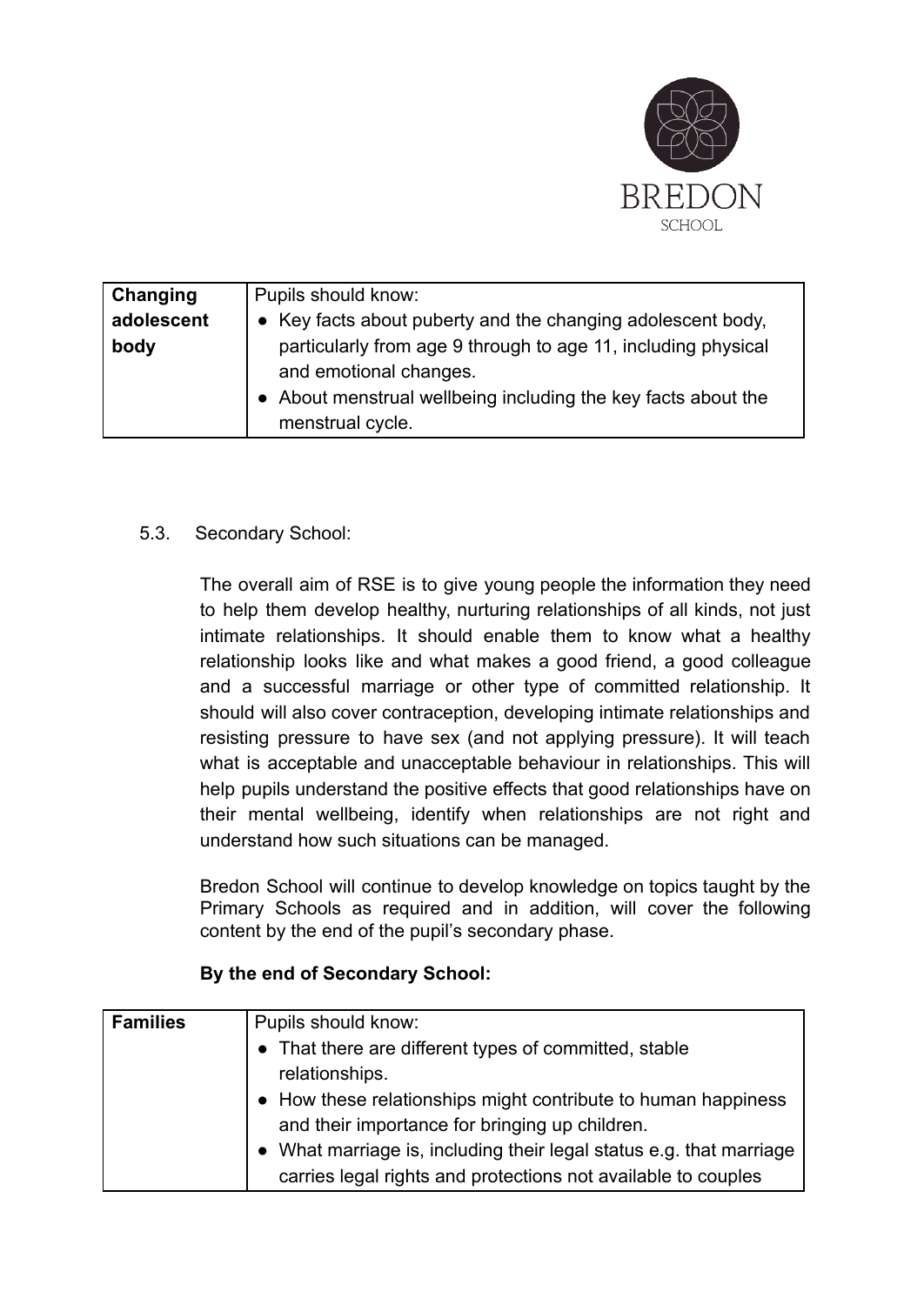

|                   | who are cohabiting or who have married, for example, in an                           |
|-------------------|--------------------------------------------------------------------------------------|
|                   | unregistered religious ceremony.                                                     |
|                   | Why marriage is an important relationship choice for many                            |
|                   | couples and why it must be freely entered into.                                      |
|                   | • The characteristics and legal status of other types of long-term<br>relationships. |
|                   | • The roles and responsibilities of parents with respect to raising                  |
|                   | of children, including the characteristics of successful                             |
|                   | parenting.                                                                           |
|                   | • How to: determine whether other children, adults or sources of                     |
|                   | information are trustworthy: judge when a family, friend,                            |
|                   | intimate or other relationship is unsafe (and to recognise this                      |
|                   | in others' relationships); and, how to seek help or advice,                          |
|                   | including reporting concerns about others, if needed.                                |
|                   |                                                                                      |
| <b>Respectful</b> | Pupils should know:                                                                  |
| relationships,    | The characteristics of positive and healthy friendships (in all<br>$\bullet$         |
| including         | contexts, including online) including: trust, respect, honesty,                      |
| friendships       | kindness, generosity, boundaries, privacy, consent and the                           |
|                   | management of conflict, reconciliation and ending                                    |
|                   | relationships. This includes different (non-sexual) types of                         |
|                   | relationship.                                                                        |
|                   | • Practical steps they can take in a range of different contexts to                  |
|                   | improve or support respectful relationships.                                         |
|                   | How stereotypes, in particular stereotypes based on sex,                             |
|                   | gender, race, religion, sexual orientation or disability, can                        |
|                   | cause damage (e.g. how they might normalise                                          |
|                   | non-consensual behaviour or encourage prejudice).                                    |
|                   | That in school and in wider society they can expect to be<br>$\bullet$               |
|                   | treated with respect by others, and that in turn they should                         |
|                   | show due respect to others, including people in positions of                         |
|                   | authority and due tolerance of other people's beliefs.                               |
|                   | About different types of bullying (including cyberbullying), the                     |
|                   | impact of bullying, responsibilities of bystanders to report                         |
|                   | bullying and how and where to get help.                                              |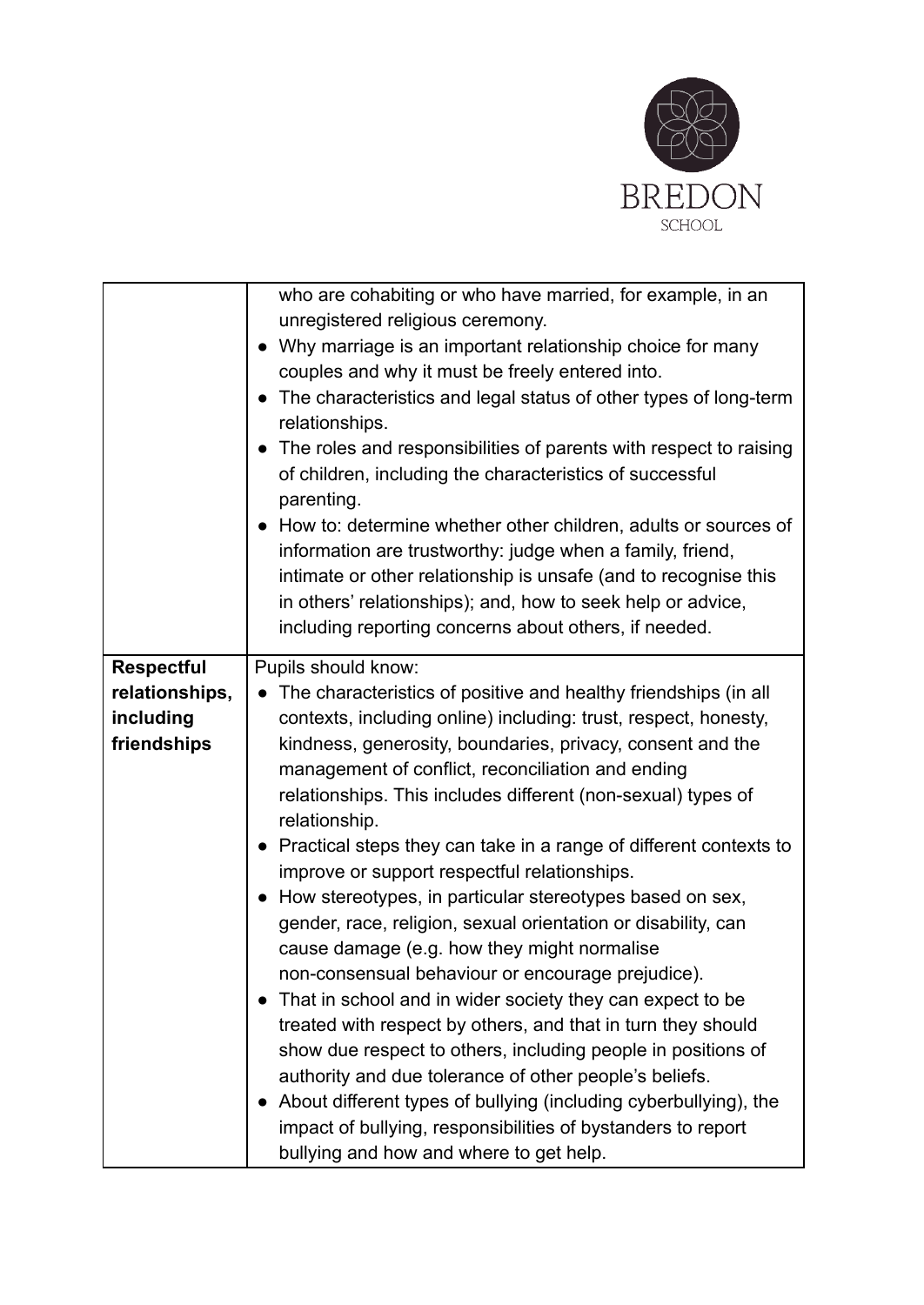

|                   | • That some types of behaviour within relationships are criminal,<br>including violent behaviour and coercive control.<br>What constitutes sexual harassment and sexual violence and<br>why these are always unacceptable.<br>The legal rights and responsibilities regarding equality<br>(particularly with reference to the protected characteristics as<br>defined in the Equality Act 2010) and that everyone is unique<br>and equal.                                                                                                                                                                                                                                                                                                                                                                                                                                                                                                                                                                                                                                                                                                                                    |
|-------------------|------------------------------------------------------------------------------------------------------------------------------------------------------------------------------------------------------------------------------------------------------------------------------------------------------------------------------------------------------------------------------------------------------------------------------------------------------------------------------------------------------------------------------------------------------------------------------------------------------------------------------------------------------------------------------------------------------------------------------------------------------------------------------------------------------------------------------------------------------------------------------------------------------------------------------------------------------------------------------------------------------------------------------------------------------------------------------------------------------------------------------------------------------------------------------|
| <b>Online and</b> | Pupils should know:                                                                                                                                                                                                                                                                                                                                                                                                                                                                                                                                                                                                                                                                                                                                                                                                                                                                                                                                                                                                                                                                                                                                                          |
| media             | • Their rights, responsibilities and opportunities online, including<br>that the same expectations of behaviour apply in all contexts,<br>including online.<br>About online risks, including that any material someone<br>provides to another has the potential to be shared online and<br>the difficulty of removing potentially compromising material<br>placed online.<br>Not to provide material to others that they would not want<br>shared further and not to share personal material which is sent<br>to them.<br>What to do and where to get support to report material or<br>manage issues online.<br>The impact of viewing harmful content.<br>That specifically sexually explicit material e.g. pornography<br>presents a distorted picture of sexual behaviours, can damage<br>the way people see themselves in relation to others and<br>negatively affect how they behave towards sexual partners.<br>That sharing and viewing indecent images of children<br>(including those created by children) is a criminal offence<br>which carries severe penalties including prison.<br>How information and data is generated, collected, shared and<br>used online. |
|                   |                                                                                                                                                                                                                                                                                                                                                                                                                                                                                                                                                                                                                                                                                                                                                                                                                                                                                                                                                                                                                                                                                                                                                                              |
| <b>Being safe</b> | Pupils should know:                                                                                                                                                                                                                                                                                                                                                                                                                                                                                                                                                                                                                                                                                                                                                                                                                                                                                                                                                                                                                                                                                                                                                          |
|                   | The concepts of, and laws relating to, sexual consent, sexual<br>exploitation, abuse, grooming, coercion, harassment, rape,                                                                                                                                                                                                                                                                                                                                                                                                                                                                                                                                                                                                                                                                                                                                                                                                                                                                                                                                                                                                                                                  |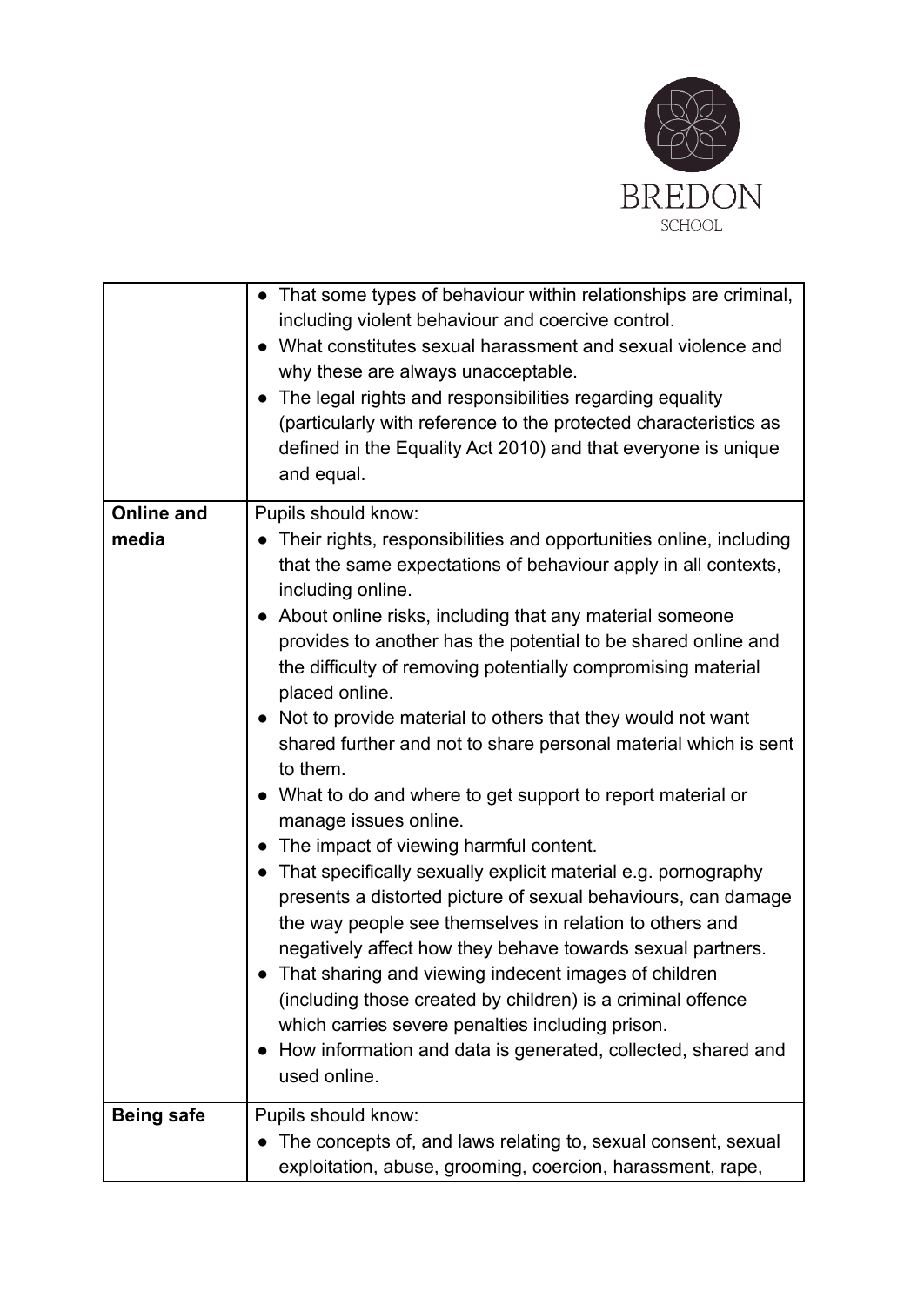

|                     | domestic abuse, forced marriage, honour-based violence and<br>FGM, and how these can affect current and future<br>relationships.<br>How people can actively communicate and recognise consent                |
|---------------------|--------------------------------------------------------------------------------------------------------------------------------------------------------------------------------------------------------------|
|                     | from others, including sexual consent, and how and when<br>consent can be withdrawn (in all contexts, including online).                                                                                     |
| <b>Intimate and</b> | Pupils should know:                                                                                                                                                                                          |
| sexual              | • How to recognise the characteristics and positive aspects of                                                                                                                                               |
| relationships,      | healthy one-to-one intimate relationships, which include                                                                                                                                                     |
| including           | mutual respect, consent, loyalty, trust, shared interests and                                                                                                                                                |
| sexual health       | outlook, sex and friendship.                                                                                                                                                                                 |
|                     | That all aspects of health can be affected by choices they<br>make in sex and relationships, positively or negatively, e.g.<br>physical, emotional, mental, sexual and reproductive health<br>and wellbeing. |
|                     | The facts about reproductive health, including fertility, and the<br>potential impact of lifestyle on fertility for men and women and<br>menopause.                                                          |
|                     | • That there are a range of strategies for identifying and                                                                                                                                                   |
|                     | managing sexual pressure, including understanding peer                                                                                                                                                       |
|                     | pressure, resisting pressure and not pressurising others.                                                                                                                                                    |
|                     | That they have a choice to delay sex or to enjoy intimacy<br>without sex.                                                                                                                                    |
|                     | • The facts about the full range of contraceptive choices,<br>efficacy and options available.                                                                                                                |
|                     | The facts around pregnancy including miscarriage.                                                                                                                                                            |
|                     | That there are choices in relation to pregnancy (with medically<br>and legally accurate, impartial information on all options,                                                                               |
|                     | including keeping the baby, adoption, abortion and where to<br>get further help).                                                                                                                            |
|                     | How the different sexually transmitted infections (STIs),                                                                                                                                                    |
|                     | including HIV/AIDs, are transmitted, how risk can be reduced                                                                                                                                                 |
|                     | through safer sex (including through condom use) and the<br>importance of and facts about testing.                                                                                                           |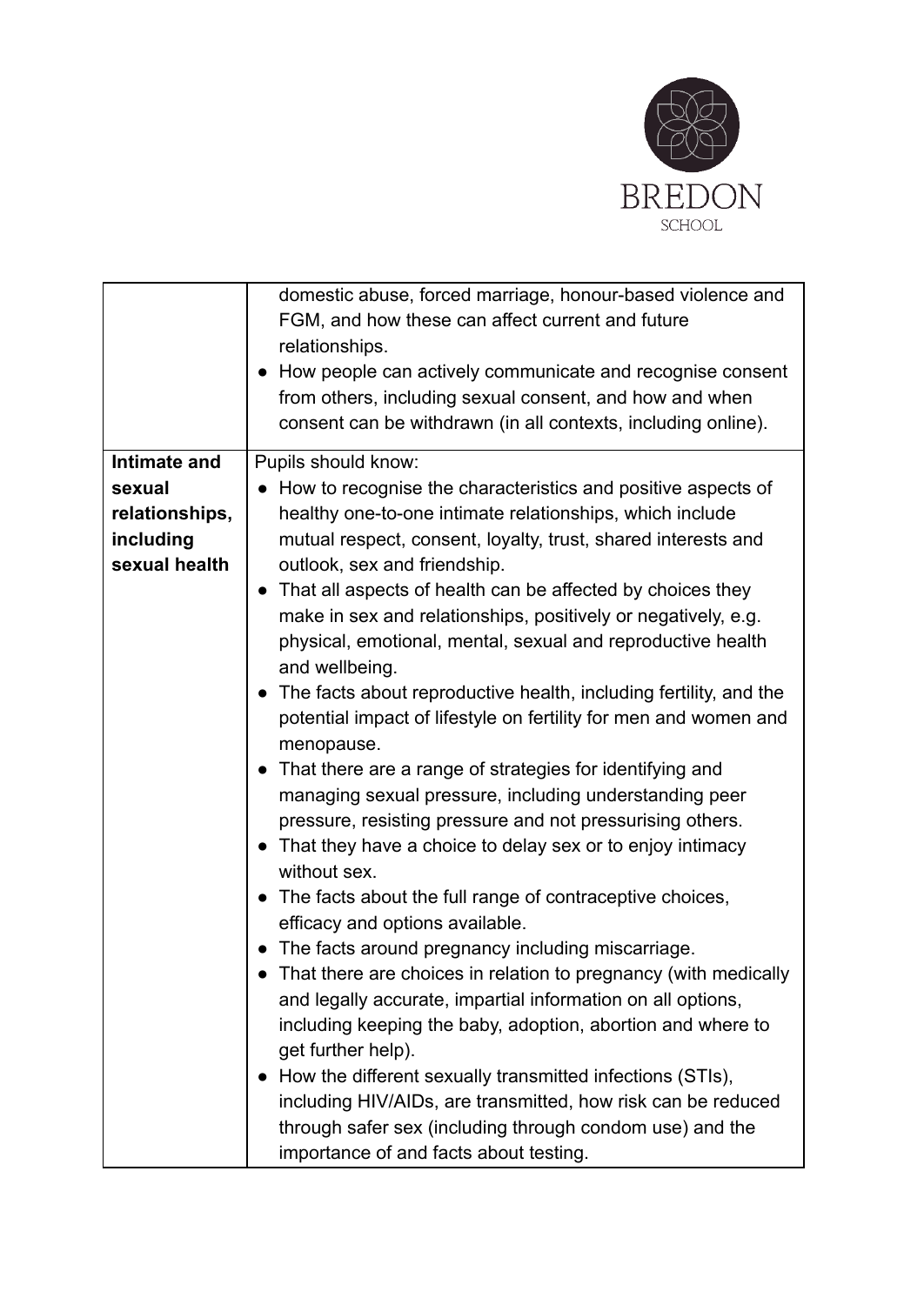

| • About the prevalence of some STIs, the impact they can have<br>on those who contract them and key facts about treatment.<br>• How the use of alcohol and drugs can lead to risky sexual |
|-------------------------------------------------------------------------------------------------------------------------------------------------------------------------------------------|
| behaviour.                                                                                                                                                                                |
| • How to get further advice, including how and where to access<br>confidential sexual and reproductive health advice and<br>treatment.                                                    |

5.4. Health education is taught within the PHSCE curriculum at Bredon School:

It is important that the starting point for health and wellbeing education should be a focus on enabling pupils to make well-informed, positive choices for themselves. The secondary phase, will build on the primary content and will introduce new content to older pupils at appropriate points. This will enable pupils to understand how their bodies are changing, how they are feeling and why, to further develop the language that they use to talk about their bodies, health and emotions and to understand why terms associated with mental and physical health difficulties should not be used pejoratively. This knowledge should enable pupils to understand where normal variations in emotions and physical complaints end and health and wellbeing issues begin.

#### **By the end of Secondary School:**

| <b>Mental</b> | Pupils should know:                                                                                                                                                                                                                |
|---------------|------------------------------------------------------------------------------------------------------------------------------------------------------------------------------------------------------------------------------------|
| wellbeing     | • How to talk about their emotions accurately and sensitively,<br>using appropriate vocabulary.<br>• That happiness is linked to being connected to others.<br>• How to recognise the early signs of mental wellbeing<br>concerns. |
|               | • Common types of mental ill health (e.g. anxiety and<br>depression).<br>• How to critically evaluate when something they do or are<br>involved in has a positive or negative effect on their own or<br>others' mental health.     |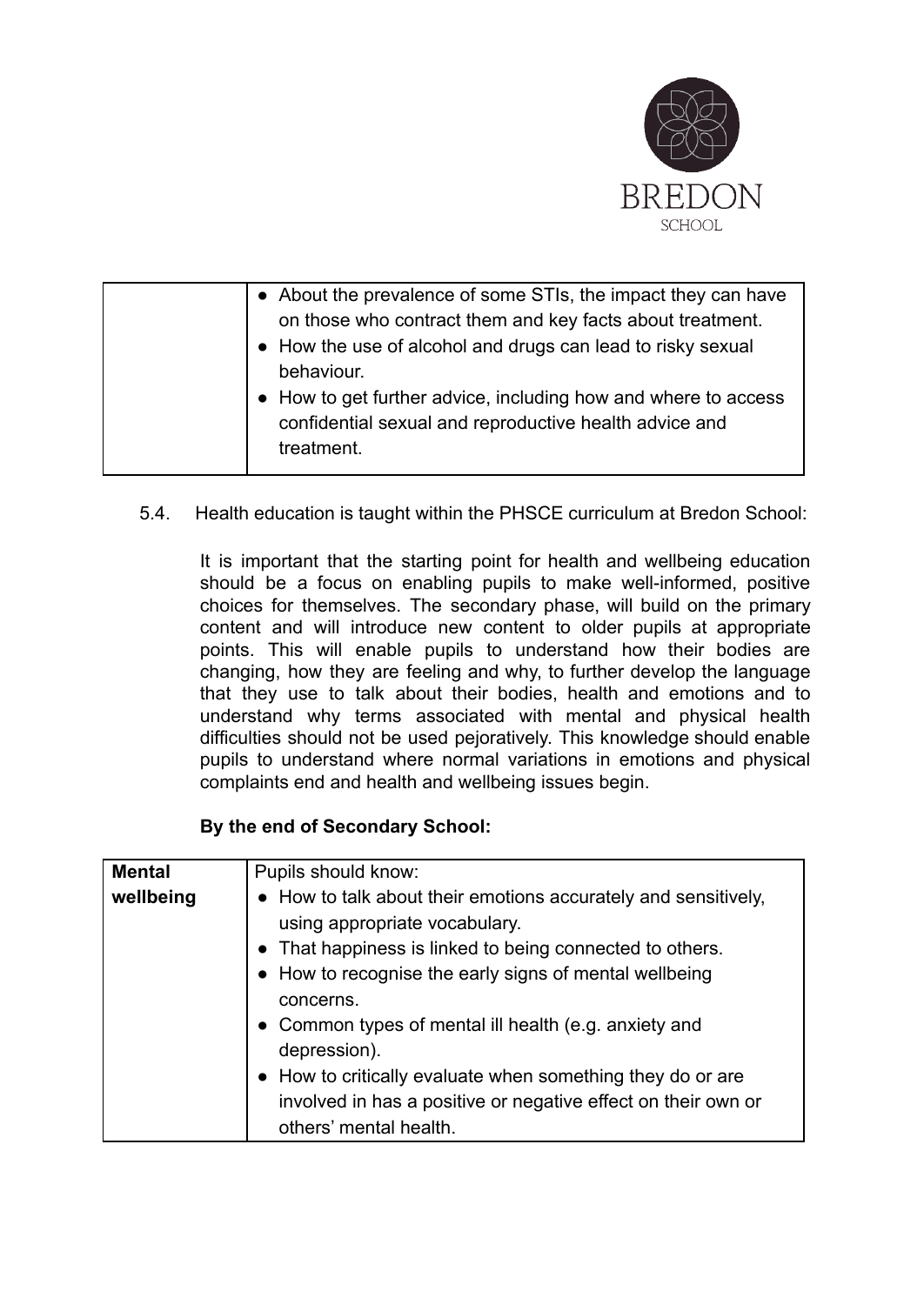

|                 | • The benefits and importance of physical exercise, time                 |
|-----------------|--------------------------------------------------------------------------|
|                 | outdoors, community participation and voluntary and                      |
|                 | service-based activities on mental wellbeing and happiness.              |
| <b>Internet</b> | Pupils should know:                                                      |
| safety and      | The similarities and differences between the online world and            |
| harms           | the physical world, including: the impact of unhealthy or                |
|                 | obsessive comparison with others online (including through               |
|                 | setting unrealistic expectations for body image), how people             |
|                 | may curate a specific image of their life online, over-reliance          |
|                 | on online relationships including social media, the risks related        |
|                 | to online gambling including the accumulation of debt, how               |
|                 | advertising and information is targeted at them and how to be            |
|                 | a discerning consumer of information online.                             |
|                 | • How to identify harmful behaviours online (including bullying,         |
|                 | abuse or harassment) and how to report, or find support, if              |
|                 | they have been affected by those behaviours.                             |
| <b>Physical</b> | Pupils should know:                                                      |
| health and      | The positive associations between physical activity and                  |
| fitness         | promotion of mental wellbeing, including as an approach to               |
|                 | combat stress.                                                           |
|                 | The characteristics and evidence of what constitutes a healthy           |
|                 | lifestyle, maintaining a healthy weight, including the links             |
|                 | between an inactive lifestyle and ill health, including cancer           |
|                 | and cardiovascular ill-health.                                           |
|                 | About the science relating to blood, organ and stem cell                 |
|                 | donation                                                                 |
| <b>Healthy</b>  | Pupils should know:                                                      |
| eating          | How to maintain healthy eating and the links between a poor<br>$\bullet$ |
|                 | diet and health risks, including tooth decay and cancer.                 |
| Drugs,          | Pupils should know:                                                      |
| alcohol and     | The facts about legal and illegal drugs and their associated             |
| tobacco         | risks, including the link between drug use, and the associated           |
|                 | risks, including the link to serious mental health conditions.           |
|                 | The law relating to the supply and possession of illegal                 |
|                 | substances.                                                              |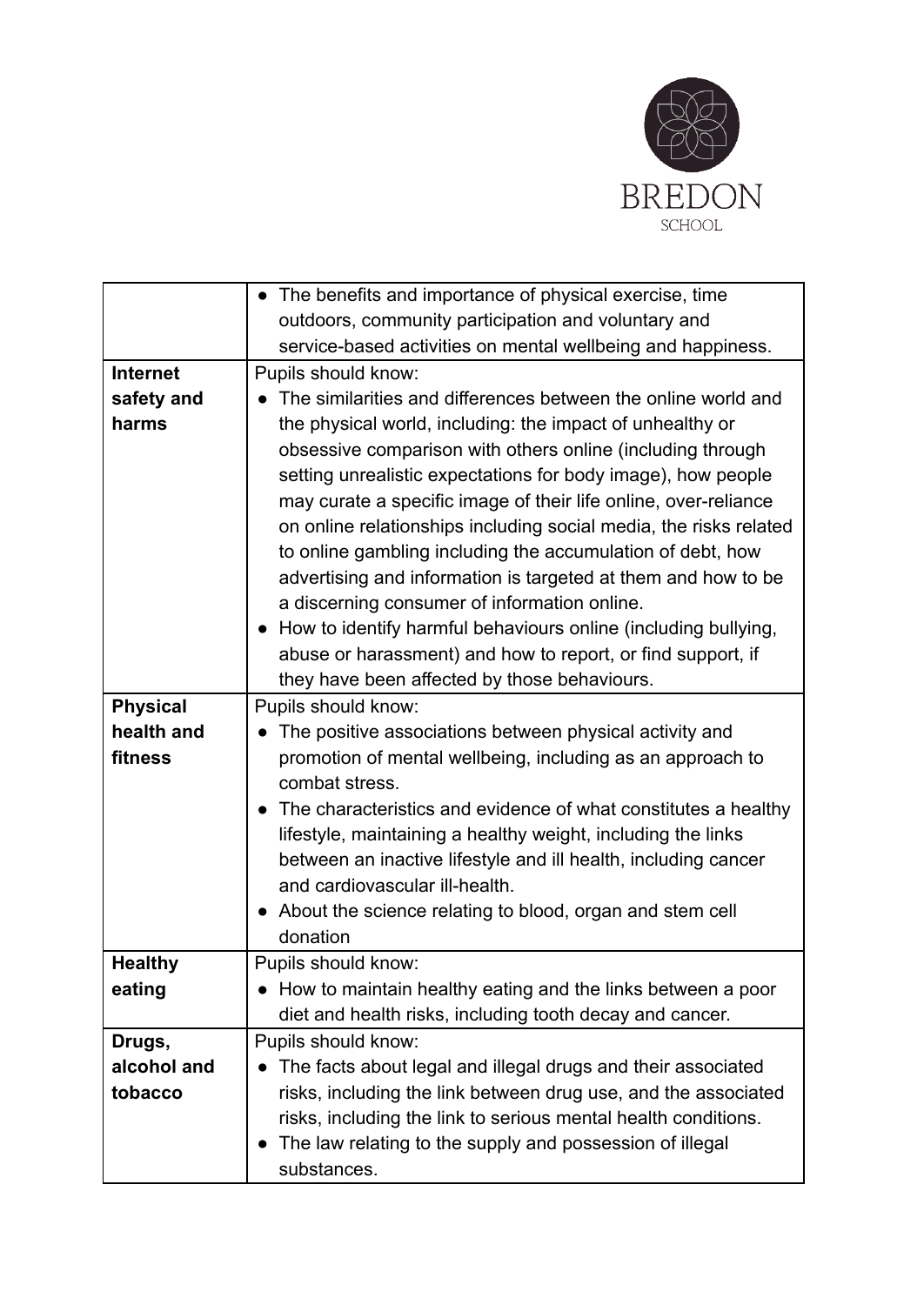

|                        | The physical and psychological risks associated with alcohol      |
|------------------------|-------------------------------------------------------------------|
|                        | consumption and what constitutes low risk alcohol                 |
|                        | consumption in adulthood.                                         |
|                        | The physical and psychological consequences of addiction,         |
|                        | including alcohol dependency.                                     |
|                        | • Awareness of the dangers of drugs which are prescribed but      |
|                        | still present serious health risks.                               |
|                        | The facts about the harms from smoking tobacco (particularly      |
|                        | the link to lung cancer), the benefits of quitting and how to     |
|                        | access support to do so.                                          |
| <b>Health and</b>      | Pupils should know:                                               |
| prevention             | • About personal hygiene, germs including bacteria, viruses,      |
|                        | how they are spread, treatment and prevention of infection,       |
|                        | and about antibiotics.                                            |
|                        | • About dental health and the benefits of good oral hygiene and   |
|                        | dental flossing, including healthy eating and regular check-ups   |
|                        | at the dentist. • (late secondary) the benefits of regular        |
|                        | self-examination and screening.                                   |
|                        | • The facts and science relating to immunisation and              |
|                        | vaccination.                                                      |
|                        | • The importance of sufficient good quality sleep for good health |
|                        | and how a lack of sleep can affect weight, mood and ability to    |
|                        | learn.                                                            |
| <b>Basic first aid</b> | Pupils should know:                                               |
|                        | • basic treatment for common injuries.                            |
|                        | Life-saving skills, including how to administer CPR.              |
|                        | • The purpose of defibrillators and when one might be needed.     |
| Changing               | Pupils should know:                                               |
| adolescent             | key facts about puberty, the changing adolescent body and         |
| body                   | menstrual wellbeing.                                              |
|                        | The main changes which take place in males and females,           |
|                        | and the implications for emotional and physical health.           |

# <span id="page-23-0"></span>**6. Curriculum Delivery**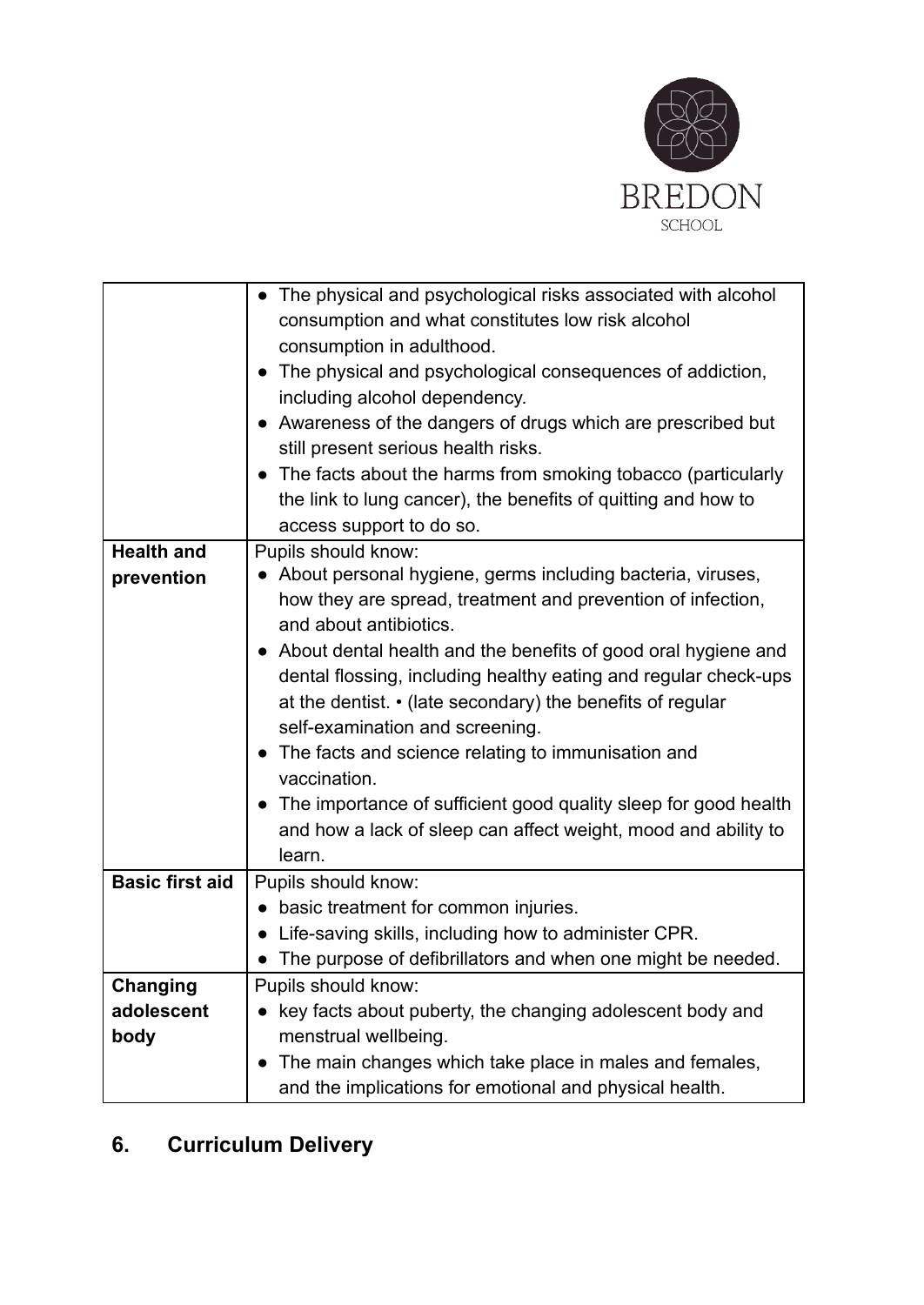

- 6.1. The majority of the RSE curriculum will be delivered through the PSHCE curriculum.
- 6.2. Through effective organisation and delivery of the subject, we will ensure that:
	- Core knowledge is sectioned into units of a manageable size.
	- The required content is communicated to pupils clearly, in a carefully sequenced manner, within a planned scheme of work for both the Primary and Secondary phases.
	- Teaching includes sufficient and well-chosen opportunities and contexts for pupils to embed new knowledge so that it can be used confidently in real-life situations.
- 6.3. RSE complements several national curriculum subjects such as Science, ICT and PE. Where appropriate, the school will look for opportunities to make links between the subjects and integrate teaching.
- 6.4. The RSE curriculum will be delivered by appropriately trained members of staff.
- 6.5. The curriculum will proactively address issues in a timely way in line with current evidence on pupil's physical, emotional and sexual development.
- 6.6. RSE will be delivered in a non-judgemental, age-appropriate, factual and inclusive way that allows pupils to ask questions in a safe environment. Teachers will reply to questions from pupils, sensitively and professionally.
- 6.7. Teaching of the curriculum reflects requirements set out in law, particularly in the Equality Act 2010, so that pupils understand what the law does and does not allow, and the wider legal implications of the decisions they make.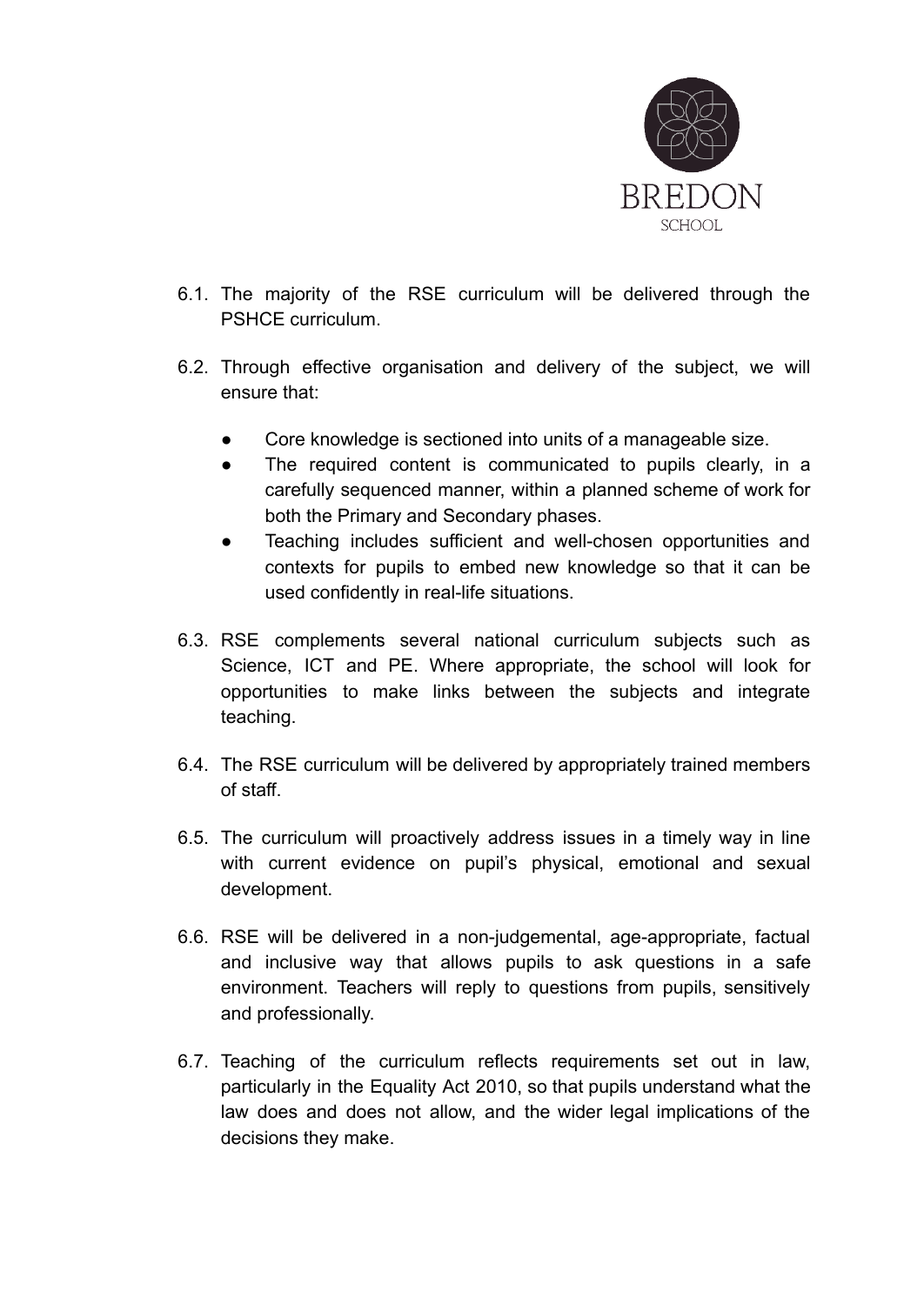

- 6.8. The school will integrate LGBTQ+ content into the RSE curriculum this content will be taught as part of the overall curriculum, rather than a standalone topic or lesson. LGBTQ+ content will be approached in a sensitive, age-appropriate and factual way that allows pupils to explore the features of stable and healthy same-sex relationships.
- 6.9. All teaching and resources are assessed by the RSE and PHSCE subject lead to ensure they are appropriate for the age and maturity of pupils, are sensitive to their religious backgrounds and meet the needs of any SEND, if applicable.
- 6.10.Classes may be taught in gender-segregated groups dependent on the nature of the topic being delivered at the time, and the cultural background of pupils where it is only appropriate to discuss the body in single gender groups.
- 6.11. Throughout every year group, appropriate diagrams, videos, books, games, discussion and practical activities will be used to assist learning.
- 6.12.Inappropriate images, videos, etc., will not be used, and resources will be selected with sensitivity given to the age and cultural background of pupils.
- 6.13.Pupils will be prevented from accessing inappropriate materials on the internet when using such to assist with their learning. The prevention measures taken to ensure this are outlined in the school's Acceptable Use Policy (AUP).
- 6.14.Teachers will establish what is appropriate for one-to-one and whole-class settings, and alter their teaching of the programmes accordingly.
- 6.15.Teachers will ensure that pupils' views are listened to and will encourage them to ask questions and engage in discussion. Teachers will answer questions sensitively and honestly.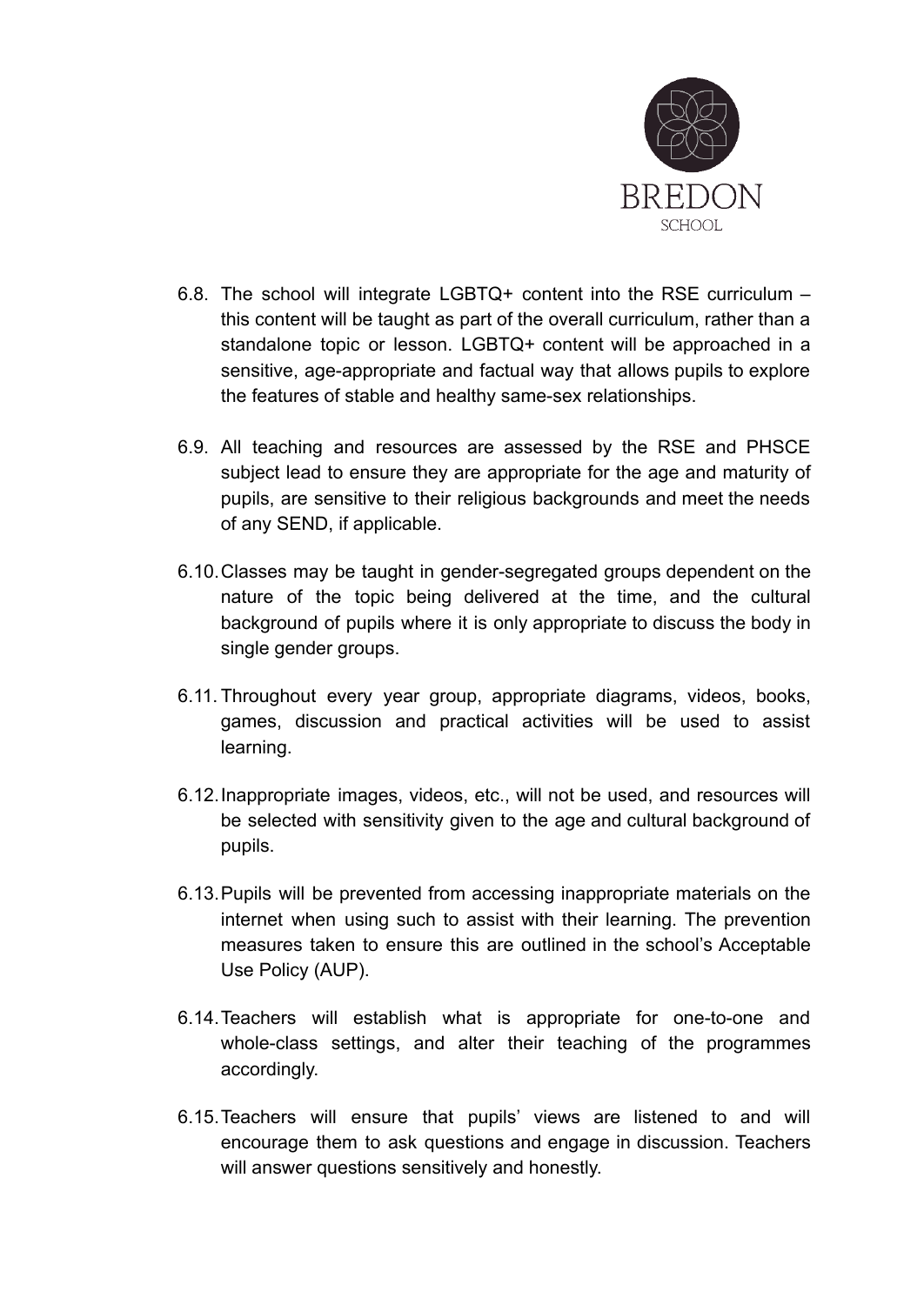

- 6.16.The curriculum will be designed to focus on all genders and activities will be planned to ensure everybody is actively involved, matching their different learning styles.
- 6.17.Teachers will focus heavily on the importance of marriage and healthy relationships when teaching RSE, though sensitivity will always be given as to not stigmatise pupils on the basis of their home circumstances.
- 6.18.Teachers will ensure lesson plans focus on challenging perceived views of pupils based on protected characteristics, through exploration of, and developing mutual respect for, those different to themselves.
- 6.19.Teachers will be aware that pupils may raise topics such as self-harm and suicide. When talking about these topics in lessons, teachers will be aware of the risks of encouraging these behaviours and will avoid any resources or material that appear as instructive rather than preventative.
- 6.20.Caregivers will be consulted, and their views will be valued.
- 6.21.The procedure for assessing pupil progress is outlined in section 8.

## <span id="page-26-0"></span>**7. Curriculum and Pastoral Links**

- 7.1. The school seeks opportunities to draw links between RSE, other curriculum subjects and other departments wherever possible to enhance pupils' learning. RSE will be linked with the following areas:
	- **PSHCE** Pupils learn about British Values (democracy, law, tolerance, individual liberty) respect, diversity and health education (section 5 of this policy). Pupils are also provided with the knowledge, skills and understanding to help prepare them to play a full and active part in society, including an understanding of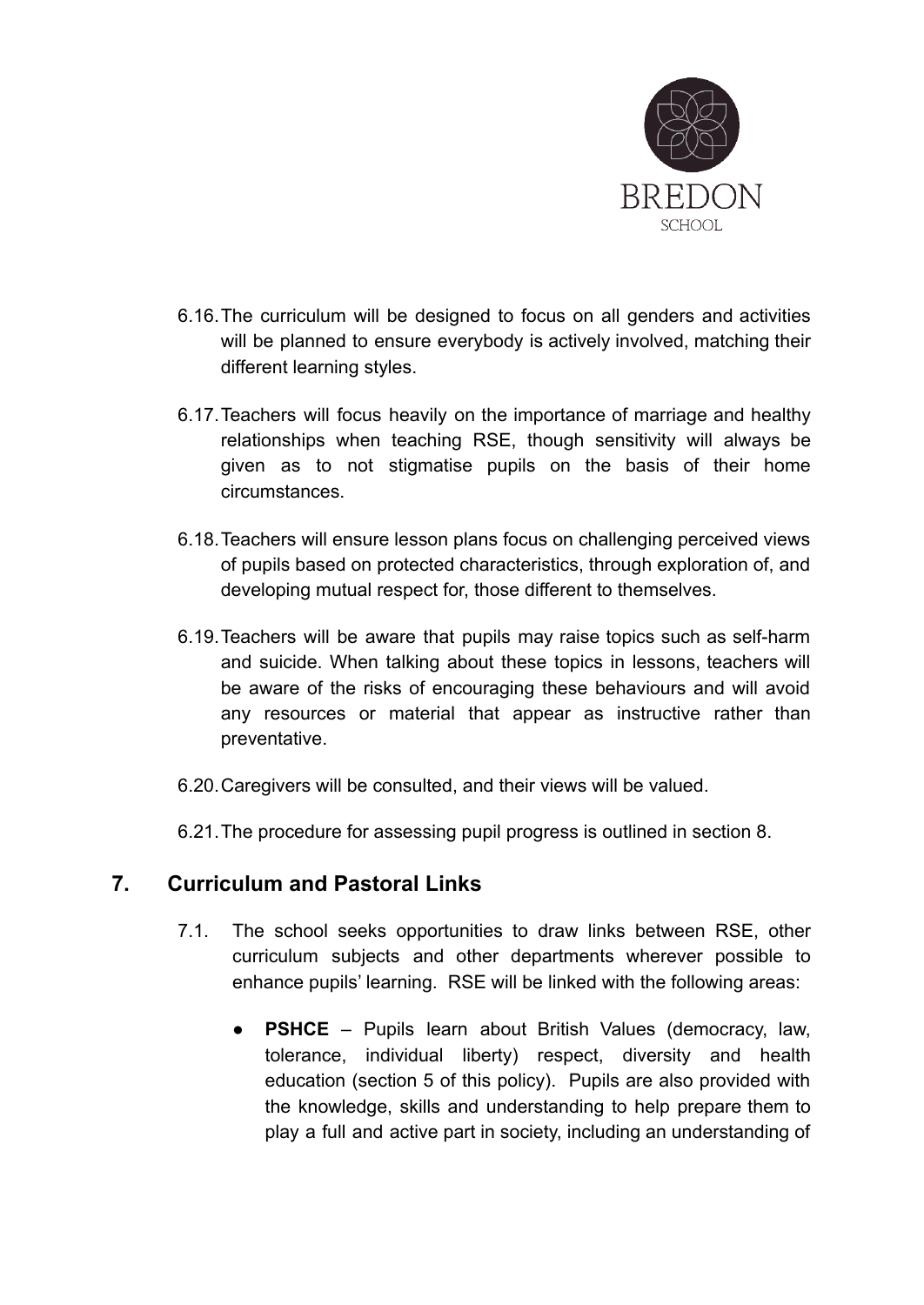

personal finance, rights and responsibilities, how laws are made and upheld and how to make sensible decisions.

- **Science** Pupils are taught about the main external parts of the body and changes to the human body as it grows, including puberty and contraception (secondary phase).
- **ICT** Pupils are taught about how they can keep themselves safe online and the different risks that they may face online as they get older. This includes, but not exclusive to, managing online information, personal data, fraud, fake profiles, copyright and ownership and privacy and security.
- **PE** Pupils can develop competence to excel in a broad range of physical activities, are physically active for sustained periods of time, engage in competitive sport, lead healthy, active lives and explore the links with sport and improving mental health.
- **SEND** and The Health Centre The SEN department including SALT, work with pupils to address issues and topics such as anxiety management, emotional welfare, emotional regulation, self-esteem and social skills (friendship issues, etc.).

#### <span id="page-27-0"></span>**8. Assessment**

- 8.1. The school has the same expectations of the quality of pupils' work in RSE, as for other curriculum areas.
- 8.2. Lessons are planned to provide suitable challenges to pupils of all abilities.
- 8.3. Assessments are used to identify where pupils need extra support or intervention.
- 8.4. There are no formal examinations for RSE, however, to assess pupil outcomes, the school will capture progress through formative and summative assessments.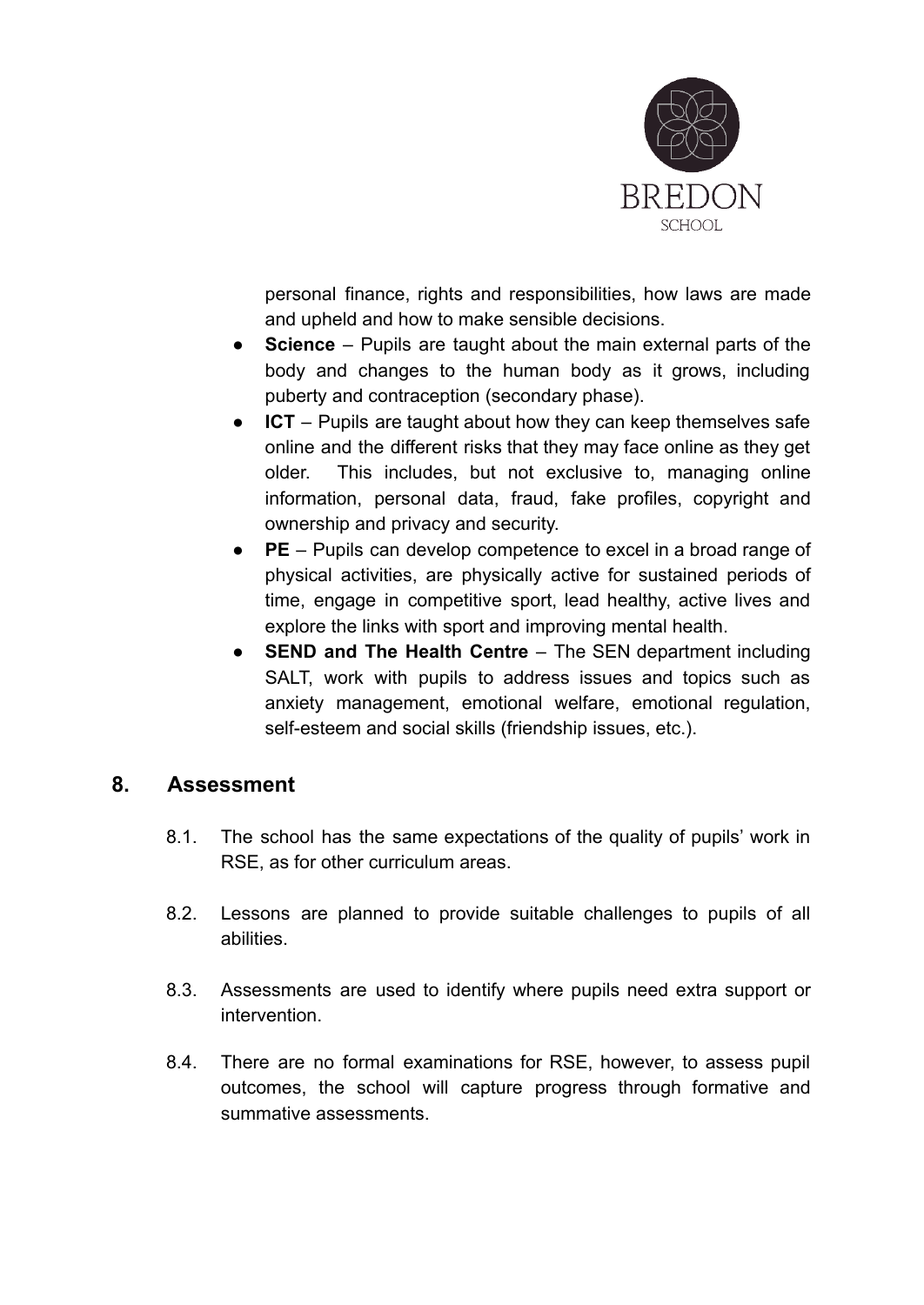

## <span id="page-28-0"></span>**9. Working with Caregivers**

- 9.1. Bredon School understands that the role of the caregiver in the development of their children's understanding about relationships, sex and health is vitally important.
- 9.2. The school will work with caregivers when planning and delivering the content of the school's RSE curriculum.
- 9.3. When in consultation with caregivers, the school will provide:
	- The curriculum content, including what will be taught and when.
	- Information about the caregivers right to withdraw their child from non-statutory elements of RSE curriculum.
- 9.4. Caregivers will be provided with frequent opportunities to understand and ask questions about the school's approach to RSE.
- 9.5. The school understands that the teaching of some aspects of the curriculum may be of concern to caregivers.
- 9.6. If Caregivers have concerns regarding the RSE curriculum, they may submit these via email to:
- Primary School [Staffordj@bredonschool.co.uk](mailto:Staffordj@bredonschool.co.uk)
- Secondary School [Morrisk@bredonschool.co.uk](mailto:Morrisk@bredonschool.co.uk)
- Alternatively, caregivers can contact the school reception to arrange a meeting with Mr Stafford or Mrs Morris on 01684 293156.
- 9.7. Caregivers will be regularly consulted on the curriculum content and the curriculum will be planned in conjunction with the caregivers' views.

## <span id="page-28-1"></span>**10. Caregivers Right to Withdraw**

As stated in The Relationships Education, Relationships and Sex Education and Health Education (England) Regulations 2019):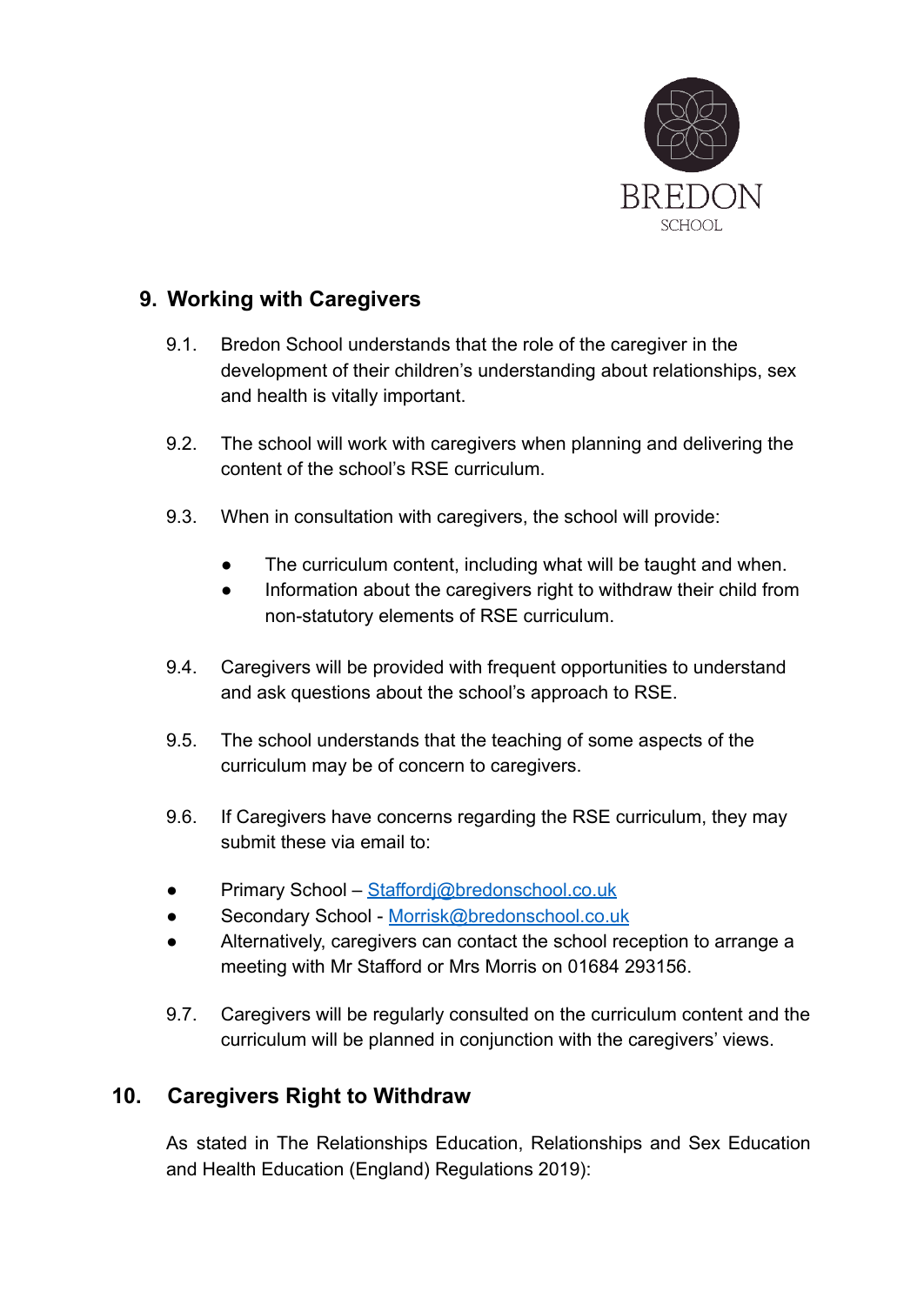

- 10.1. Caregivers do not have a right to withdraw their child from the relationships or health elements of the curriculum.
- 10.2. The Headmaster will automatically grant a request from the caregiver to withdraw a pupil from sex education delivered in primary schools, other than as part of the science curriculum.
- 10.3. In secondary school, caregivers have the right to request that their child be withdrawn from some or all of sex education delivered as part of statutory RSE. However, before granting any such request the head teacher may discuss with caregivers the benefits of receiving this important education and any detrimental effects that withdrawal might have on the child. This could include any social and emotional effects of being excluded from the lessons, as well as the likelihood of the child hearing their peers' version of what was said in the classes, rather than what was directly said by the teacher.
- 10.4. Once those discussions have taken place, except in exceptional circumstances, the school should respect the parents' request to withdraw the child, up to and until three terms before the child turns 16. After that point, if the child wishes to receive sex education rather than be withdrawn, the school should make arrangements to provide the child with sex education during one of those terms.
- 10.5. All discussions with caregivers will be documented. These records will be kept securely in line with the school's GDPR Policy.
- 10.6. This process is the same for pupils with SEND. However, there may be exceptional circumstances where the head teacher may want to take a pupil's specific needs arising from their SEND into account when making this decision.
- 10.7. If a pupil is excused from sex education, it is the school's responsibility to ensure that the pupil receives appropriate, purposeful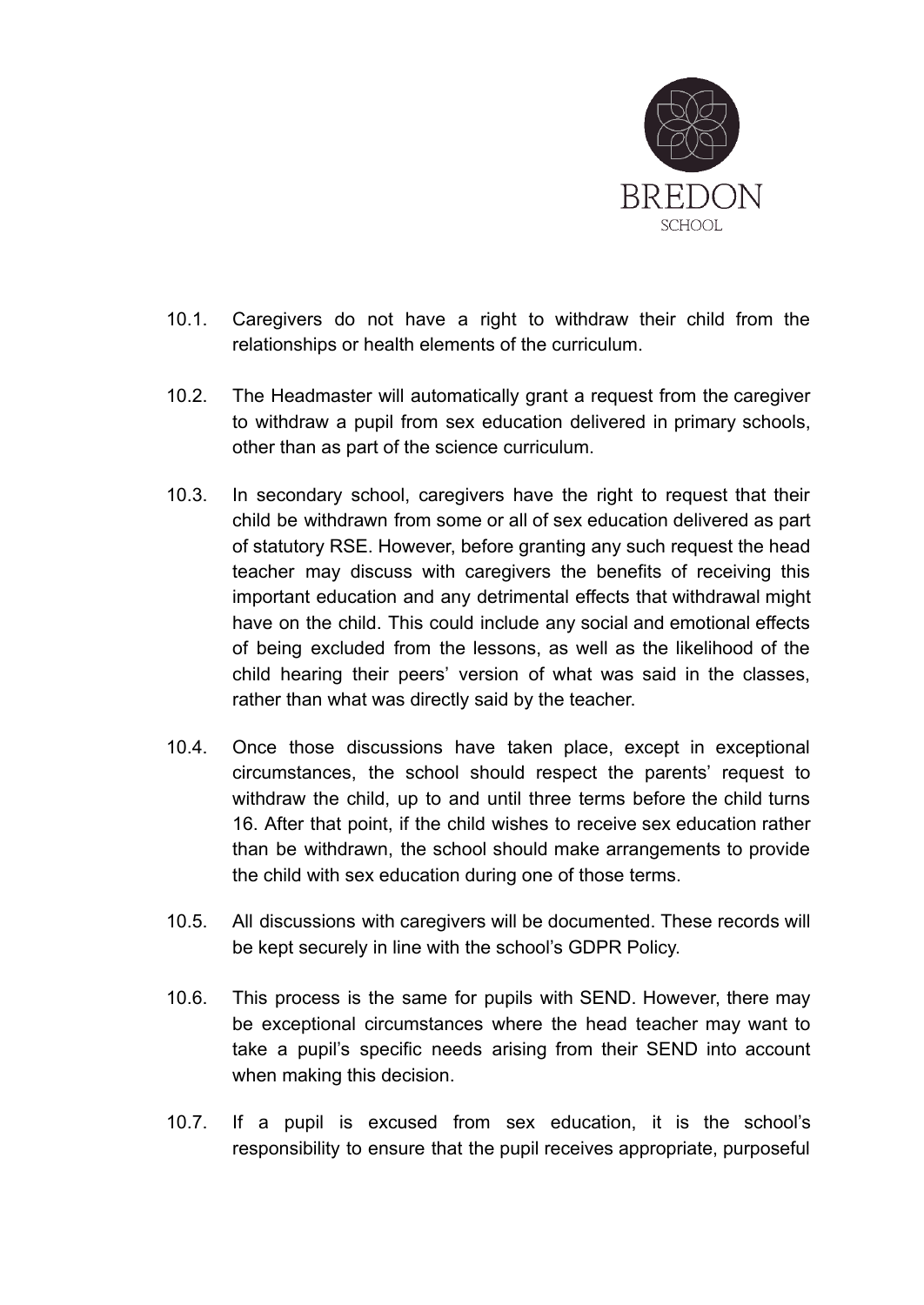

education during the period of withdrawal. There is no right to withdraw from Relationships Education or Health Education.

## <span id="page-30-0"></span>**11. Working with External Agencies**

- 11.1. Working with external agencies can enhance our delivery of RSE, and brings in specialist knowledge and different ways of engaging pupils.
- 11.2. From time-to-time, outside subject experts may be invited in to assist with the delivery of the RSE curriculum and will be expected to deliver quality provision, compatible with our curriculum. All visitors will be expected to comply with this policy.
- 11.3. The school will discuss with the visitor the details of how they intend to deliver their sessions and ensure the content is age-appropriate and accessible for all pupils.
- 11.4. The school will request copies of the materials and lesson plans the visitor will use, to ensure it meets the full range of pupils' needs.
- 11.5. The school and the visitor will agree on how confidentiality will work in any lesson and that the visitor understands how safeguarding reports must be dealt with in line with the school's Safeguarding Policy.
- 11.6. The school will use visitors to enhance teaching by an appropriate member of teaching staff, not to replace teaching by those staff.
- 11.7. The credentials of the external professionals will be checked prior to the commencement of work.

## <span id="page-30-1"></span>**12. Safeguarding and Confidentiality**

12.1.All pupils will be taught about keeping themselves safe, including both on and offline, as part of a broad and balanced curriculum.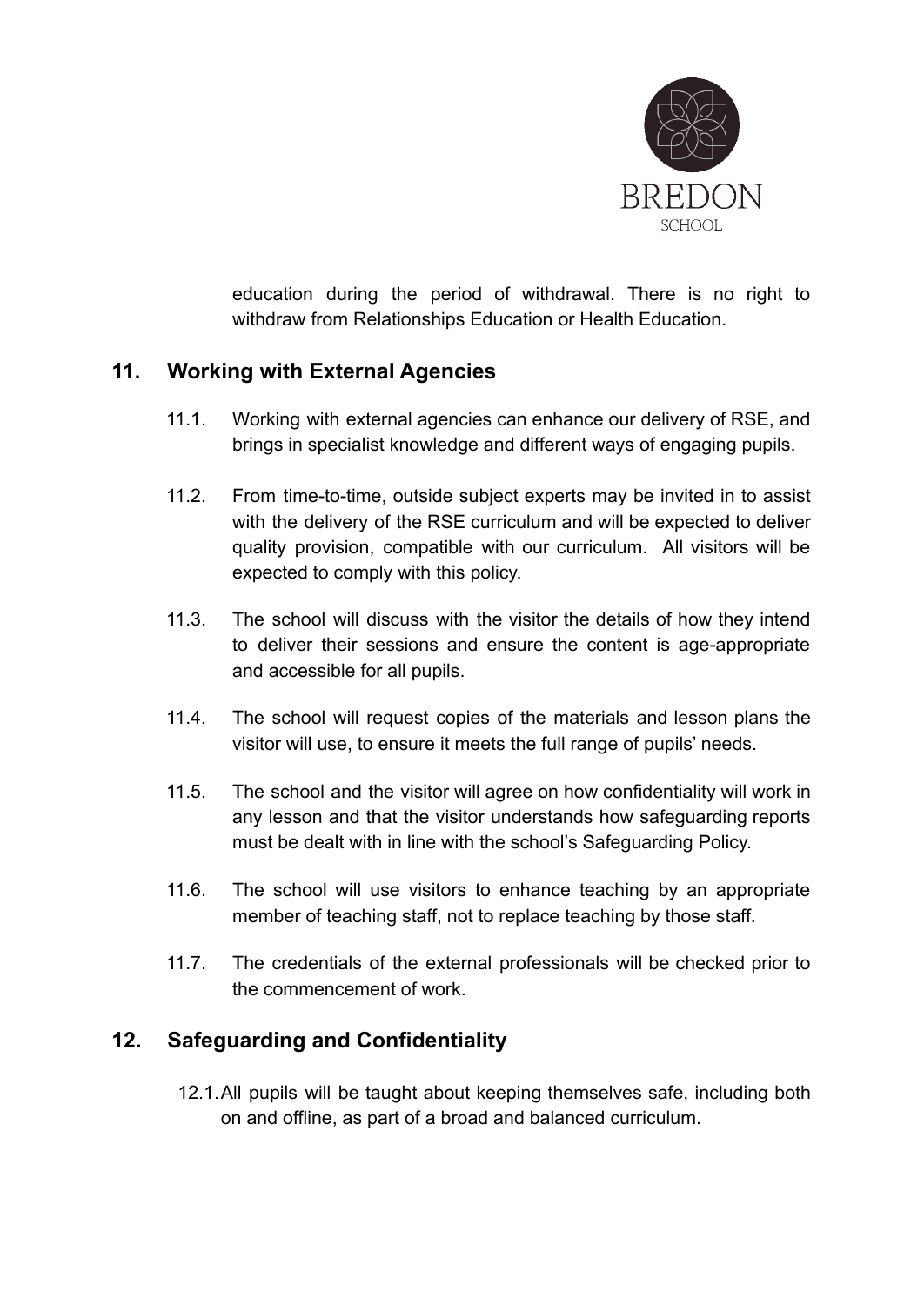

- 12.2.It is important to maintain confidentiality within the classroom when teaching RSE. Teachers are expected to respect the confidentiality of their pupils as far as is possible, in compliance with the school's safeguarding policy.
- 12.3.The teacher will outline the lesson expectations pertaining to confidentiality and maintain a safe and trusted environment where pupils can confidently share their thoughts and views, without fear of prejudice or judgement.
- 12.4.Teachers will, however, understand that some aspects of RSE may lead to a pupil raising a safeguarding concern, e.g. disclosing that they are being abused, and that if a disclosure is made, the DSL or DDSL will be alerted immediately.
- 12.5.Pupils will be made aware of how to raise their concerns or make a report, and how their report will be handled – this includes the process for when they have a concern about a peer.

## <span id="page-31-0"></span>**13. Equality and Accessibility**

- 13.1.The school will comply with the relevant requirements of the Equality Act 2010 and will ensure the curriculum does not discriminate against those with protective characteristics:
	- Age
	- Disability
	- Gender reassignment
	- Marriage and civil partnership
	- Pregnancy and maternity
	- Race
	- Religion or belief
	- **Sex**
	- Sexual orientation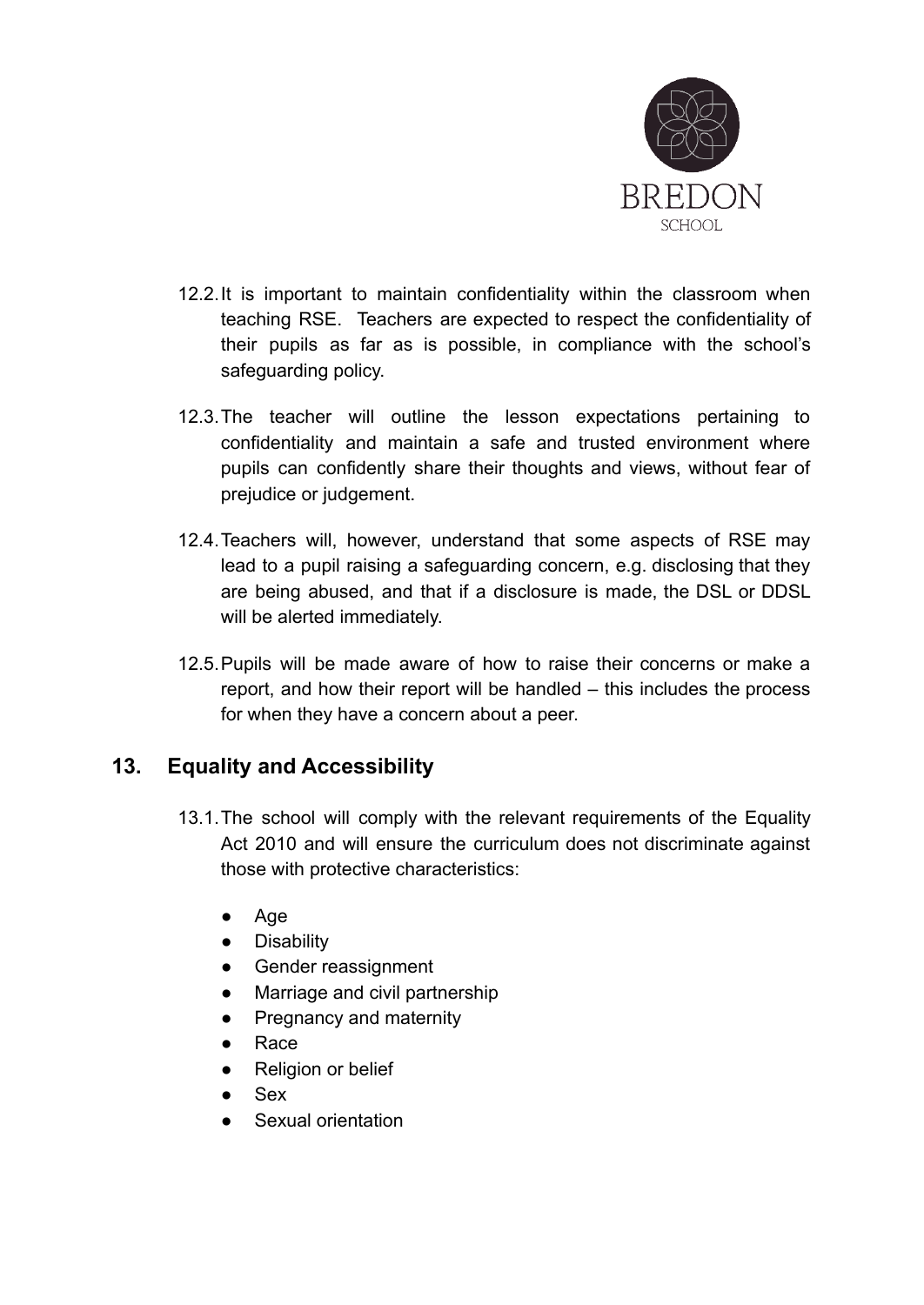

- 13.2.The school will consider the backgrounds, gender, age range and needs of its pupils and determine whether it is necessary to put in place additional support for pupils with the above protected characteristics.
- 13.3.The school understands that pupils with SEND are entitled to learn about RSE, and the curriculum will be designed to be inclusive of all pupils.
- 13.4.The school is aware that some pupils are more vulnerable to exploitation, bullying and other issues due to the nature of their SEND – teachers will understand that they may need to liaise with the SENCO and be more explicit and adapt their planning or work to appropriately deliver the curriculum to pupils with SEND.
- 13.5.Where there is a need to tailor content and teaching to meet the needs of pupils at different developmental stages, the school will ensure the teaching remains sensitive, age-appropriate, developmentally appropriate and is delivered with reference to the law.
- 13.6.The school will take steps to foster healthy and respectful peer-to-peer communication and behaviour between all genders, and provide a safe environment to do so.
- 13.7.The school will be actively aware of everyday issues such as sexism, misogyny, homophobia and gender stereotypes, and take positive action to build a culture within which these are not tolerated. Any occurrences of such issues will be identified and dealt with promptly.
- 13.8.The school will make clear that sexual violence and sexual harassment are not acceptable and will not be tolerated. Any reports of sexual violence or sexual harassment will be handled in accordance with the school's Behaviour and safeguarding policies, respectfully.

## <span id="page-32-0"></span>**14. Staff Training**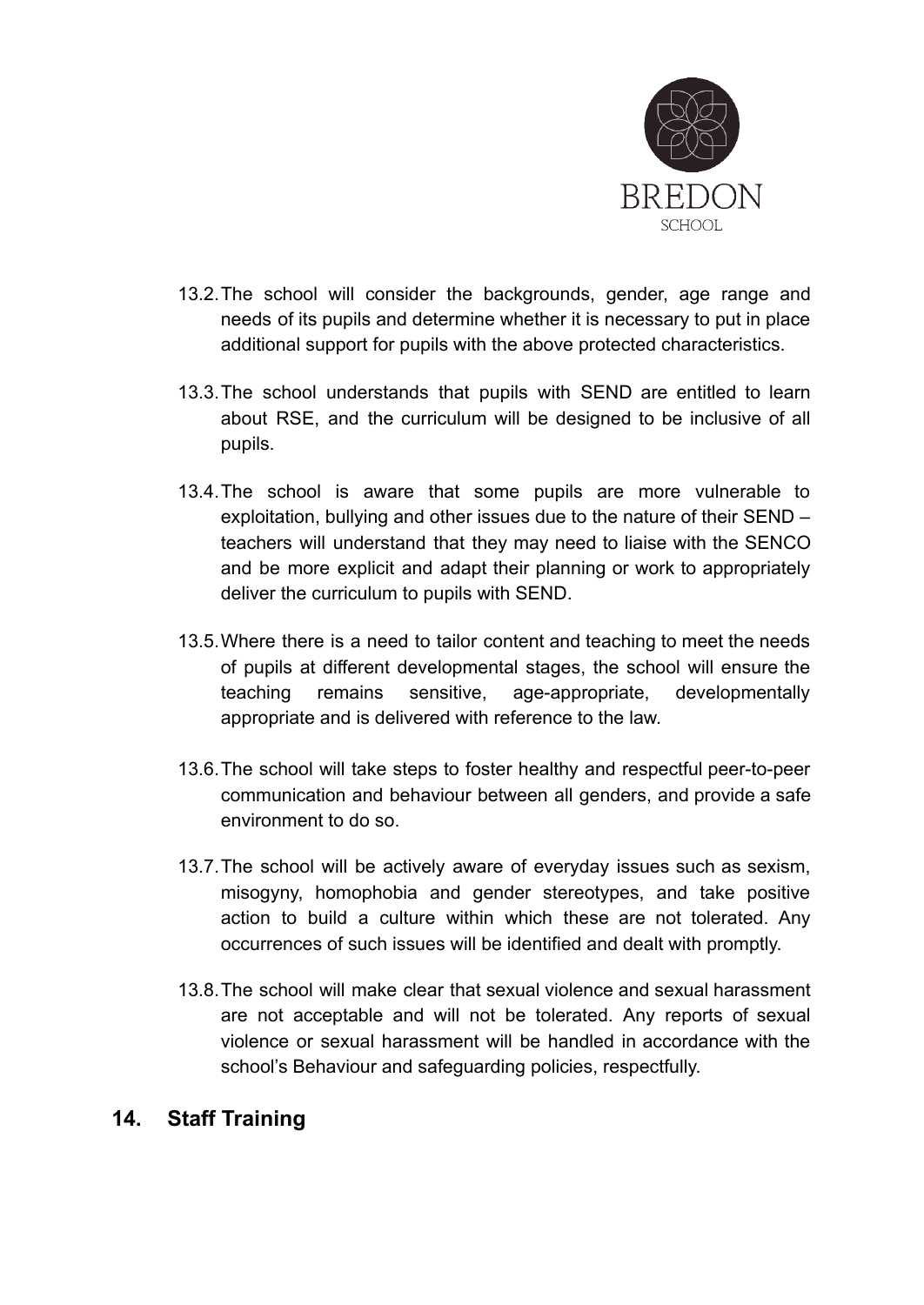

- 14.1.To ensure staff are current with their knowledge and understanding regarding the curriculum, training/updates will be provided by the RSE and PHSCE subject lead to the relevant members of staff on a termly basis.
- 14.2.Training will also be scheduled around any updated guidance on the curriculum and any new developments, which may need to be addressed in relation to the curriculum.
- 14.3.Appropriately trained staff will be able to give pupils information on where and how to obtain confidential advice, counselling and treatment, as well as guidance on emergency contraception and their effectiveness.

## <span id="page-33-0"></span>**15. Monitoring and Review**

- 15.1.The RSE and PHSCE subject lead is responsible for monitoring the quality of teaching and learning for the subject.
- 15.2.On a termly basis, the RSE and subject lead will ensure the teaching and learning is current and adequate, which will include a mixture of the following:
	- Self-evaluations through departmental meetings
	- Lesson observations/learning walks
	- Work scrutiny
- 15.3.The RSE and PHSCE subject lead will create annual subject reports for the headteacher and governing board to report on the quality of the subjects.
- 15.4.The RSE and PHSCE subject lead will work regularly and consistently with the Deputy Head Academic and Deputy Head Pastoral, through having regular review meetings, to evaluate the effectiveness of the subjects and implement any necessary changes.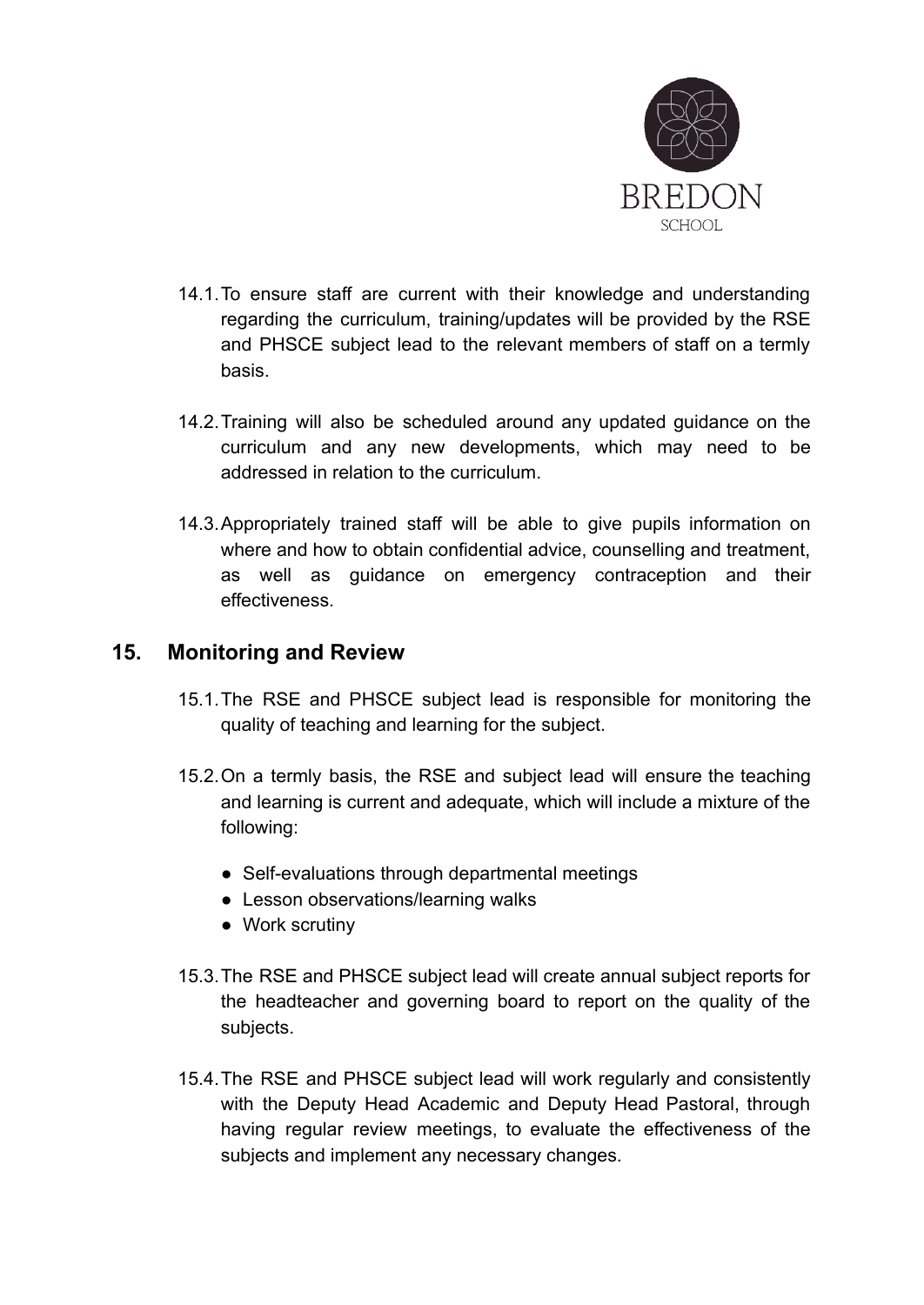

- 15.5.This policy will be reviewed by the headteacher and the board of governors on an annual basis.
- 15.6.Any changes needed to the policy, including changes to the programmes, will be implemented by the headteacher.
- 15.7.Any changes to the policy will be clearly communicated to all members of staff and, where necessary, caregivers and pupils, involved in the RSE curriculum.
- 15.8.The next scheduled review date for this policy is shown on the top of this document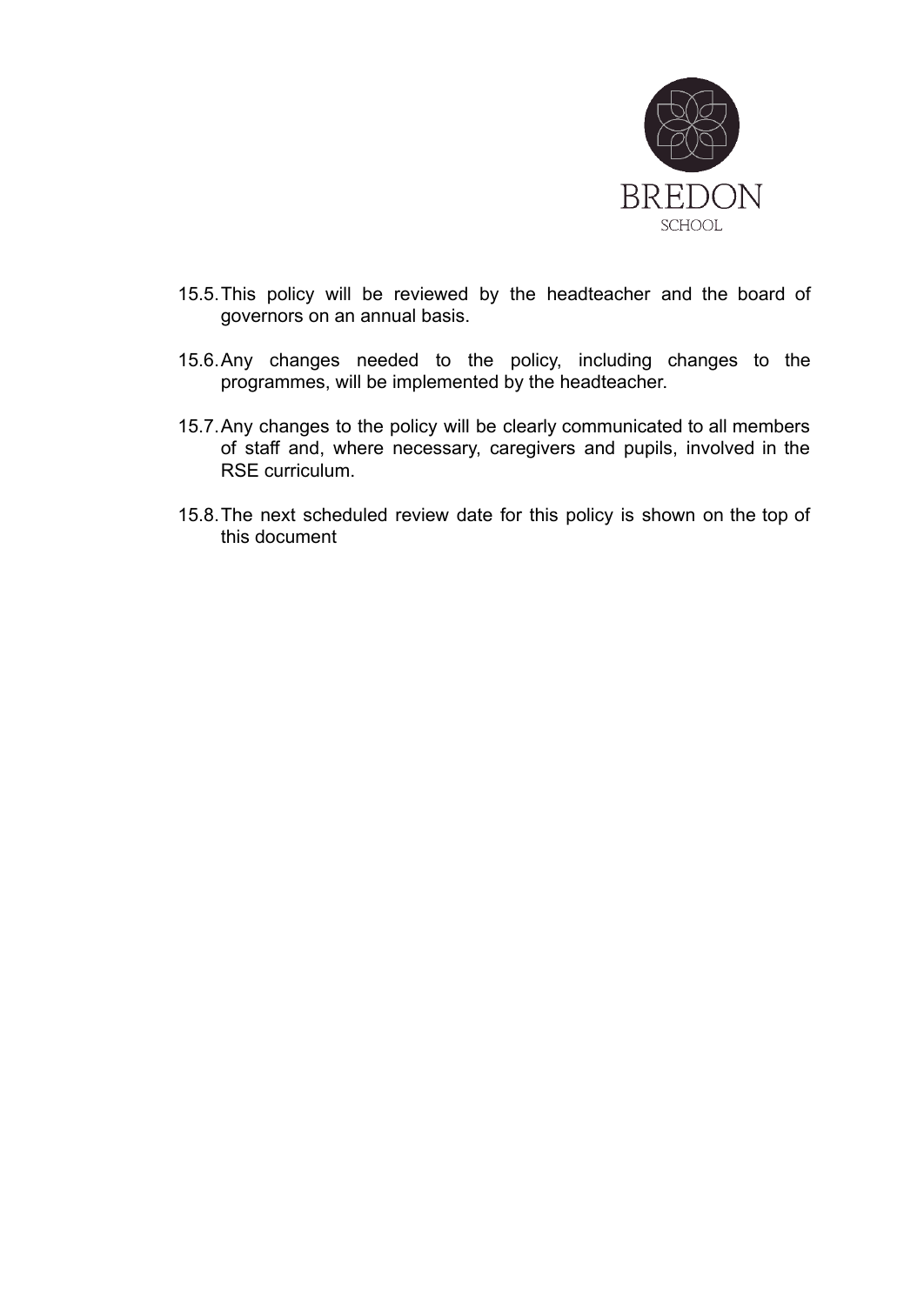

# **APPENDIX A: RSE and Health Element of PHSCE Curriculum Map - Primary School – KS2**

|        | <b>Autumn 1</b>                                                      | <b>Autumn 2</b>                                                                                                                                                        | Spring 1* | <b>Spring 2</b>                                                                                     | <b>Summer 1</b>                                                                                                    | <b>Summer 2*</b> |
|--------|----------------------------------------------------------------------|------------------------------------------------------------------------------------------------------------------------------------------------------------------------|-----------|-----------------------------------------------------------------------------------------------------|--------------------------------------------------------------------------------------------------------------------|------------------|
| Year 3 | Relationships-<br>Positive Impact<br>of Teamwork (2)<br>Bullying (2) | Health and<br>Wellbeing - It's<br>my body (1):<br>Sleep,<br>Exercise,<br><b>Balanced Diet</b><br>Personal<br>Hygiene<br>Impact of Drug<br>Misuse and<br><b>Disease</b> |           | Relationships (2):<br>Being yourself<br>Managing<br>Emotions and<br>Recognising<br><b>Strengths</b> | Relationships<br>$\bullet$<br>$(2)$ : Aiming<br>High Jobs and<br><b>Skills Goals</b><br>and<br><b>Achievements</b> |                  |

<span id="page-35-0"></span>

|                                                                         | <b>Autumn 2</b><br><b>Autumn 1</b>                                                                                                                                                                                                                          | Spring 1* | <b>Spring 2</b>                                                                                                                          | <b>Summer 1</b>                                                                                                                                              | <b>Summer 2*</b> |
|-------------------------------------------------------------------------|-------------------------------------------------------------------------------------------------------------------------------------------------------------------------------------------------------------------------------------------------------------|-----------|------------------------------------------------------------------------------------------------------------------------------------------|--------------------------------------------------------------------------------------------------------------------------------------------------------------|------------------|
| Year 4<br>$VIPS(2)$ :<br>Maintaining<br>good friend.<br><b>Bullying</b> | Relationships-<br>Health and<br>$\bullet$<br>Wellbeing -<br>Forming and<br>Safety First (1):<br>Personal Safety<br>Home Safety<br>friendships. The<br>qualities of a<br>Road Safety<br><b>Basic First Aid</b><br>Drugs,<br>Smoking,<br>Alcohol and<br>Other |           | Relationships -<br>Growing Up (2):<br>Body changes<br>(Emotionally<br>and Physically).<br>Development of<br>Roles within<br>Reproduction | <b>Health and</b><br>lo:<br><b>Wellbeing - Think</b><br>Positive (1):<br><b>Managing</b><br>Challenging<br><b>Emotions</b><br>Developing a<br>growth mindset |                  |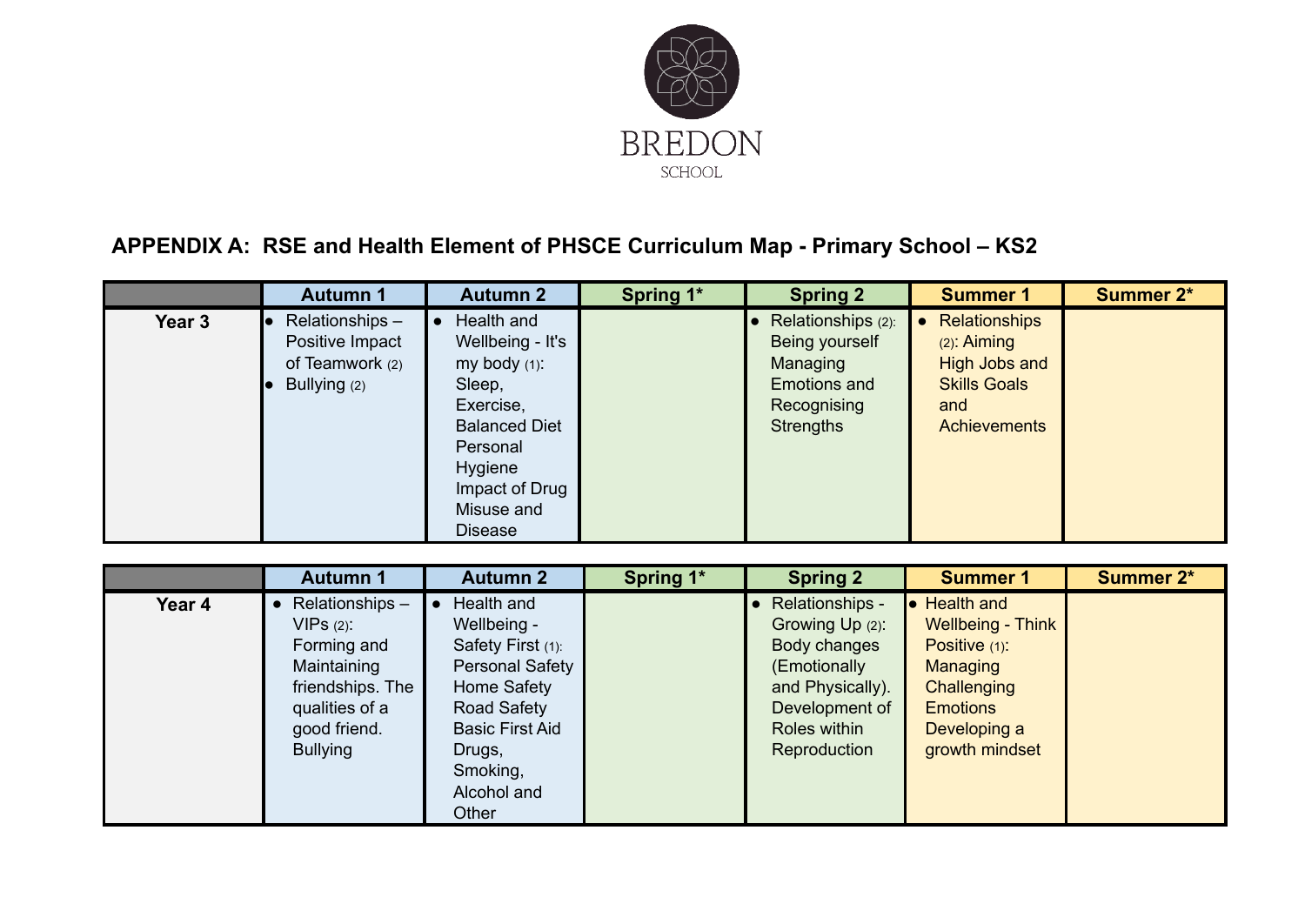

|  | Dangerous<br>Substances |  |  |
|--|-------------------------|--|--|
|  |                         |  |  |

|        | <b>Autumn 1</b>                                                                        | <b>Autumn 2</b>                                                                                                                                                                                                         | Spring 1* | <b>Spring 2</b>                                                                                                                                                                                                              | <b>Summer 1</b>                                                                                     | <b>Summer 2*</b> |
|--------|----------------------------------------------------------------------------------------|-------------------------------------------------------------------------------------------------------------------------------------------------------------------------------------------------------------------------|-----------|------------------------------------------------------------------------------------------------------------------------------------------------------------------------------------------------------------------------------|-----------------------------------------------------------------------------------------------------|------------------|
| Year 5 | Relationships-<br>$\bullet$<br>Teamwork:<br>Qualities of a<br>successful<br>team $(2)$ | Health and<br>Wellbeing - It's<br>my body:<br>Personal<br>Hygiene.<br>Puberty and<br>Anatomy.<br>Consent -<br>Understanding<br>having a choice<br>about what<br>happens to their<br>body.<br>Drugs and<br>Tobacco $(1)$ |           | • Relationships -<br>Be yourself:<br>Individuality.<br>Peer pressure.<br>Coping with and<br><b>Resolving</b><br>Challenging<br>situations.<br>Identifying<br>Mistakes and<br>Understanding<br>how to find<br>resolutions (2) | <b>Health and</b><br>wellbeing -<br>Aiming High (1):<br><b>Achievements</b><br>• Stereotyping $(2)$ |                  |

|        | <b>Autumn 1</b> | <b>Autumn 2</b>       | Spring 1* | <b>Spring 2</b>     | <b>Summer 1</b>        | <b>Summer 2*</b> |
|--------|-----------------|-----------------------|-----------|---------------------|------------------------|------------------|
| Year 6 | Relationships-  | • Online Safety       |           | Sexual              | <b>Health and</b>      |                  |
|        | $VIPs(2)$ :     | and Media $(1)$       |           | Relationships (2)   | Wellbeing -            |                  |
|        | Confiict        | • Peer Pressure $(2)$ |           | $\bullet$ STI's (1) | <b>Think Positive:</b> |                  |
|        | Resolution.     | $\bullet$ Emergency   |           | Body image (1)      | Thoughts,              |                  |
|        | Healthy and     | Services (1)          |           |                     | <b>Feelings and</b>    |                  |
|        |                 | • Basic First Aid (1) |           |                     | Emotions.              |                  |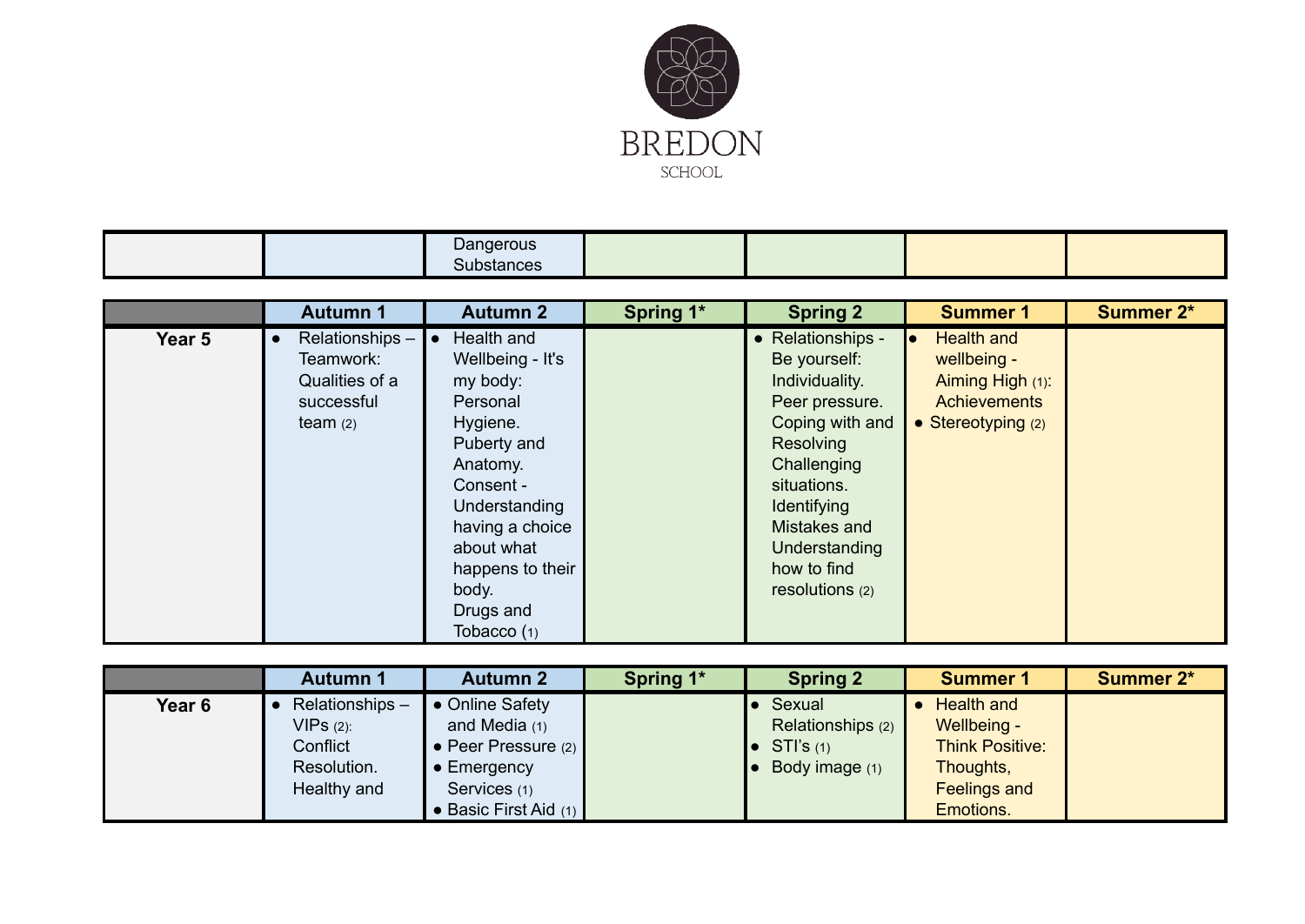

| <b>Unhealthy</b><br>relationships |  |  | <b>Making good</b><br>choices.<br>Mindfulness.<br>Growth mindset<br>$\sqrt{1}$ |  |
|-----------------------------------|--|--|--------------------------------------------------------------------------------|--|
|-----------------------------------|--|--|--------------------------------------------------------------------------------|--|

#### **Notes:**

The primary PSHCE curriculum follows the PHSE Association Programme of study. This programme of study is based on three core themes:

- 1. Health and Wellbeing
- 2. Relationships
- 3. Living in the Wider World (Social, Economic, Citizenship)

**\***Citizenship is taught as part of the PHSCE curriculum and will be taught throughout the year.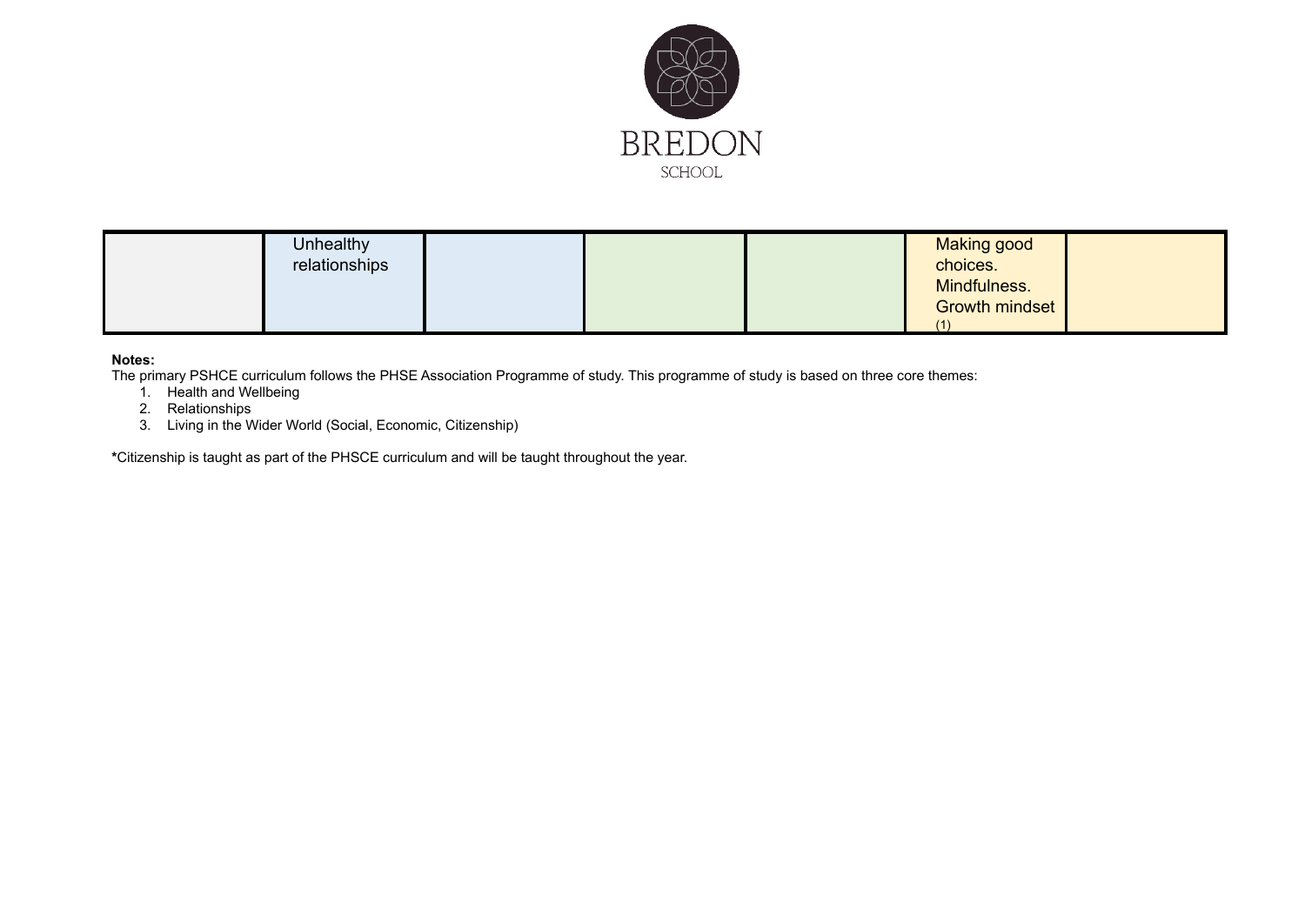

# **APPENDIX B: RSE and Health Element of PHSCE Curriculum Map - Secondary School – KS3 & 4**

|        | Autumn 1*           | Autumn 2*              | <b>Spring 1</b>  | Spring 2*           | <b>Summer 1*</b> | <b>Summer 2*</b>     |
|--------|---------------------|------------------------|------------------|---------------------|------------------|----------------------|
| Year 7 | Online Safety $(1)$ | Bullying (2)           | Friendships (2)  | • Healthy Lifestyle | Introduction to  | • Water Safety $(1)$ |
|        | Mental              | Families $(2)$         | Puberty $(1)$    | (1)                 | First Aid $(1)$  |                      |
|        | Well-being (1)      | <b>Personal Safety</b> | Menstruation (1) |                     | • Health and     |                      |
|        |                     | (1)                    | Hygiene $(1)$    |                     | Prevention (1)   |                      |
|        |                     |                        |                  |                     |                  |                      |

|        | Autumn 1*                     | Autumn 2*       | <b>Spring 1</b>               | <b>Spring 2</b> | <b>Summer 1*</b>      | Summer 2* |
|--------|-------------------------------|-----------------|-------------------------------|-----------------|-----------------------|-----------|
| Year 8 | Online Safety $(1)$ $\bullet$ | Self-esteem (1) | Healthy and                   | Drugs $(1)$     | <b>Relationships:</b> |           |
|        | Mental                        |                 | <b>Unhealthy</b>              | Alcohol (1)     | Preventing            |           |
|        | Well-being (1)                |                 | relationships $(2)$ $\bullet$ | Tobacco $(1)$   | Radicalisation        |           |
|        |                               |                 | Exploitation (2)              |                 | (2)                   |           |

<span id="page-38-0"></span>

|        | <b>Autumn 1</b>                                           | Autumn 2* | <b>Spring 1</b>                                                                                                                                                        | <b>Spring 2</b>                                                                              | <b>Summer 1*</b>                                                 | <b>Summer 2*</b> |
|--------|-----------------------------------------------------------|-----------|------------------------------------------------------------------------------------------------------------------------------------------------------------------------|----------------------------------------------------------------------------------------------|------------------------------------------------------------------|------------------|
| Year 9 | $\bullet$ Online Safety $(1)$<br>Mental<br>Well-being (1) |           | $\bullet$ Body Image $(1)$<br>$\bullet$ Sexual Health $(1)$<br>$\bullet$ Consent (2)<br>• Being Safe:<br><b>Honour Based</b><br>Violence $-$<br><b>Forced Marriage</b> | Healthy<br>Lifestyle:<br>Drugs $(2)$<br>Alcohol (2)<br>Tobacco $(2)$<br>• County Lines $(2)$ | Relationships:<br>Stereotypes (2)<br>Equality &<br>Diversity (2) |                  |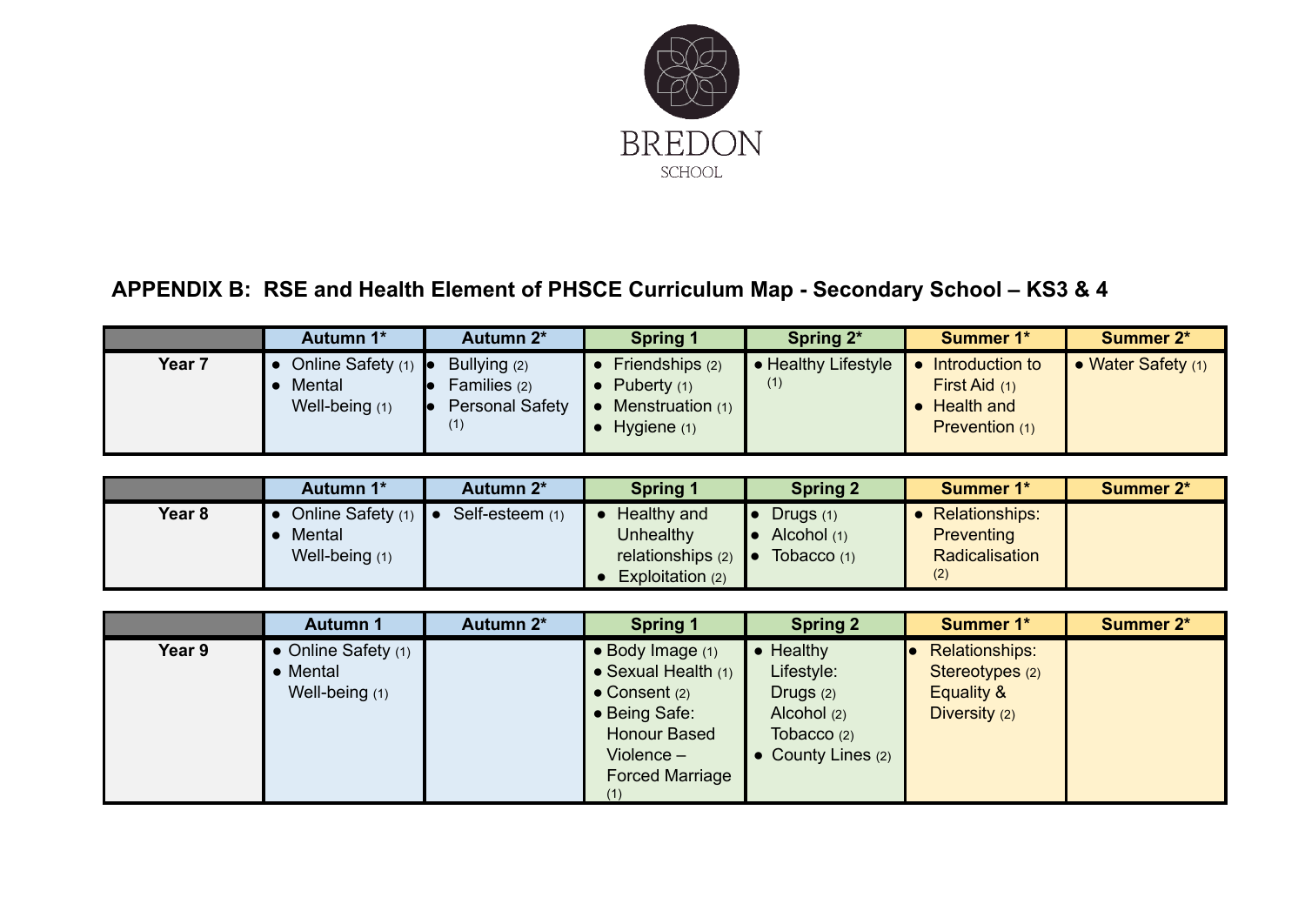

|         | Autumn 1*                                             | Autumn 2*                                        | <b>Spring 1</b>                                                                                               | Spring 2*          | <b>Summer 1*</b>                                         | <b>Summer 2*</b> |
|---------|-------------------------------------------------------|--------------------------------------------------|---------------------------------------------------------------------------------------------------------------|--------------------|----------------------------------------------------------|------------------|
| Year 10 | • Online & Media<br>(1)<br>Mental<br>Well-being $(1)$ | Nanaging Stress●<br>•Bullying and<br>Abuse $(2)$ | • Sexual Health $(1)$ $\bullet$<br>• Being Safe:<br><b>Honour Based</b><br>Violence - FGM<br>& Breast Ironing | Exploitation $(2)$ | $\bullet$ Gangs &<br><b>Anti-Social</b><br>Behaviour (2) |                  |

|         | Autumn 1*        | Autumn 2*                | Spring 1*      | Spring 2*         | <b>Summer 1*</b>       | <b>Summer 2*</b> |
|---------|------------------|--------------------------|----------------|-------------------|------------------------|------------------|
| Year 11 | Mental           | $\bullet$ Parenthood (2) | • Domestic     | Online & Media    | <b>Basic First Aid</b> |                  |
|         | Well-being $(1)$ |                          | Violence $(2)$ |                   | (1)                    |                  |
|         | Managing Stress  |                          | • Control and  | Sexual Health (1) |                        |                  |
|         |                  |                          | Coercion (2)   |                   |                        |                  |

#### **Notes:**

The primary PSHCE curriculum follows the PHSE Association Programme of study. This programme of study is based on three core themes:

- 1. Health and Wellbeing
- 2. Relationships
- 3. Living in the Wider World (Social, Economic, Citizenship)

**\***Citizenship is taught as part of the PHSCE curriculum and will be taught throughout the year.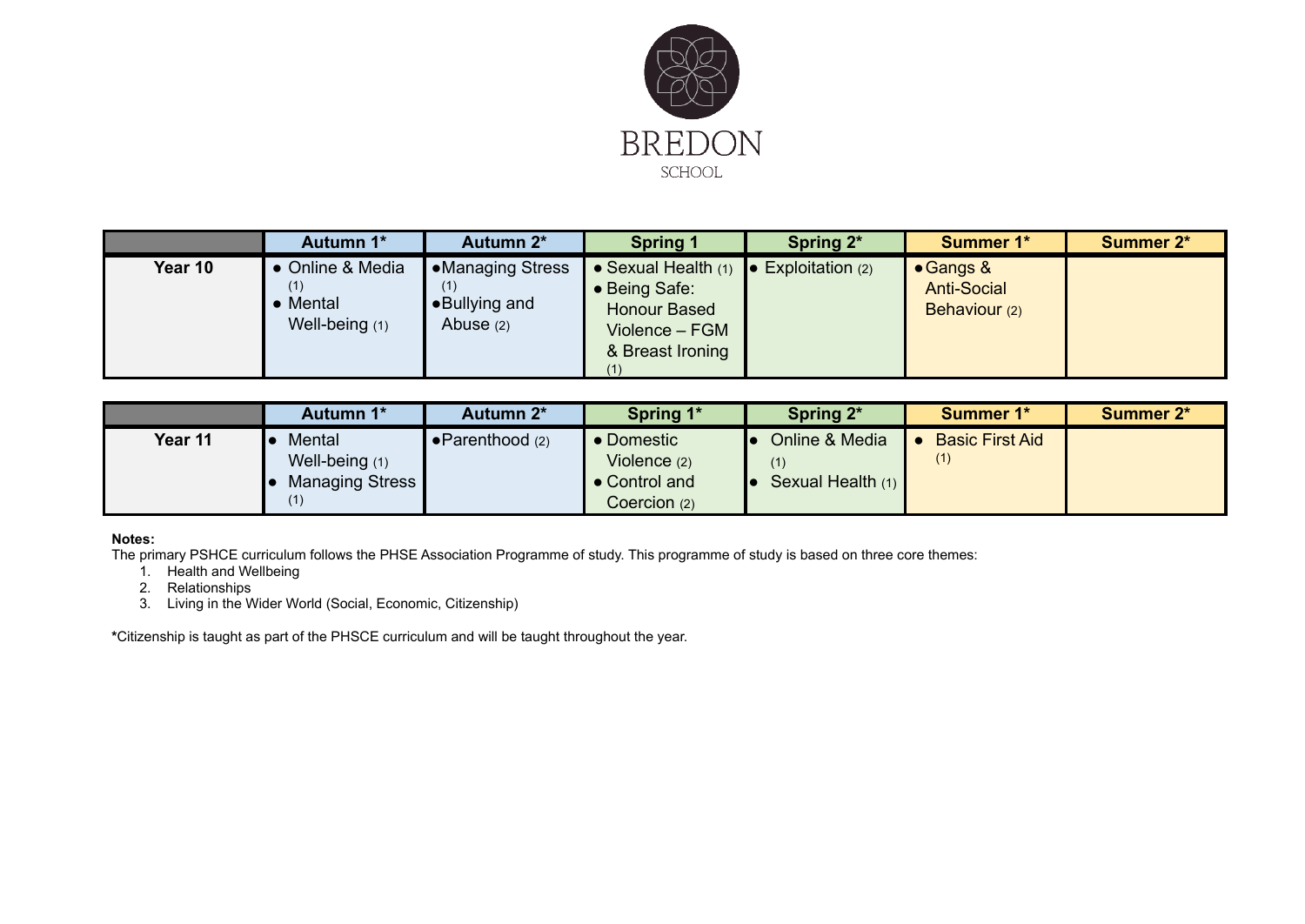

## **APPENDIX C: RSE and Health Element of PHSCE Curriculum Map – 6th Form – KS5**

|         | Autumn 1*                                                    | Autumn 2*                                                                                | Spring 1*                | Spring 2*                                                                              | <b>Summer 1*</b>                                                                | <b>Summer 2*</b> |
|---------|--------------------------------------------------------------|------------------------------------------------------------------------------------------|--------------------------|----------------------------------------------------------------------------------------|---------------------------------------------------------------------------------|------------------|
| Year 12 | Online & Media<br>Mental<br>Well-being (1)<br>Body Image (1) | <b>Managing Stress</b><br>• Personal Safety:<br><b>Driver Safety</b><br>Cycle Safety (1) | • Bullying and<br>Abuse. | • Sexual Health $(1)$<br>$\bullet$ Drugs (1)<br>$\bullet$ Alcohol (1)<br>Tobacco $(1)$ | Relationship<br>Values:<br><b>Prejudice and</b><br><b>Discrimination</b><br>(2) |                  |

|         | Autumn 1*                                                       | Autumn 2*                                                  | Spring 1*                                                                                                     | Spring 2*                                     | <b>Summer 1*</b>                                       | <b>Summer 2*</b> |
|---------|-----------------------------------------------------------------|------------------------------------------------------------|---------------------------------------------------------------------------------------------------------------|-----------------------------------------------|--------------------------------------------------------|------------------|
| Year 13 | Online & Media<br>(1)<br>Mental<br>Well-being<br>Body Image (1) | •Managing Stress<br>(1)<br>$\bullet$ Sex Trafficking $(2)$ | • Healthy Lifestyle:<br>Festivals &<br><b>Parties</b><br><b>Body Checks</b><br>Recognising<br>Illnesses $(1)$ | Sexual Health (1)<br>$\bullet$ Parenthood (2) | Relationship<br>Values:<br>Equality &<br>Diversity (2) |                  |

<span id="page-40-0"></span>**Notes:**

The primary PSHCE curriculum follows the PHSE Association Programme of study. This programme of study is based on three core themes:

1. Health and Wellbeing

2. Relationships

3. Living in the Wider World (Social, Economic, Citizenship)

**\***Citizenship is taught as part of the PHSCE curriculum and will be taught throughout the year.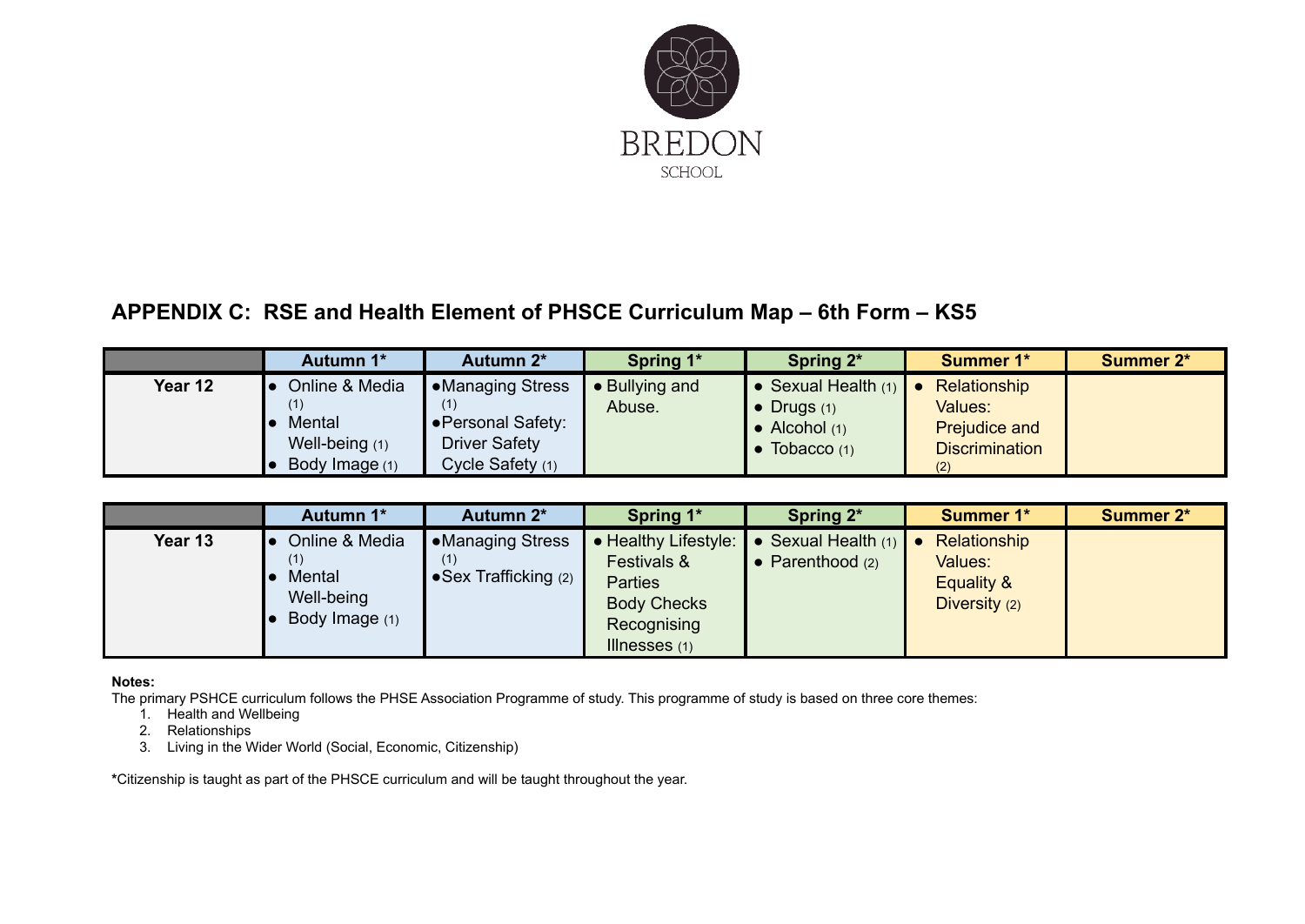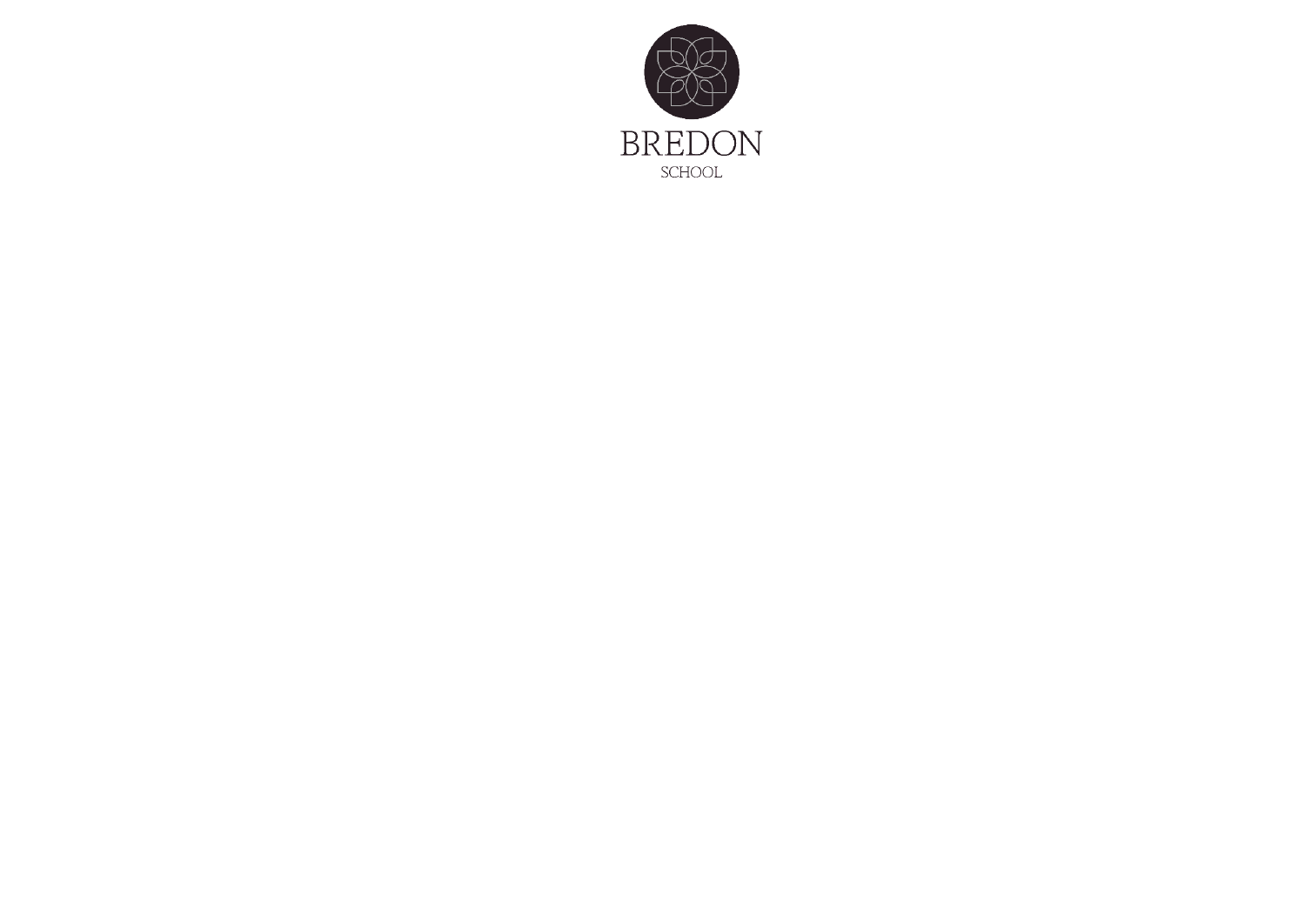

## <span id="page-42-0"></span>**APPENDIX D: Caregiver Letter**

#### **Letter to Parents Regarding Relationships and Sex Education (RSE) and Personal, Social, Health, Economic (PHSE) Education**

**Bredon School Bushley Worcestershire**

Date

#### **RE: RSE and PHSE at Bredon School**

Dear Parent/Carer/Guardian,

As stated by the Government, in The Relationships Education, Relationships and Sex Education and Health Education (England) Regulations 2019, made under sections 34 and 35 of the Children and Social Work Act 2017, make **Relationships Education compulsory for all pupils receiving primary education** and **Relationships and Sex Education compulsory for all pupils receiving secondary education**. Personal, Social, Health and Economic Education (PSHE) continues to be compulsory in independent schools.

At Bredon School, we believe that it is important to provide our pupils with a thorough and balanced curriculum, including age-appropriate information about relationships and sex.

The details of what will be taught to the various year groups is detailed in the school's RSE Policy, which can be accessed on our school website, or in hard copy from the Headmaster's PA..

For those students in the primary school, the head teacher will automatically grant a request from the caregiver to withdraw a pupil from sex education, other than as part of the science curriculum.

You have the right to request that your child be withdrawn from some or all of sex education delivered as part of statutory RSE, up to and until three terms before your child turns 16-years-old. After that point, if your child wishes to receive sex education, the school will make arrangements to provide them with sex education during one of those terms. However, before granting any such request the head teacher may discuss with you the benefits of receiving this important education and any detrimental effects that withdrawal might have on your child. This could include any social and emotional effects of being excluded from the lessons, as well as the likelihood of the child hearing their peers' version of what was said in the classes, rather than what was directly said by the teacher.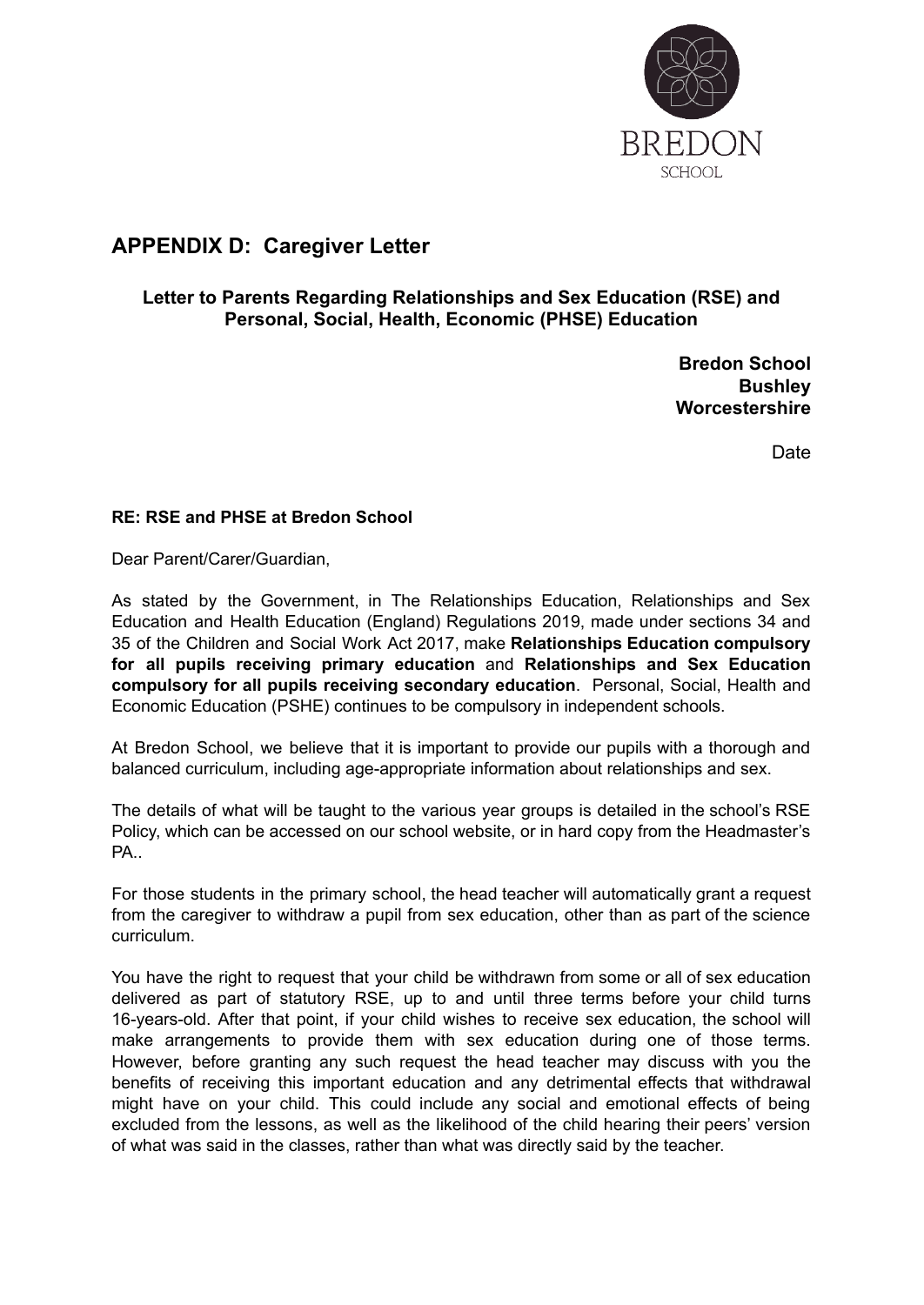

Requests for withdrawal should be submitted in writing to Mr Oldham, who will discuss this with you and your child's teacher, and determine an appropriate course of action.

If you have any concerns or queries about your child's participation in these lessons, please do not hesitate to contact either ourselves or your child's class teacher to discuss the matter further.

Yours sincerely,

<span id="page-43-0"></span>Mrs K Morris **PHSCE Head of Department - Secondary Phase** & Mr J Stafford **KS2 Lead – Primary Phase**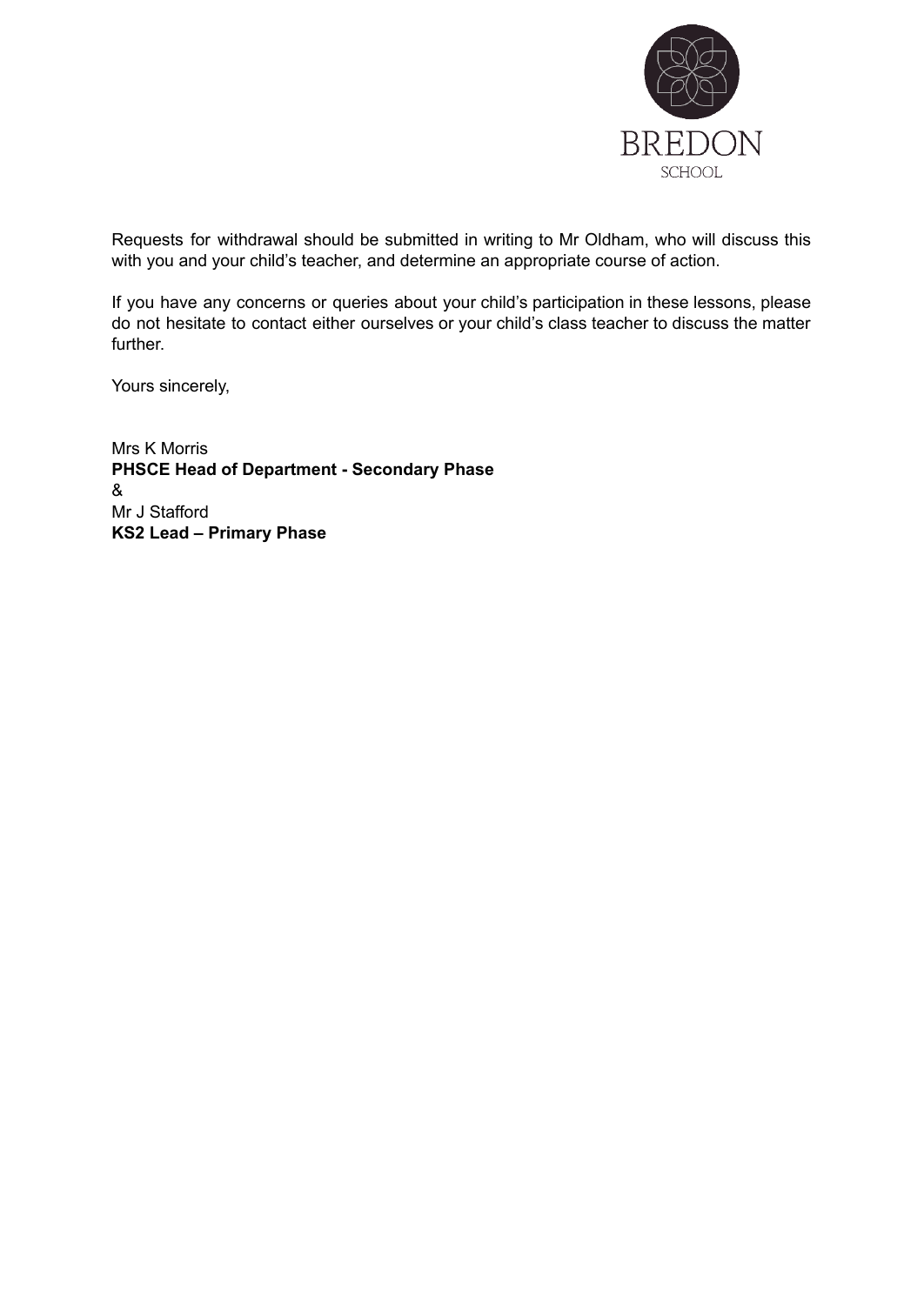

## **APPENDIX E: Caregiver Right to Withdraw from Sex Education Components of the RSE Curriculum (Primary School)**

| TO BE COMPLETED BY THE CAREGIVER |                                                                      |      |  |  |
|----------------------------------|----------------------------------------------------------------------|------|--|--|
| Name of the Child                |                                                                      | Form |  |  |
| Name of the Caregiver            |                                                                      | Date |  |  |
|                                  | Reason for withdrawing from sex education within the RSE curriculum: |      |  |  |
|                                  |                                                                      |      |  |  |
|                                  |                                                                      |      |  |  |
|                                  |                                                                      |      |  |  |
|                                  |                                                                      |      |  |  |
|                                  |                                                                      |      |  |  |
|                                  |                                                                      |      |  |  |
|                                  |                                                                      |      |  |  |
|                                  |                                                                      |      |  |  |
|                                  |                                                                      |      |  |  |
|                                  |                                                                      |      |  |  |
|                                  |                                                                      |      |  |  |
|                                  |                                                                      |      |  |  |
|                                  |                                                                      |      |  |  |
|                                  | Any other information you would like the school to consider:         |      |  |  |
|                                  |                                                                      |      |  |  |
|                                  |                                                                      |      |  |  |
|                                  |                                                                      |      |  |  |
|                                  |                                                                      |      |  |  |
|                                  |                                                                      |      |  |  |
|                                  |                                                                      |      |  |  |
|                                  |                                                                      |      |  |  |
| Caregiver signature              |                                                                      |      |  |  |
|                                  |                                                                      |      |  |  |
| TO BE COMPLETED BY THE SCHOOL    |                                                                      |      |  |  |